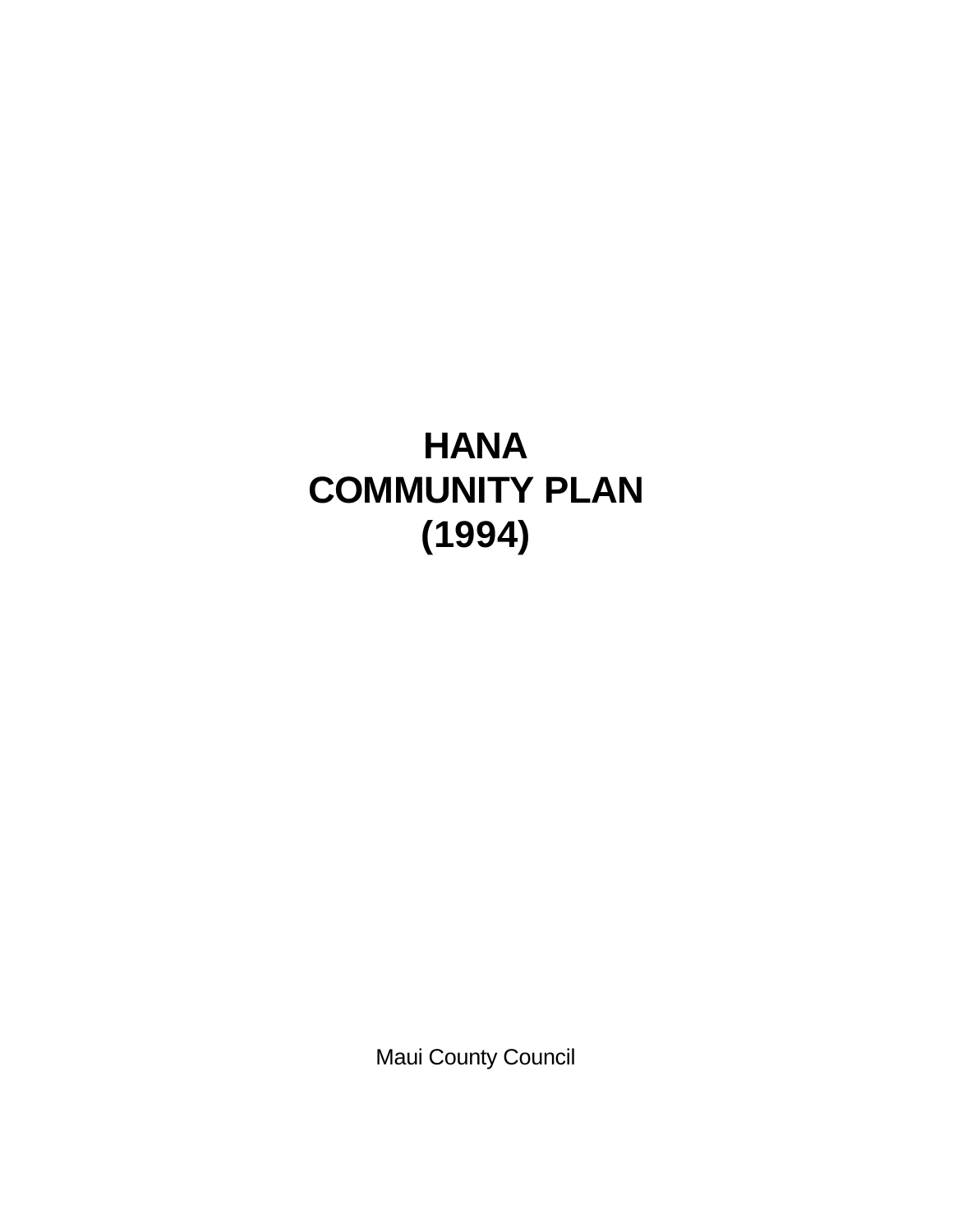## TABLE OF CONTENTS

#### Page

| <b>PARTI</b><br>Α.<br>Β.<br>C. | INTRODUCTION TO THE HANA COMMUNITY PLAN                                                                                                                                                            |    |
|--------------------------------|----------------------------------------------------------------------------------------------------------------------------------------------------------------------------------------------------|----|
| <b>PART II</b>                 | DESCRIPTION OF THE REGION AND ITS PROBLEMS<br>AND OPPORTUNITIES                                                                                                                                    |    |
| Α.<br>B.<br>C.                 | Identification of Major Problems and Opportunities of the Region 9                                                                                                                                 |    |
| <b>PART III</b>                | POLICY RECOMMENDATIONS, IMPLEMENTING ACTIONS<br>AND STANDARDS FOR THE HANA REGION                                                                                                                  |    |
| A.<br>B.                       | <b>Land Use</b><br>Environment<br><b>Cultural Resources</b><br><b>Economic Activity</b><br>Housing<br><b>Urban Design</b><br><b>Physical Infrastructure</b><br>Social Infrastructure<br>Government |    |
| C.                             |                                                                                                                                                                                                    |    |
| <b>PART IV</b>                 | <b>IMPLEMENTATION CONSIDERATIONS</b>                                                                                                                                                               | 32 |
| <b>PART V</b><br>А.            | <b>LAND USE MAP</b>                                                                                                                                                                                |    |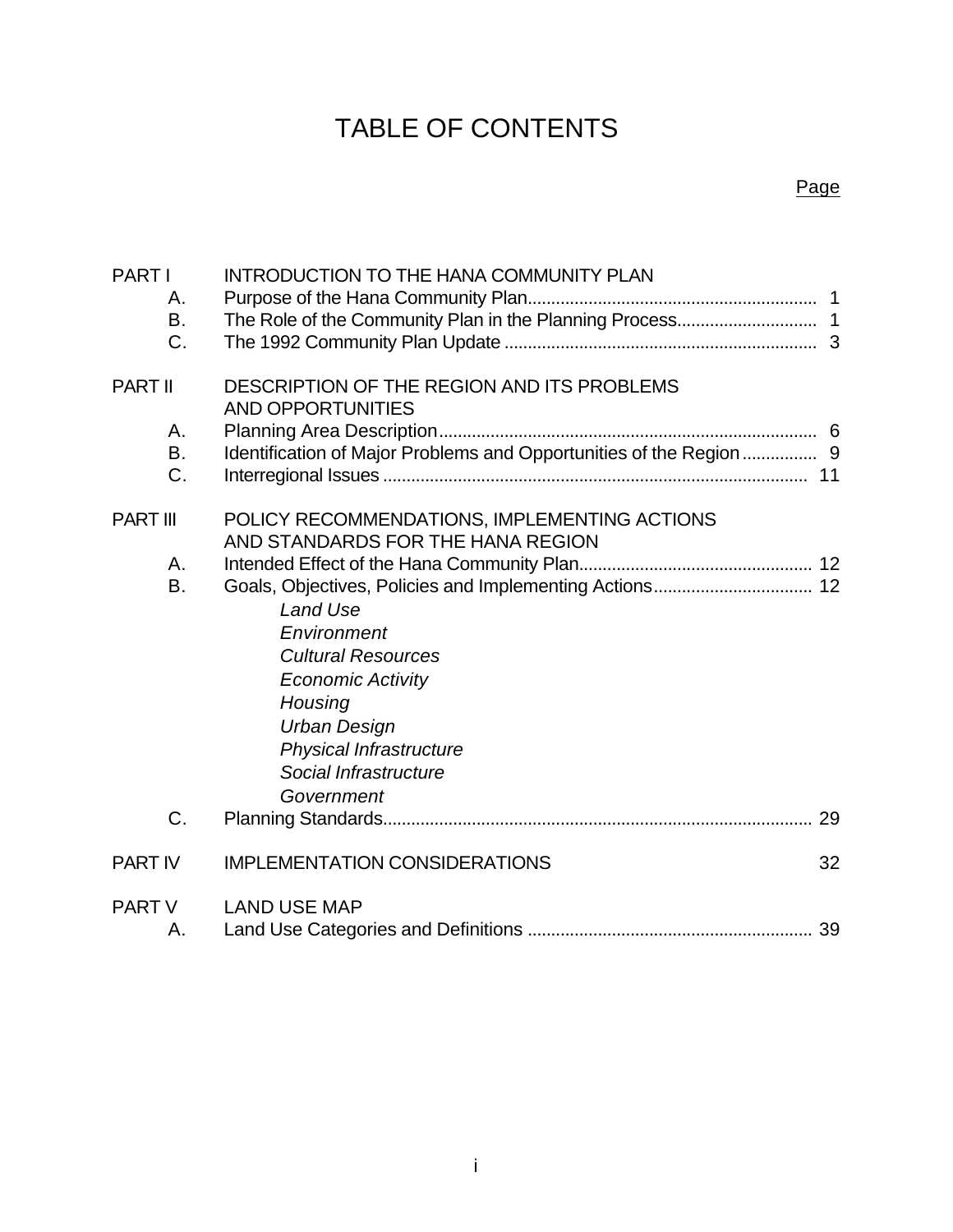## **INTRODUCTION TO THE HANA COMMUNITY PLAN**

#### **A. Purpose of the Hana Community Plan**

The Hana Community Plan, one of nine (9) community plans for Maui County, reflects current and anticipated conditions in the Hana region, and advances planning goals, objectives, policies and implementation considerations to guide decision making in the region through the year 2010. The Hana Community Plan provides specific recommendations to address the goals, objectives and policies contained in the General Plan, while recognizing the values and unique attributes of Hana, in order to enhance the region's overall living environment.

The Maui County General Plan, first adopted in 1980 and updated in 1991, sets forth goals, directions and strategies for meeting the long-term social, economic, environmental and land use needs of the County. Similarly, the Hana Community Plan, first adopted by Ordinance 1247 in 1982, was updated in 1992-93.

#### **B. The Role of the Community Plan in the Planning Process**

For Maui County, the General Plan and the community plans are strategic planning documents which guide government action and decision making. Both the General Plan and the community plans are part of a planning hierarchy which includes, as primary components, the Hawaii State Plan and State Functional Plans (See Exhibit "A").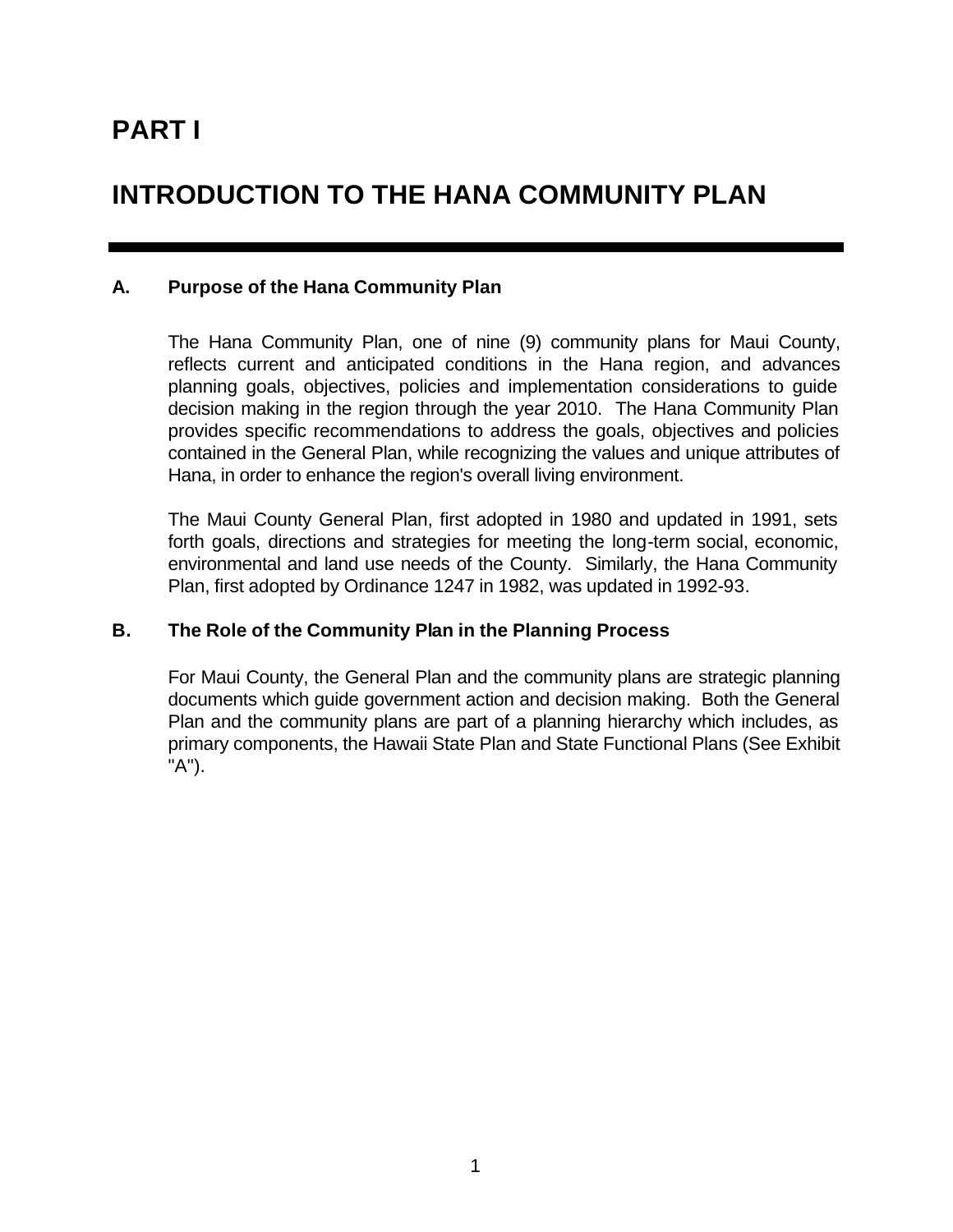Exhibit "A"

County Planning Hierarchy

**Exhibit A**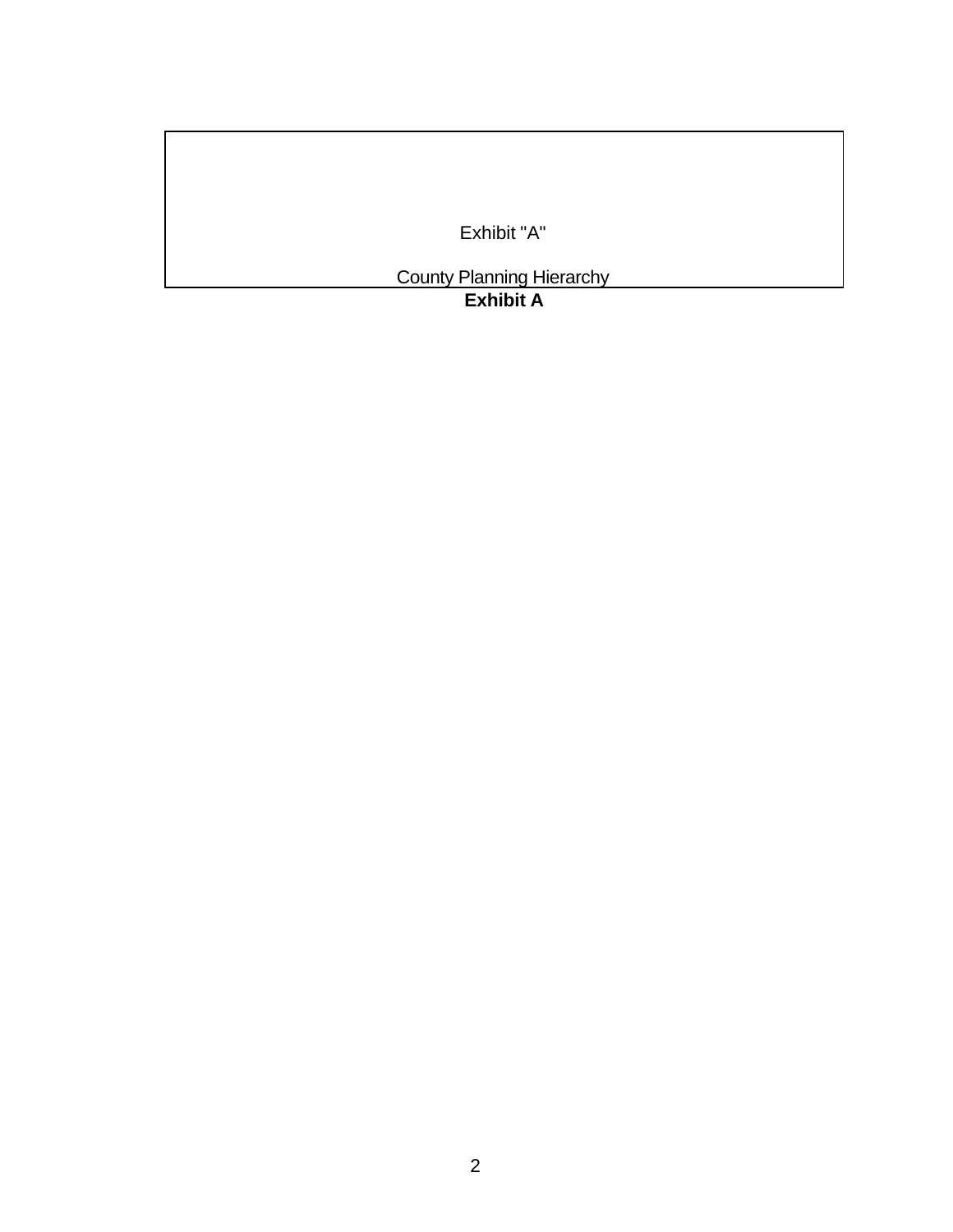Mutually supporting goals, objectives, policies and implementing actions contained in the Hawaii State Plan, State Functional Plans, Maui County General Plan and the Hana Community Plan provide for optimum planning effectiveness and benefits for the residents of the Hana Community Plan region.

Implementation of the goals, objectives and policies contained in the Community Plan is defined through specific implementing actions, also set forth in each community plan. Implementing actions as well as broader policy recommendations are effectuated through various processes, including zoning, capital improvements program, and the County budgeting process.

#### **C. The 1992 Community Plan Update**

The update process was driven by the work of the Hana Citizens Advisory Committee (CAC). This 14-member panel met a total of 13 times during a 180-day deliberation process to identify, formulate and recommend appropriate revisions to the Hana Community Plan. The CAC carefully reviewed the 1982 version of the Community Plan, reshaping the plan to create a viable document which will serve the Hana region through the turn of the century.

The update process incorporated technical studies and assessments. The results of two of these four studies were used by the Department of Planning and the CAC to understand possible future conditions and needs for the Hana region. The technical studies consisted of the following:

- 1. A *Socio-Economic Forecast* which projects population, employment and housing characteristics through the year 2010 for each community plan region;
- 2. A *Land Use Forecast* which provides a measure of existing and future vacant and undeveloped lands (by community plan land use designation) for each community plan region;
- 3. An *Infrastructure Assessment* which identifies infrastructure (e.g., roadways, drainage, water, wastewater, telephone and electrical systems) limits and opportunities in high-growth community plan regions; and
- 4. A *Public Facilities and Service Assessment* which identifies public facilities and services (e.g., schools, parks, police and fire protection, hospital and solid waste disposal services), and their limits and opportunities in high-growth community plan regions.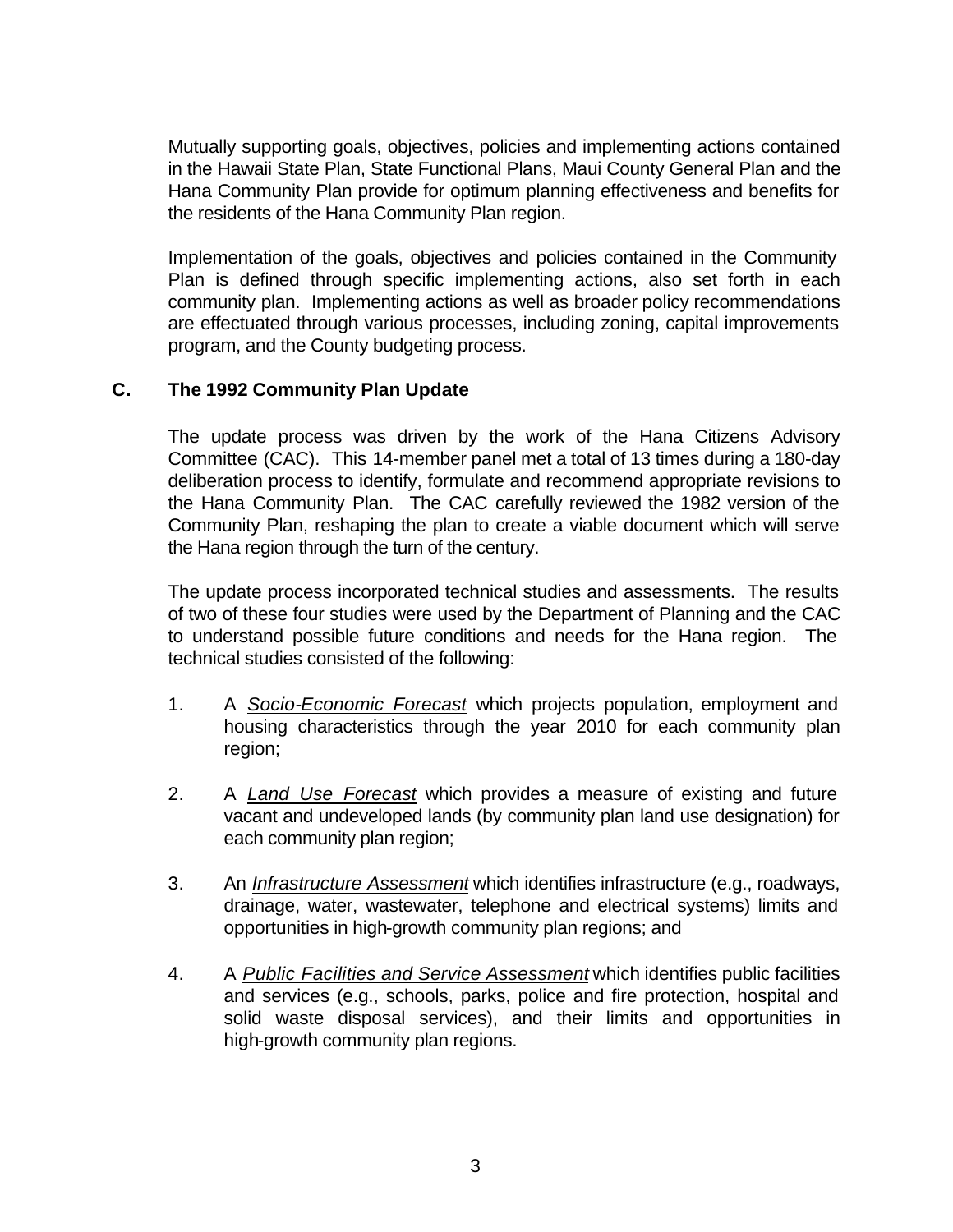Following the 180-day CAC process, the CAC's recommendations were submitted to the Department of Planning. The Department of Planning prepared the revised Community Plan, based on the work of the CAC. The revised Community Plan was first forwarded to the Hana Advisory Committee to the Maui Planning Commission for comment, then to the Maui Planning Commission for public hearing and review, and finally sent to the County Council for further review and adoption by ordinance. This process is summarized graphically in Exhibit "B".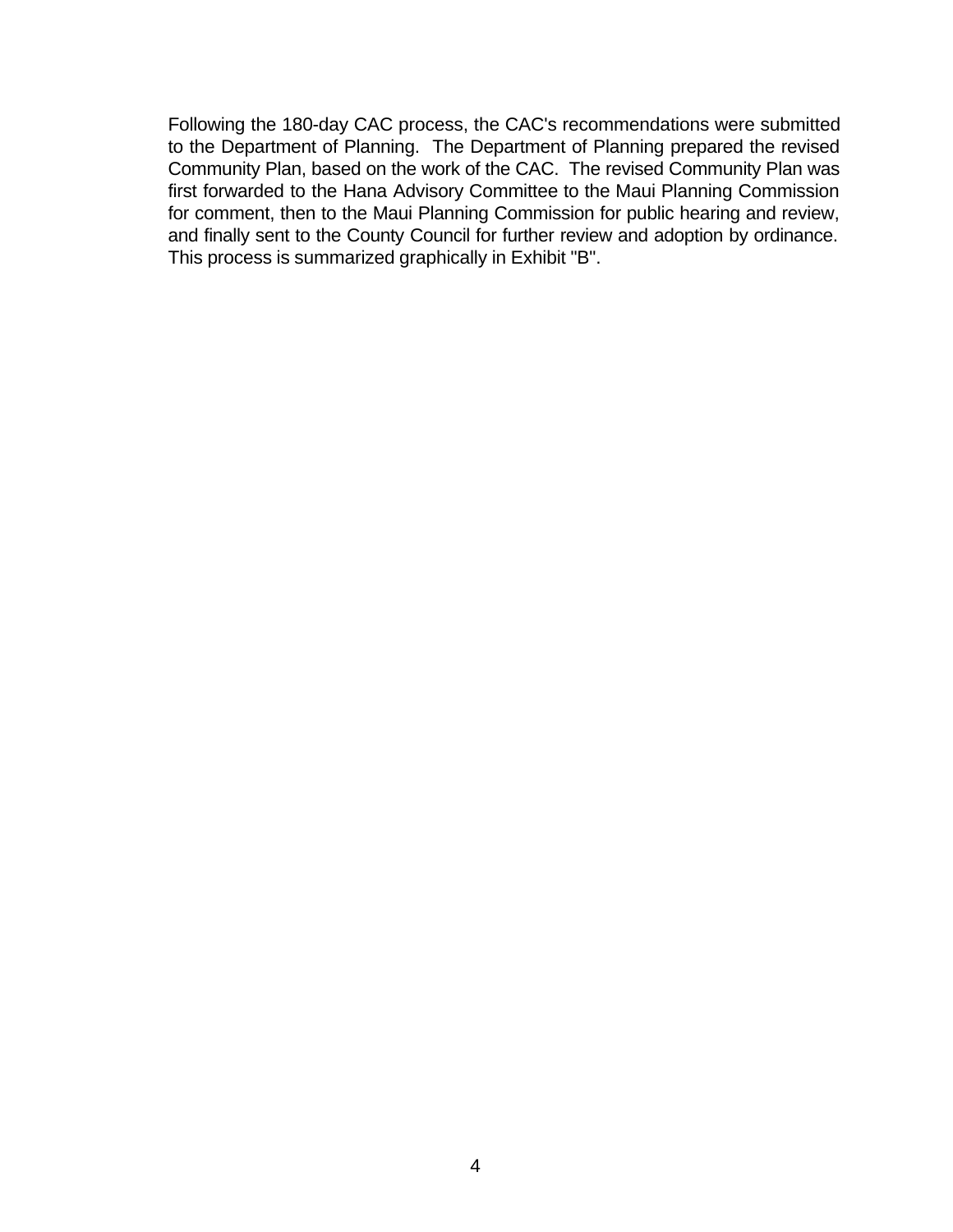Exhibit "B"

Community Plan Review Process

**Exhibit B**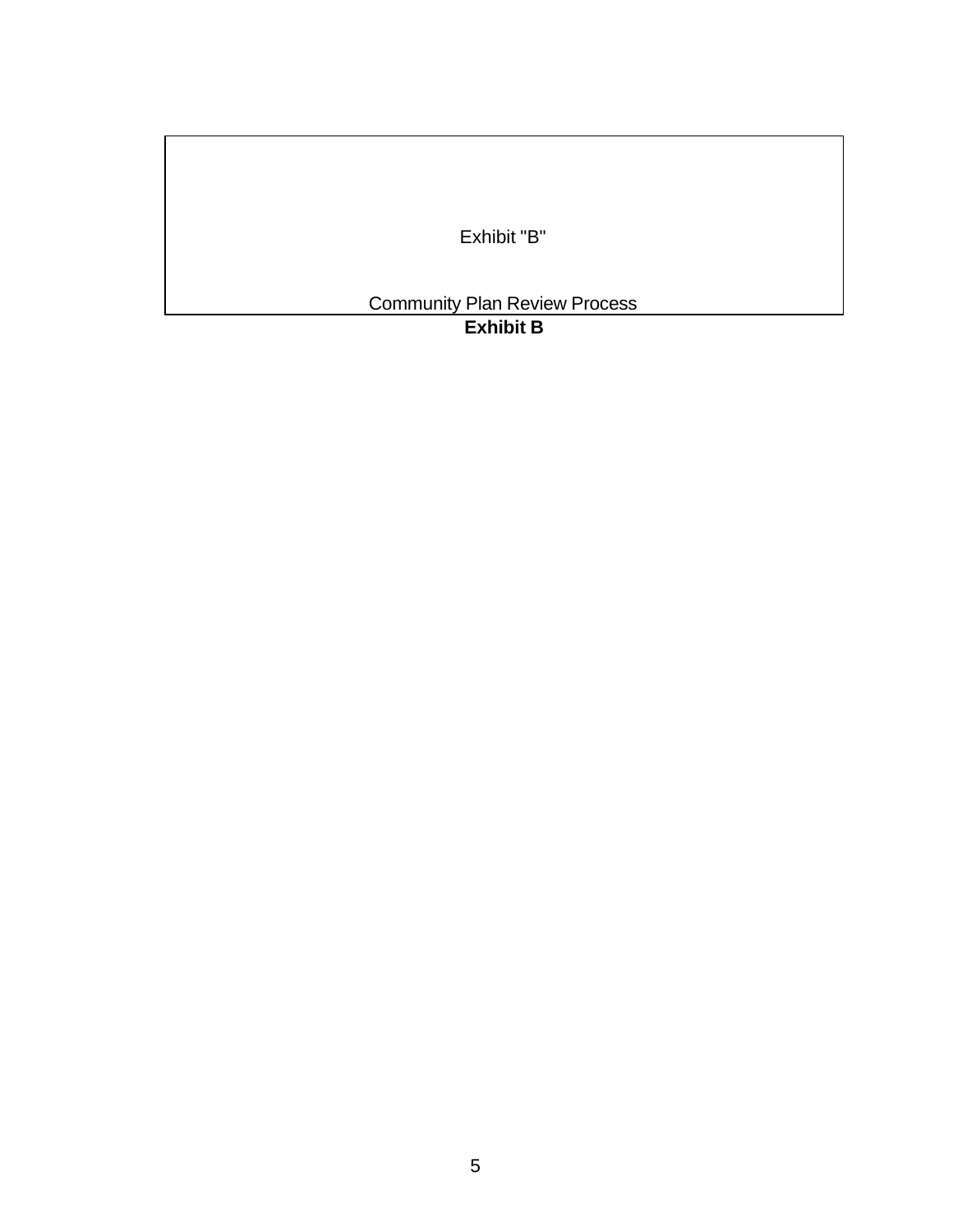### **PART II**

## **DESCRIPTION OF THE REGION AND ITS PROBLEMS AND OPPORTUNITIES**

#### **A. Planning Area Description**

#### **1. General Description of Region and Existing Community Plan Boundary**

The Hana region encompasses approximately 145,000 acres in the eastern portion of the island of Maui. The boundary of the region, from its northern shoreline at Makaiwa Bay, runs *mauka* along `O`opuola and Waikamoi Streams, then along the boundaries of Haleakala National Park and the Kahikinui Forest Reserve and finally *makai* along the boundary between Auahi and Kanaio to Kanaloa Point on the southern shoreline of the region. This area includes the entire tax map key zone 1 (See Exhibit "C").

Hana Town is located on the easternmost shoreline of Maui, midway between the region's northern and southern boundaries. Situated 55 miles from the County seat in Wailuku, Hana Town is the major population center of the region. The Hana region also includes Ke`anae, Kipahulu and Kaupo, small rural settlements situated at dispersed points along the coast. The region's population was 1,895 in 1990, up from 1,423 in 1980 and 969 in 1970.

The region's economy is based primarily on diversified agriculture, the visitor industry, government services, and subsistence activities. Diversified agricultural activities include ranching, tropical fruit, flower and foliage, and taro cultivation. Visitor accommodations are centered in Hana Town. The entire region offers numerous scenic attractions including `Ohe`o Gulch which is part of the Haleakala National Park.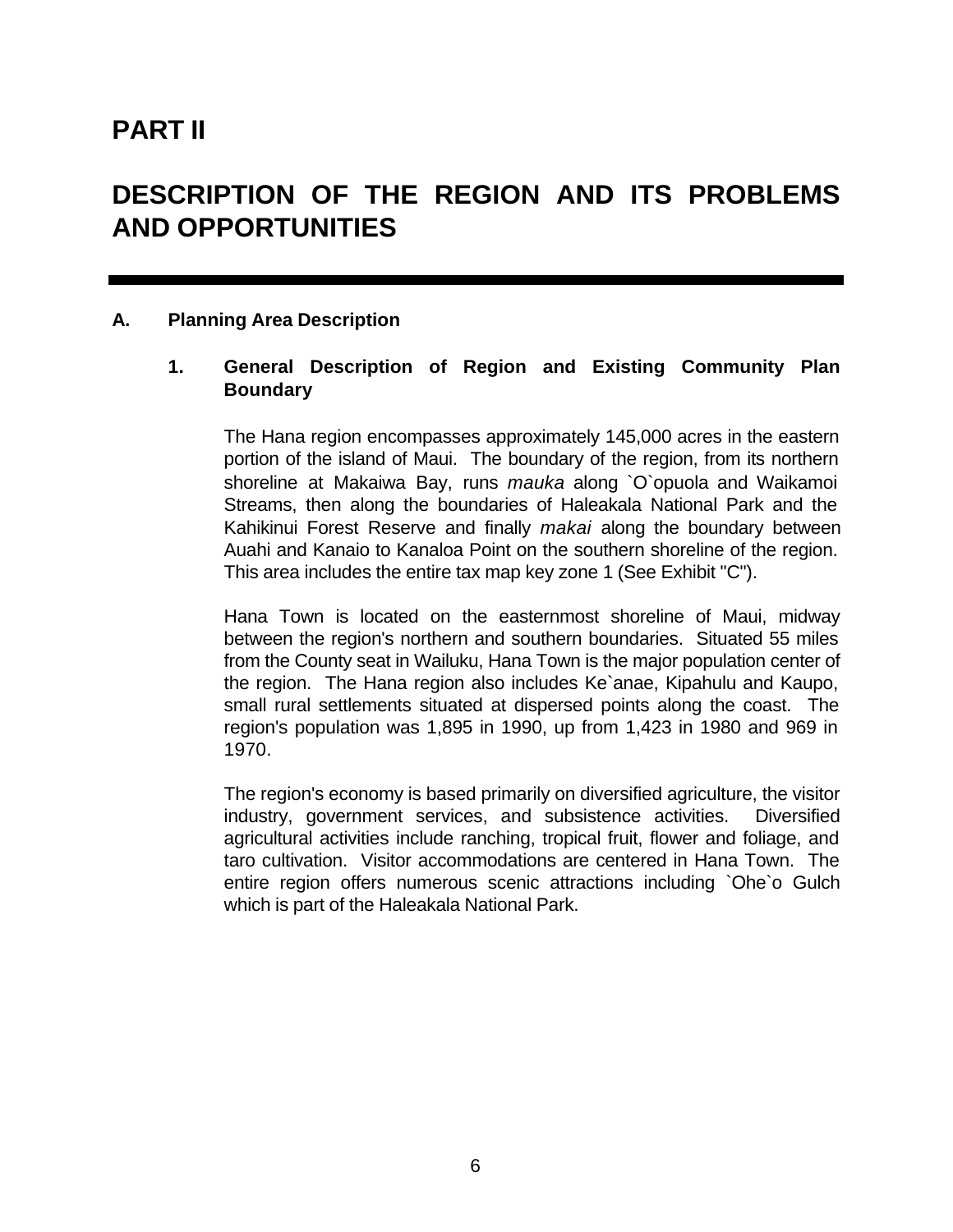Exhibit "C"

### **Exhibit C**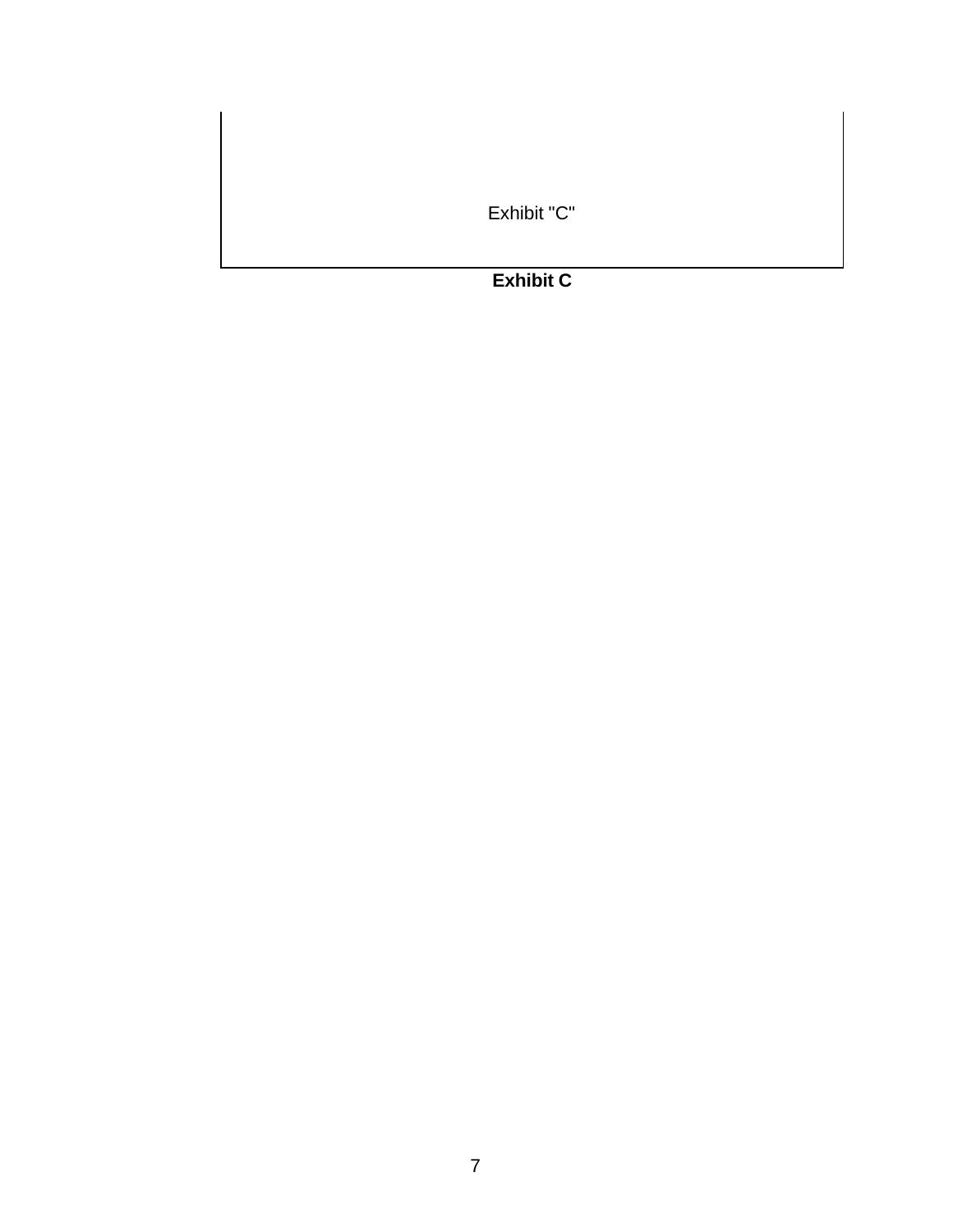#### **2. Environmental and Historical Context of the Hana Region**

The Hana Community Plan District contains more than 90 *ahupua`a* within the five traditional districts of Ko`olau, Hana, Kipahulu, Kaupo, and Kahikinui.

Encompassing the eastern half of Haleakala, rainfall in the region ranges from over 150 inches annually along the Ke`anae shoreline to only 20 inches along the Kahikinui coastline. Steep slopes, rugged shorelines and the rough waters of the Alenuihaha Channel characterize the entire region as do mountain rainforests, perennial streams and open ranch lands.

Most of the region, except portions of Hana and Kipahulu, was never plowed under for large-scale plantation agriculture which has resulted in the preservation of many of its ancient and historic sites in stream valleys and along the shoreline. There are at least 104 *heiau* recorded in the Hana region. There are several remaining Hawaiian churches over 100 years old, which were built of stone and coral cement in former population centers throughout the region. The scenic Hana Highway, with its many historic bridges, winds through the Ko`olau and Hana districts and becomes Pi`ilani Highway as it passes through Kipahulu, Kaupo and Kahikinui. The ancient "King's Highway" or Pi`ilani Trail is also still intact throughout much of the region.

Ko`olau, the northern portion of east Maui, is by far the wettest, and its many streams provide water for the taro growing centers of Ke`anae and Wailua, as well as for the former canoe building center of Nahiku. Taro *lo`i* blanket the Ke`anae peninsula and ring the Wailua Valley, many of which are still in cultivation today. The historic Ko`olau ditch, constructed by Japanese stone cutters, bisects the many streams of the district, exporting water for irrigation and urban use in the central valley and upcountry region. There are 20 recorded *heiau* in Ko`olau.

Hana is steeped in legend and was a major center of population and political power in ancient Hawai`i. Plantation sugar was cultivated here from the midnineteenth to the mid-twentieth century, obliterating many traditional structures. However, the ruggedness of the land, and the persistence of a large Hawaiian population with many small land claims have contributed to the preservation of sites. Hana has 32 recorded *heiau*, including the recently restored Pi`ilanihale, the largest in the state.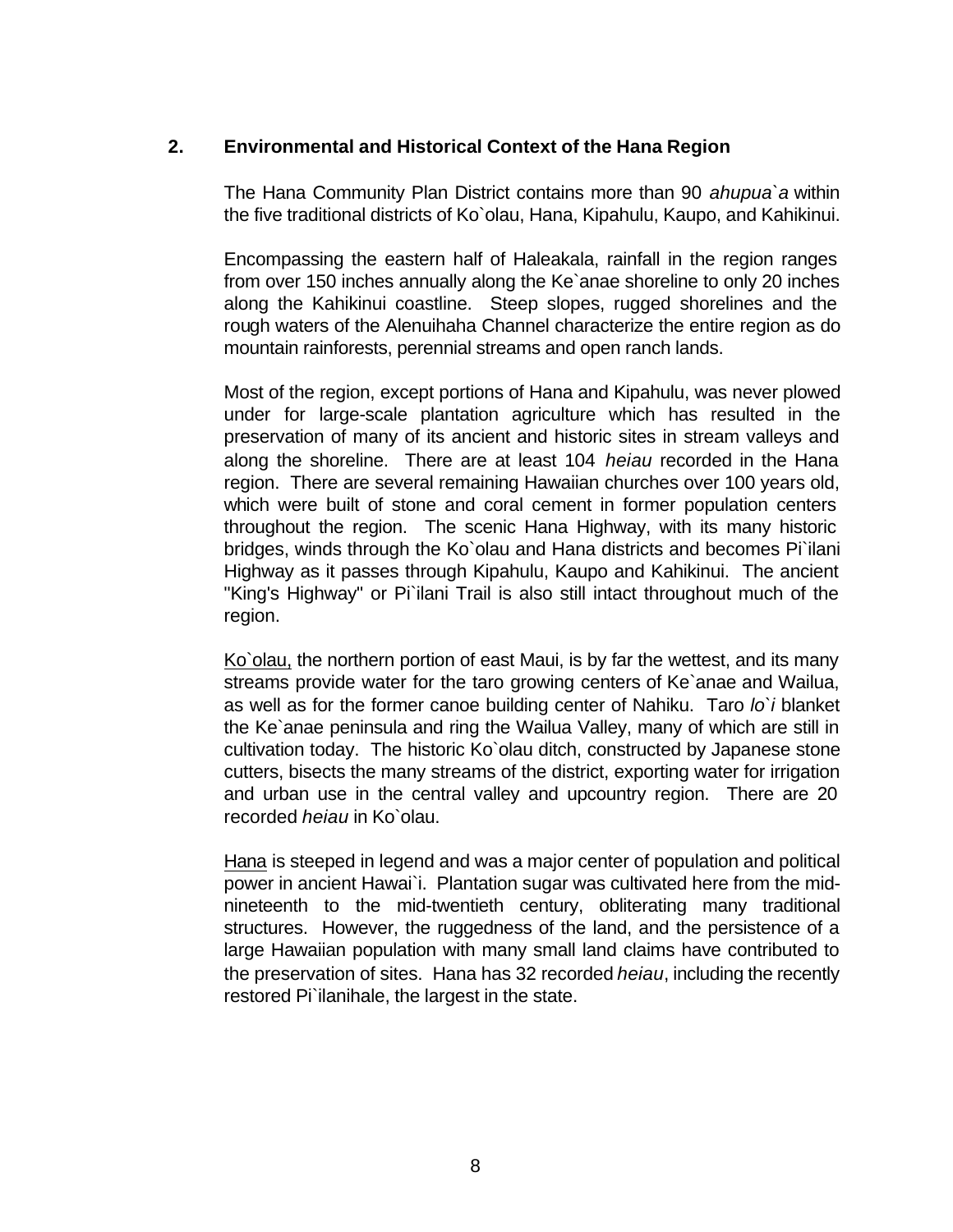Kipahulu also experienced plantation agriculture for a period of approximately 40 years during which countless taro terraces, house sites and *heiau* were destroyed. However, at least six *heiau* still exist and other sites are still plentiful in the rugged areas not cultivated in sugar. The old Kipahulu mill, other plantation remnants, Hawaiian house sites, and terraces dot the landscape.

Kaupo supported a large population before an earthquake in the 1930s dried up several springs that watered Manawainui and Naholoku. Numerous agricultural terraces and house sites cover the landscape. Loaloa *heiau* is a National Historic Landmark, one of 30 recorded *heiau* in the district.

Kahikinui is said to have been heavily wooded and populated before devastating lava flows and fires in the mid-eighteenth century. Overgrazing destroyed what remained of the high altitude dryland forest in the early 20th century. Many intact village sites, 16 recorded *heiau* and the 19th century Hoapili trail make up the archaeological resources found in the desolate landscape of Kahikinui today.

#### **B. Identification of Major Problems and Opportunities of the Region**

This description of key problems and opportunities, formulated by the 1992 Citizens Advisory Committee, provides the underlying basis for the planning goals, objectives and policies which are described in the community plan.

#### **1. Problems**

*AFFORDABLE HOUSING.* Identification of affordable housing solutions to meet the needs of existing Hana region residents is a fundamental community need. The lack of an affordable housing inventory is attributed to (1) inadequate infrastructure servicing lands designated for residential use and (2) regulatory requirements which may not be suited to rural conditions found in the region. In addition, the use of the existing housing inventory for illegal vacation rentals was cited as a factor which decreases the availability of housing for residents.

*ECONOMIC OPPORTUNITY*. The need to strengthen the local economy to provide employment and other income earning opportunities and choices for Hana residents is viewed as a major challenge for government, business and the community. Equally important is the recognition that the future must hold some promise of economic well-being for the community's youth. Evolving from substantial dependency upon the visitor industry by developing viable economic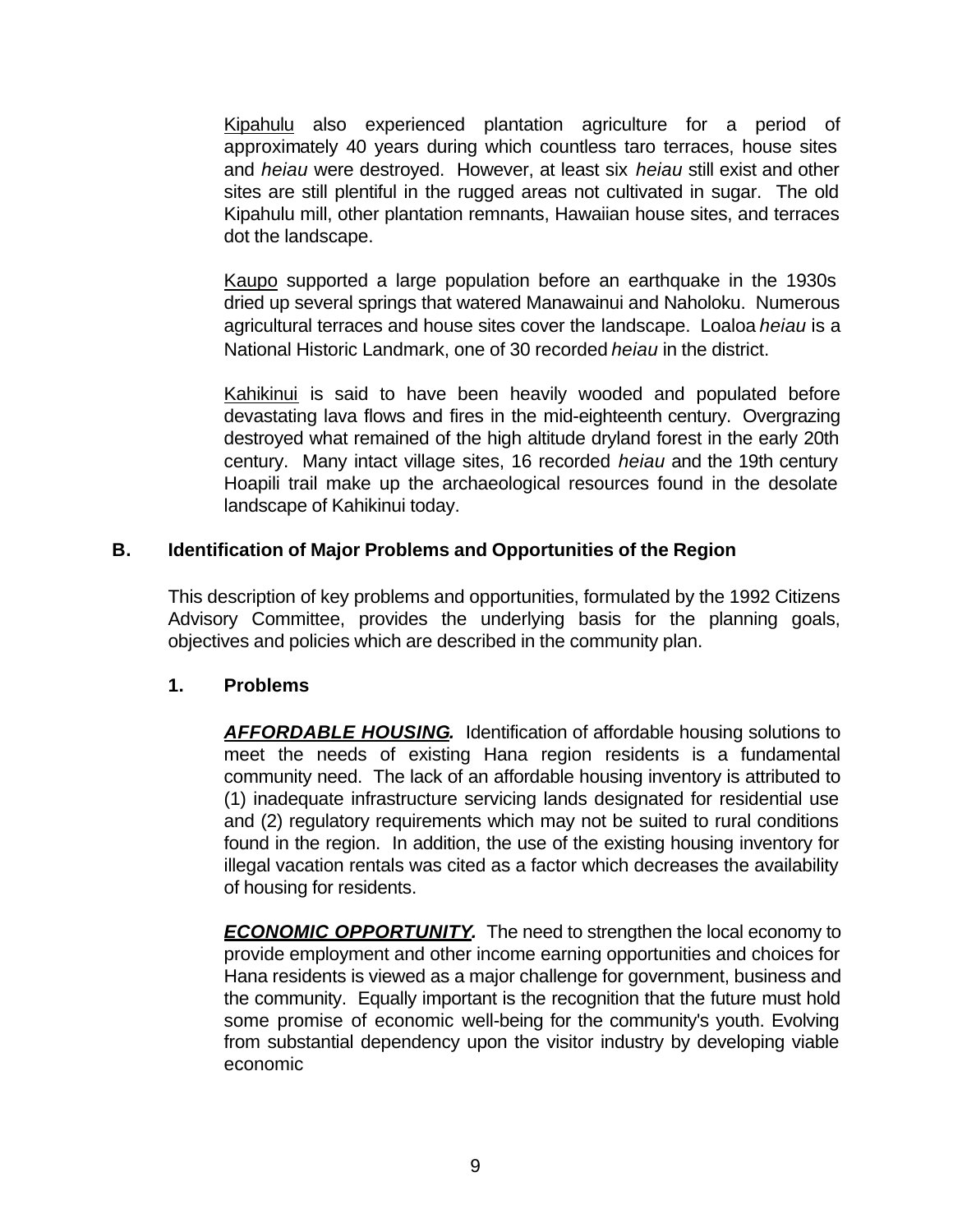alternatives is the preferred strategy for creating a local, self-sustaining economy which is compatible with the rural character of the region and the cultural sensitivities of its residents.

*INFRASTRUCTURE.* It is necessary to balance infrastructure needs with the environmental and cultural sensitivities of the residents of the region. For example, roadway improvements to Hana Highway are needed to maintain the safety of the traveling public. On the other hand, roadway design standards must recognize and preserve the historic nature of the highway and the rural character of the community it serves. Inadequate water, telephone and electrical facilities are also viewed as significant concerns. Greater reliability in these services must be provided for the health and wellbeing of residents and businesses in the region.

*GOVERNMENT SERVICES.* A greater level of resource commitment is required in the region to satisfy the community's social, educational, recreational and emergency service needs. While the region's geographic isolation from the more urbanized areas of the island is acknowledged as a reason for the existing level of government service, it is necessary to provide a level of service which will ensure the health, safety and well-being of Hana's residents. Areas of concern with regard to government services include the lack of vocational educational programs, inadequate services for the care of the elderly and disabled, substandard fire protection service, and the turnover in government personnel serving the region.

#### **2. Opportunities**

**LIFESTYLE.** The Hana community takes pride in the quality of life found in the Hana region. Within this natural setting, the region's most important resource, its people, share qualities of honesty, respect and compassion with and for each other. The preservation of this distinctly Hawaiian lifestyle for future generations is viewed as a commitment to the youth of the region.

**ENVIRONMENT.** Recognizing that many of the residents depend upon the region's natural resources for sustenance, protection of the region's natural environment is essential to ensuring the sustainability of these resources. Through respect for and proper management of the region's natural resources, future generations will be able to reap the benefits offered by these resources, and visitors, as well as residents, will be able to continue to enjoy the natural, scenic beauty characteristic of "Heavenly Hana."

*CULTURAL RESOURCES.* The sensitivities of the region's residents for the cultural resources which are located within the Hana district are recognized. The district's historic sites and cultural resources provide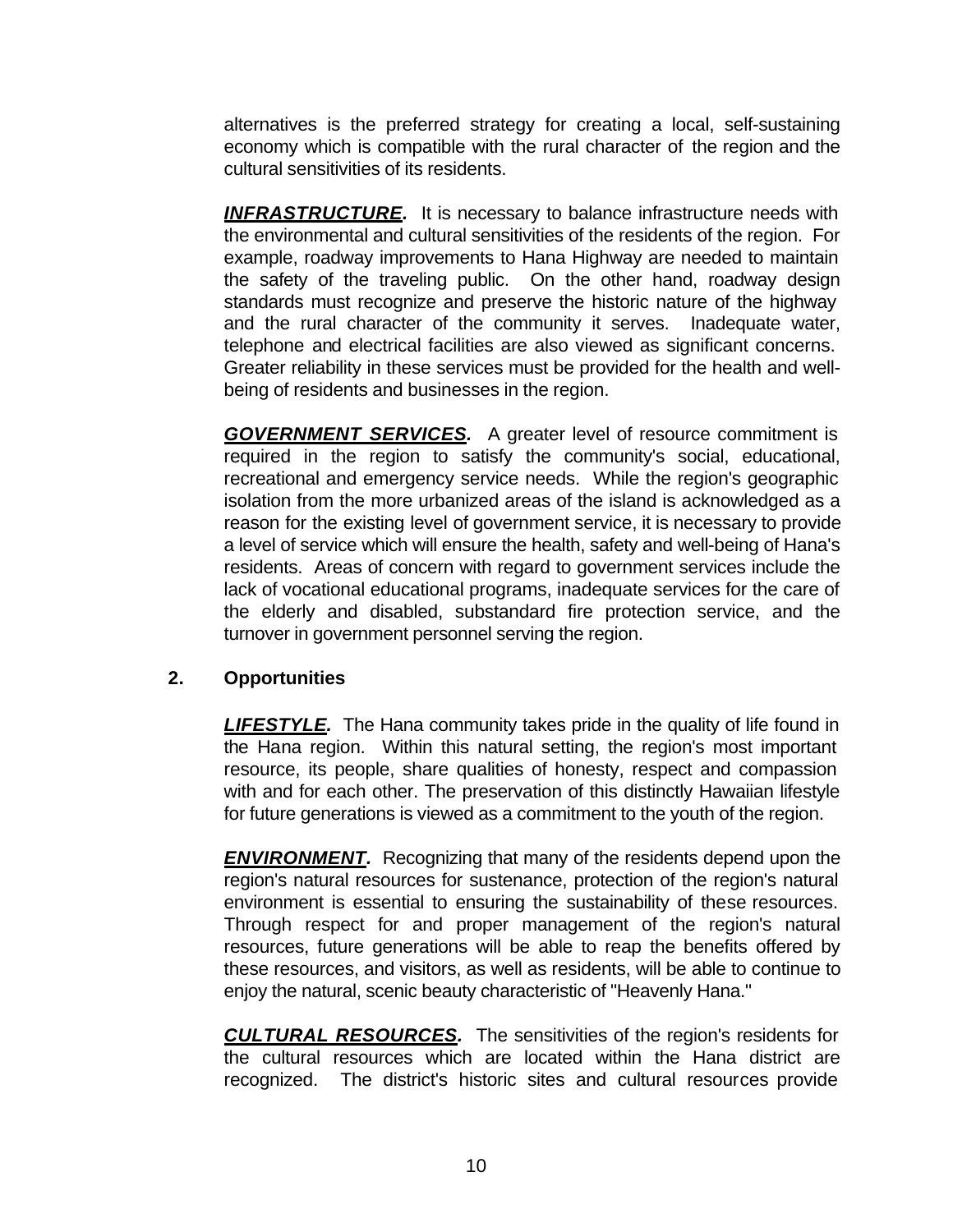evidence of Hana's history and serve as tools for conveying the heritage of the region to its youth as a legacy for the future.

#### **C. Interregional Issues**

Several issues impact the Hana Community Plan region which need interregional, island-wide or County-wide comprehensive policy analyses and formulation.

- 1. Exportation of resources found within the Hana Community Plan Region. The impacts and implications of exporting resources, particularly the diversion of surface water from the region, are of key concern to Hana residents. The exportation of these resources will not only affect resource availability and environmental integrity within the region, but also affect the balance of resource supply in other community plan regions.
- 2. Infrastructure and public services considerations. It is recognized that policies relating to infrastructure and public services in one community plan region will bear upon the policies of other community plan regions. For example, transportation policies developed in adjoining community plan regions should be consistent with the desire of the Hana community to preserve the natural and cultural characteristics distinctive to the Hana region. Similarly, recreational needs not provided for in other community plan regions may result in a spillover effect into the Hana region, again having implications for the fundamental desire to maintain the region's unique character and conditions. Careful consideration of interregional implications of infrastructure and public services policies will help to preserve the integrity of the recommendations advanced by the Hana Community Plan.
- 3. Population and other socio-economic considerations. Like infrastructure and public services, population and other socio-economic policies advanced in one region may result in impacts to the policies advanced by another region. The preservation of Hana's unique characteristics is essential to allow future generations to experience and understand a true Hawaiian lifestyle. Policies which constrain or induce market economic forces in one region may have spillover effects in the Hana region.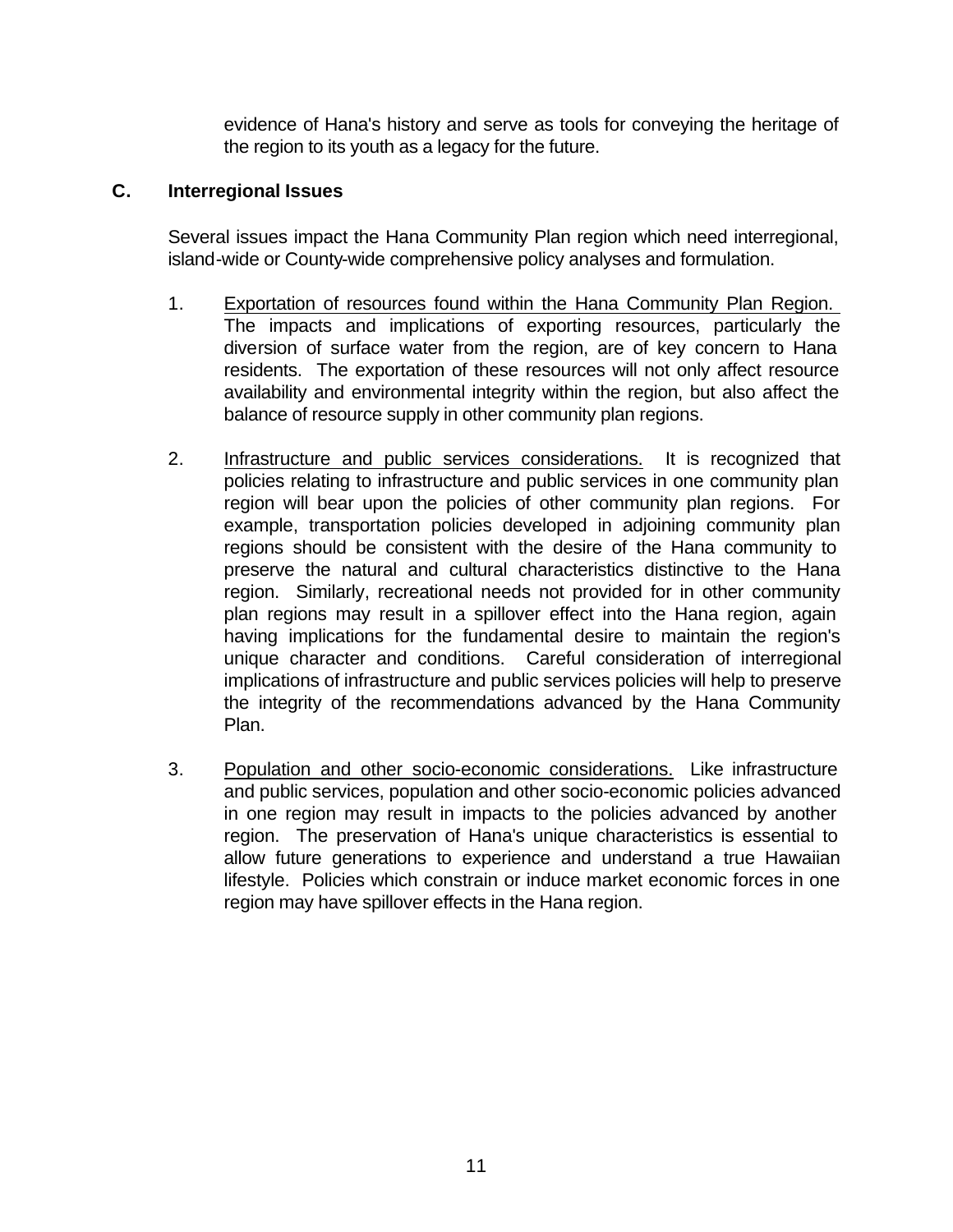### **PART III**

## **POLICY RECOMMENDATIONS, IMPLEMENTING ACTIONS AND STANDARDS FOR THE HANA REGION**

#### **A. Intended Effect of the Hana Community Plan**

Policy recommendations contained herein express a vision for the Hana community. They will be used in formulating and prioritizing programs and strategies, and will have a direct effect on the sequence and pattern of growth in the region.

Population numbers, while subject to a host of variables and external factors, provide a useful benchmark for conceptualizing growth in a region, and are useful in measuring the effectiveness of the community plan. It is in this context that population forecasts for the Hana Community Plan region are addressed. As a result of the policy recommendations advanced in this plan, it may be anticipated that the projected population of the Hana region in the year 2010 would range from 2,349 to 2,452 residents.

Land use patterns in the Hana region are designed to maintain Hana's identity as a unique "Hawaiian place," having qualities of old Hawaii which are reflected in its natural beauty, its cultural resources and practices, and in the character of its people. Land use patterns recognize the need to preserve and protect Hana's unique natural and cultural resources while providing its residents with opportunities to lead a stable and harmonious Hana lifestyle.

#### **B. Goals, Objectives, Policies and Implementing Actions**

Policy recommendations for the Hana Community Plan region have been developed to guide decision making in a number of subject areas having community-wide impact. Simply interpreted, the goals are those broad statements which identify a preferred future condition. The objectives and policies specify steps and measures to be taken to achieve the stated goal. Finally, the implementing actions identify specific programs, project requirements and activities necessary to successfully bring reality to the desired goal.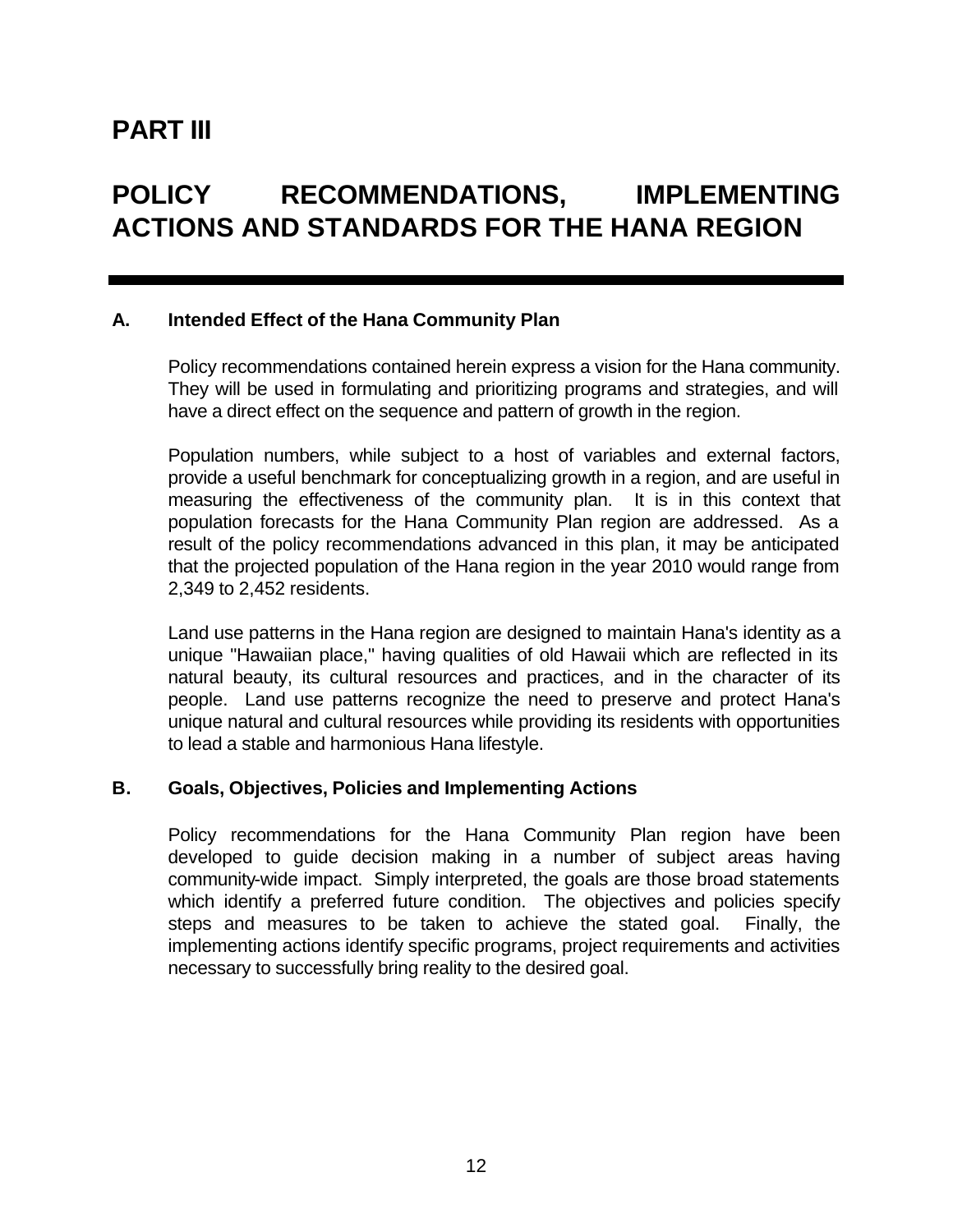#### *LAND USE*

#### *Goal*

An efficient distribution of urban, rural and agricultural land uses in order to provide for the social and economic well-being of residents in the Hana Community Plan region. Preservation and enhancement of the current land use patterns which establish and enrich the Hana Community Plan region's unique and diverse qualities.

#### *Objectives and Policies*

- 1. Preserve existing mauka open space vistas throughout the State Agricultural and Conservation Districts and existing coastal open space vistas by discouraging linear development along the highways traversing the Hana District.
- 2. Encourage single-family and multi-family land use designations which provide affordable housing opportunities for the region's residents in areas compatible with surrounding uses and in proximity to urban infrastructure and services.
- 3. Explore alternative land use and overlay zoning designations that recognize and preserve the unique natural and cultural characteristics of each community within the Hana region.
- 4. Consider alternative regulatory frameworks to facilitate family residential use of Hawaiian *hui* and *kuleana* lands.
- 5. Encourage the availability of agriculturally suitable lands to provide opportunities for small diversified agricultural activities with residential tenancy for farmers.
- 6. Prohibit uses and discourage activities which adversely affect active diversified agricultural endeavors within designated agricultural use areas.
- 7. Discourage developing or subdividing land under agricultural use or agriculturally designated lands for passive agricultural, estate residential uses.
- 8. Discourage urban land uses and Special Use Permits outside of the Hana Town area except to allow those activities which are essential to the region's economic well-being, which provide essential services for the residents of the Hana District, or which provide for the essential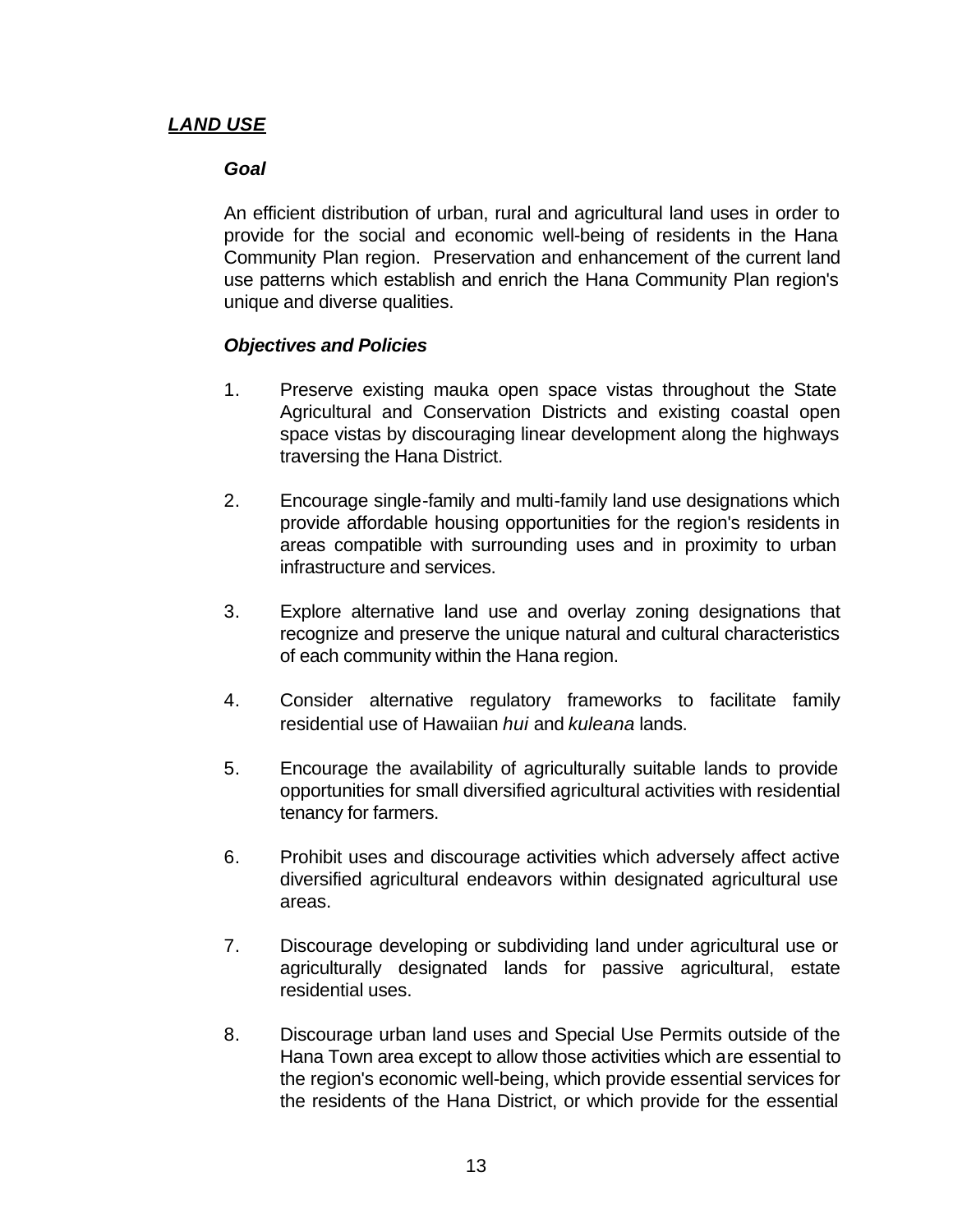domestic needs of remote communities such as Ke`anae, Kipahulu and Kaupo. Such activities shall not adversely affect surrounding neighborhoods and shall be supportive of the agricultural activities of the area.

- 9. Discourage transient rental accommodation uses outside of the Hana urban area.
- 10. Discourage "heavy industrial" uses within the Hana Community Plan region, except those temporary or on-site activities which are essential for the construction of facilities and infrastructure within the Hana District.
- 11. Encourage the development of a light industrial area to serve the region's needs.
- 12. Should further land other than that depicted on the Land Use Map be required to accommodate urban growth, limit State Urban District boundary expansion to the State Agricultural and Rural District areas between the current Hana School and the Hasegawa General Store site in Hana Town.
- 13. Encourage community-based dialogue regarding proposed land use changes in order to avoid unwarranted conflict.

#### *Implementing Actions*

- 1. Identify and inventory exceptional open space resources and viewsheds. Explore protective management measures such as covenants, easements, and other planning tools.
- 2. Establish zoning standards with varying minimum lot sizes to prevent improper use and reflect different kinds of agricultural activities within the agricultural district.
- 3. Implement new procedures to provide increased opportunity for community and agency review of agricultural subdivisions.
- 4. Adopt land use standards and overlay zoning designations that recognize and preserve the unique natural, cultural and land use characteristics of each community within the Hana region.
- 5. Conduct an inventory and study of existing non-conforming uses, including vacation rentals, to determine (1) their numbers, (2)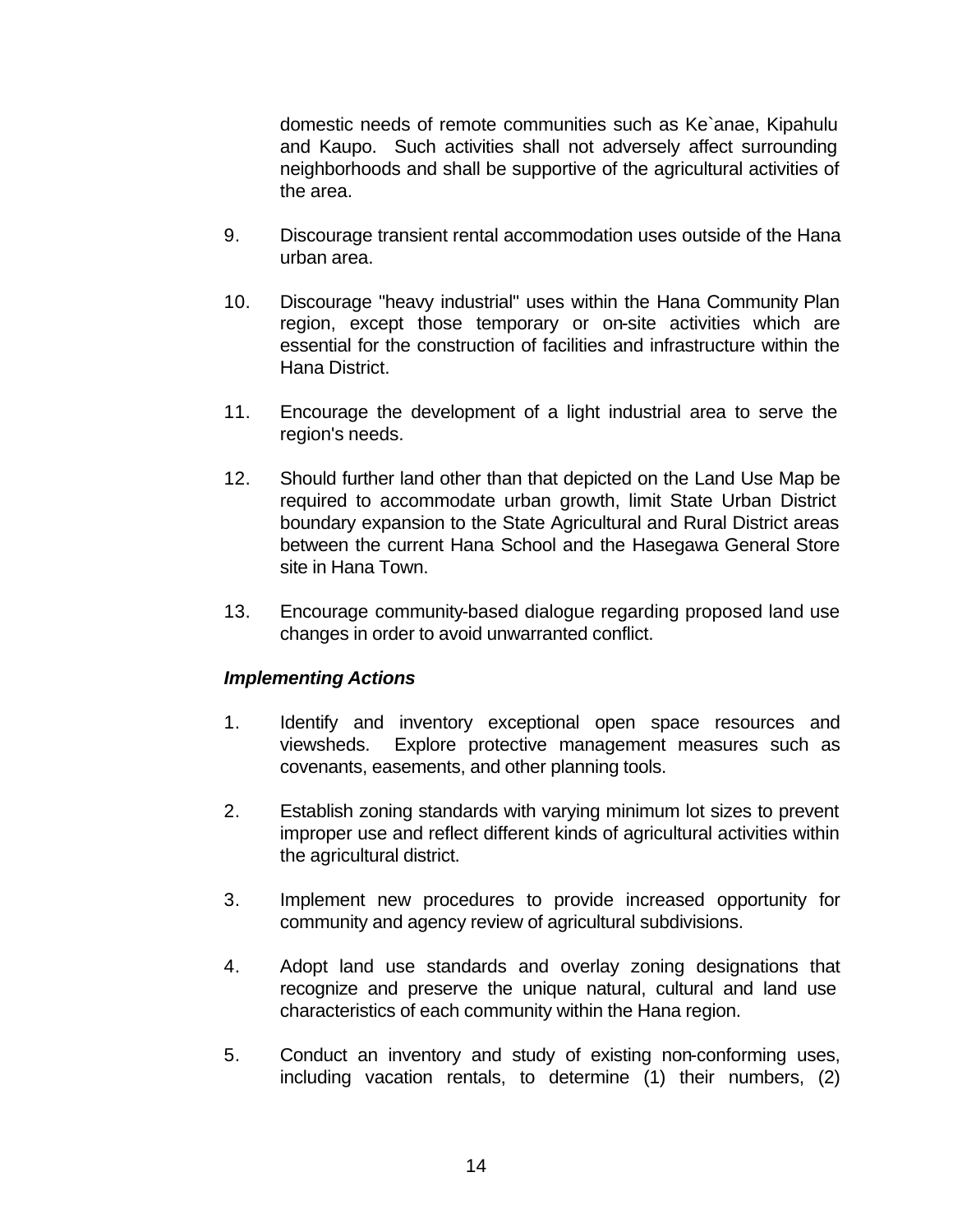geographic distribution, and (3) effects upon the local housing and real estate markets and the local economy, and identify recommendations for resolving non-conforming use issues.

#### *ENVIRONMENT*

#### *Goal*

Protection and management of Hana's land, water and ocean resources to ensure that future generations can enjoy the region's exceptional environmental qualities.

#### *Objectives and Policies*

- 1. Protect, preserve and increase the Hana region's natural marine, coastal and inland resources, encouraging comprehensive resource management programs.
- 2. Recognize residents' traditional uses of the region's natural resources which balance environmental protection and self-sufficiency.
- 3. Manage, protect, and where appropriate, restore areas which have significant indigenous flora and fauna habitat resource value.
- 4. Discourage water or land development and activities which threaten the biological diversity of the Hana region and degrade the existing quality of the region's (1) air and noise character, (2) marine, surface and ground water and (3) scenic resources and vistas.
- 5. Encourage organic farming practices and environmental protective practices in the selection and application of chemical pesticides, herbicides, and fertilizers.
- 6. Encourage resource management programs that maintain and re-establish indigenous and endemic flora and fauna in the Hana region.
- 7. Protect, restore and preserve native aquatic habitats and resources within and along all streams within the Hana District by (1) protecting existing instream flows, and (2) regulating diversions of stream waters.
- 8. Ensure that groundwater and surface water resources are preserved and maintained at capacities and levels to meet the current and future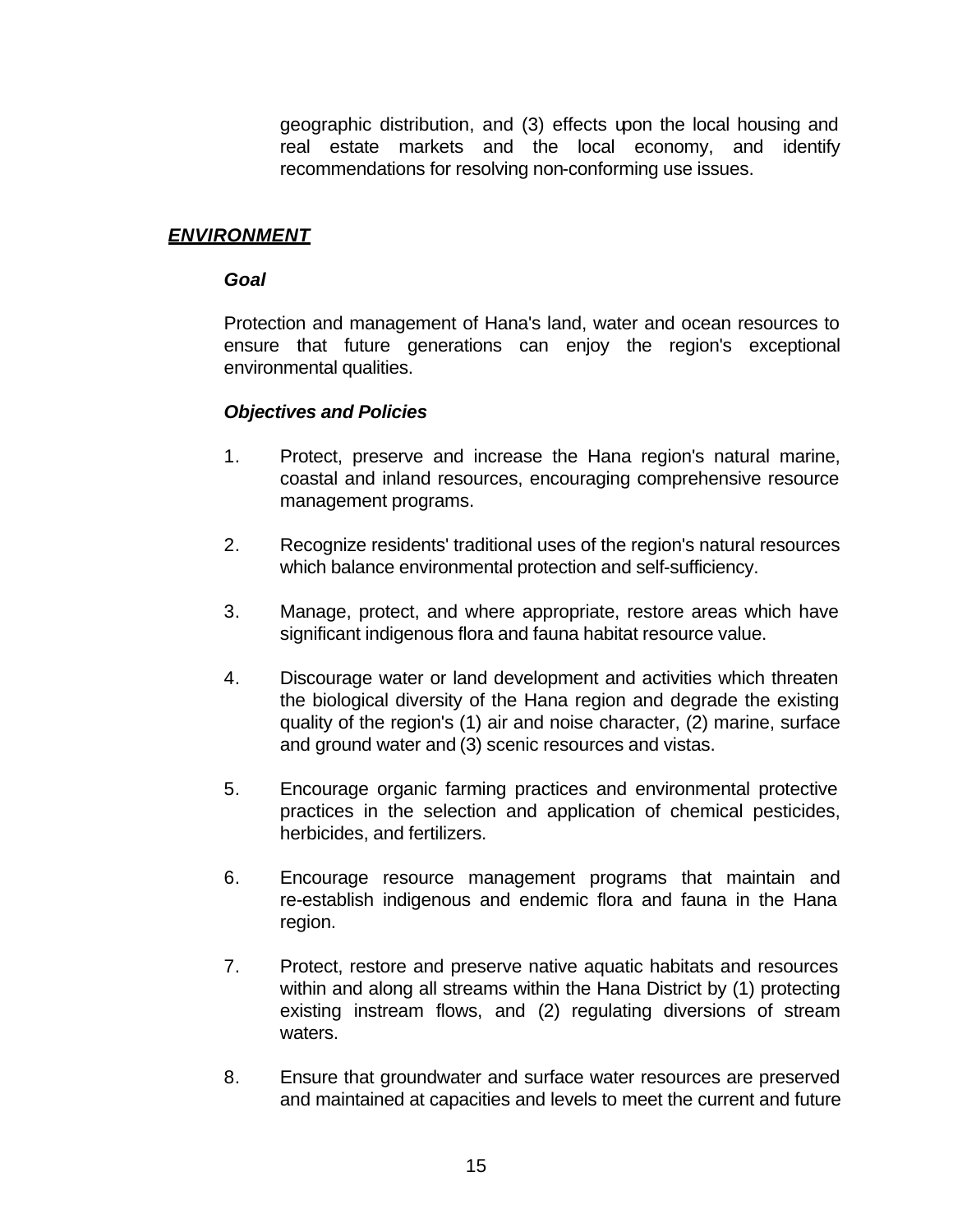domestic, agricultural, commercial, ecological and traditional cultural demands of each area in the Hana District.

- 9. Avoid development of flood prone areas, stream channels and gulches.
- 10. Discourage development of geothermal sources or energy transmission line corridors within environmentally sensitive and archaeologically significant areas in the Hana Community Plan region.

#### *Implementing Actions*

- 1. In coordination with native Hawaiian residents and community representatives, prepare watershed management plans and a groundwater and surface water resources monitoring program to protect the district's surface and ground waters, and monitor water levels to meet current and future demands.
- 2. Establish and maintain an aquatic resources management and monitoring program to ensure the sustainability of the region's ocean resources and protect the ecological integrity of the district's coastal waters and streams.
- 3. Establish and maintain feral animal control programs, and programs which control invasive alien plant species.
- 4. Conduct a regional land resource assessment to identify areas suitable for (1) revegetation and reforestation with native plant species, and (2) the re-establishment of indigenous fauna.
- 5. Establish pro-active conservation programs to ensure the sustainability of the region's indigenous flora and fauna.
- 6. Establish a program to (1) monitor the selection and application of chemical pesticides, herbicides, and fertilizers, and (2) develop incentives to reduce the dependency on such chemicals.
- 7. Explore methods to diminish out-of-district diversions of the district's groundwater and/or surface water resources in order to meet current and future domestic, agricultural, commercial, ecological, and traditional cultural needs within the district.
- 8. Initiate re-classification of lands and streams into the State Conservation District where warranted by biological values that do not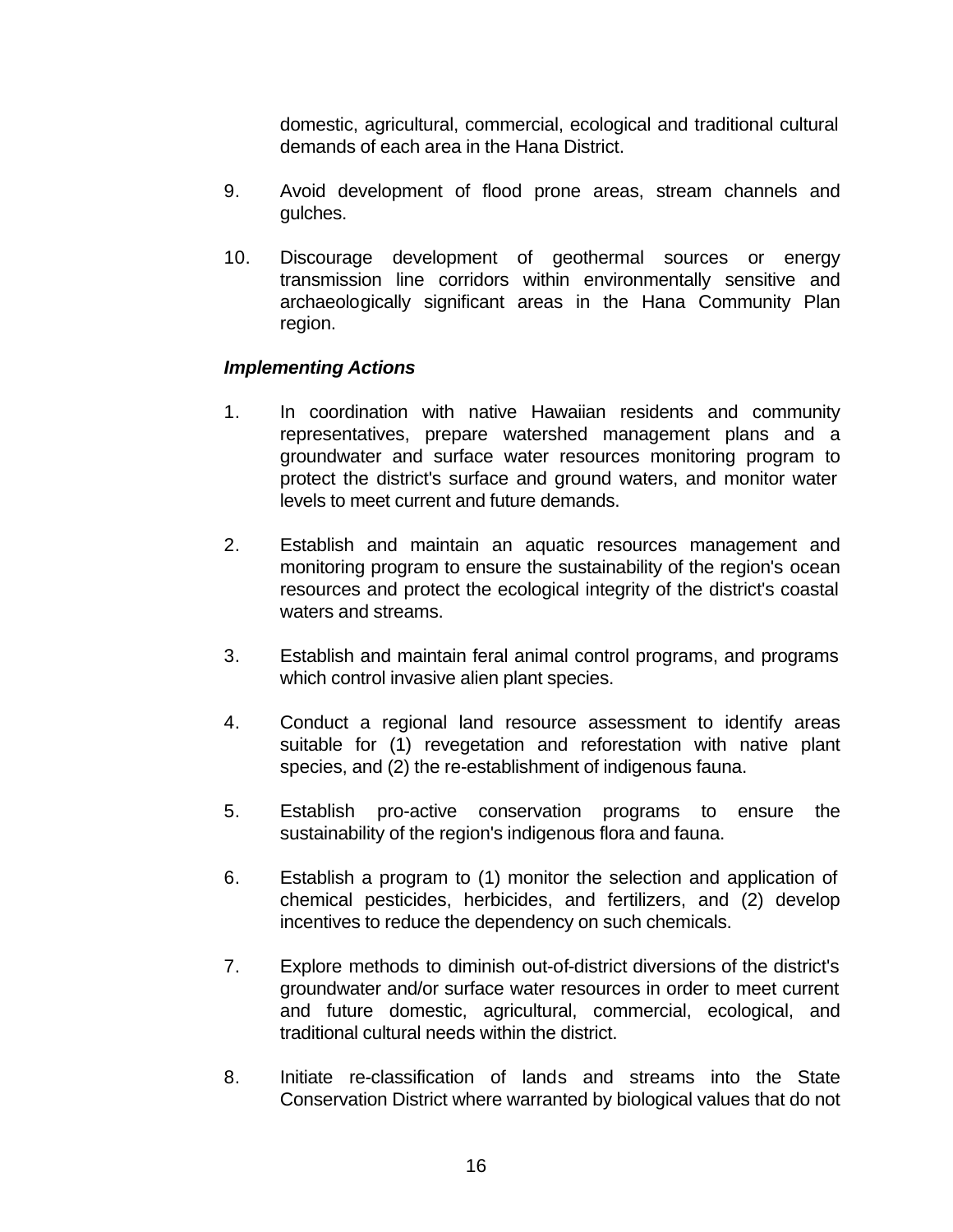unduly burden native Hawaiian rights to cultivate or reside on kuleana or hui lands.

#### *CULTURAL RESOURCES*

#### *Goal*

Identification, preservation, protection, and where appropriate, restoration of significant cultural resources and practices, that provide a sense of history and identity for the Hana region.

#### *Objectives and Policies*

- 1. Identify, preserve and protect historically, archaeologically and culturally significant areas, sites, and features within the Hana District.
- 2. Acknowledge and respect family ancestral ties to cultural resources.
- 3. Encourage community stewardship of historic sites and provide for the curation of artifacts in the Hana region.
- 4. Promote the cultural resources of the Hana region as an identifying characteristic of the people and the place.
- 5. Encourage the restoration and use of *lo`i kalo* (taro terraces) found in the Hana region.
- 6. Encourage and protect traditional mauka and makai accesses for traditional cultural uses and practices.
- 7. Promote development of educational and cultural programs which emphasize the perpetuation of Hawaiian and other ethnic arts, crafts and practices.

#### *Implementing Actions*

1. Encourage community participation by creating a Hana Cultural Resources and Historic Site Preservation Committee to serve as an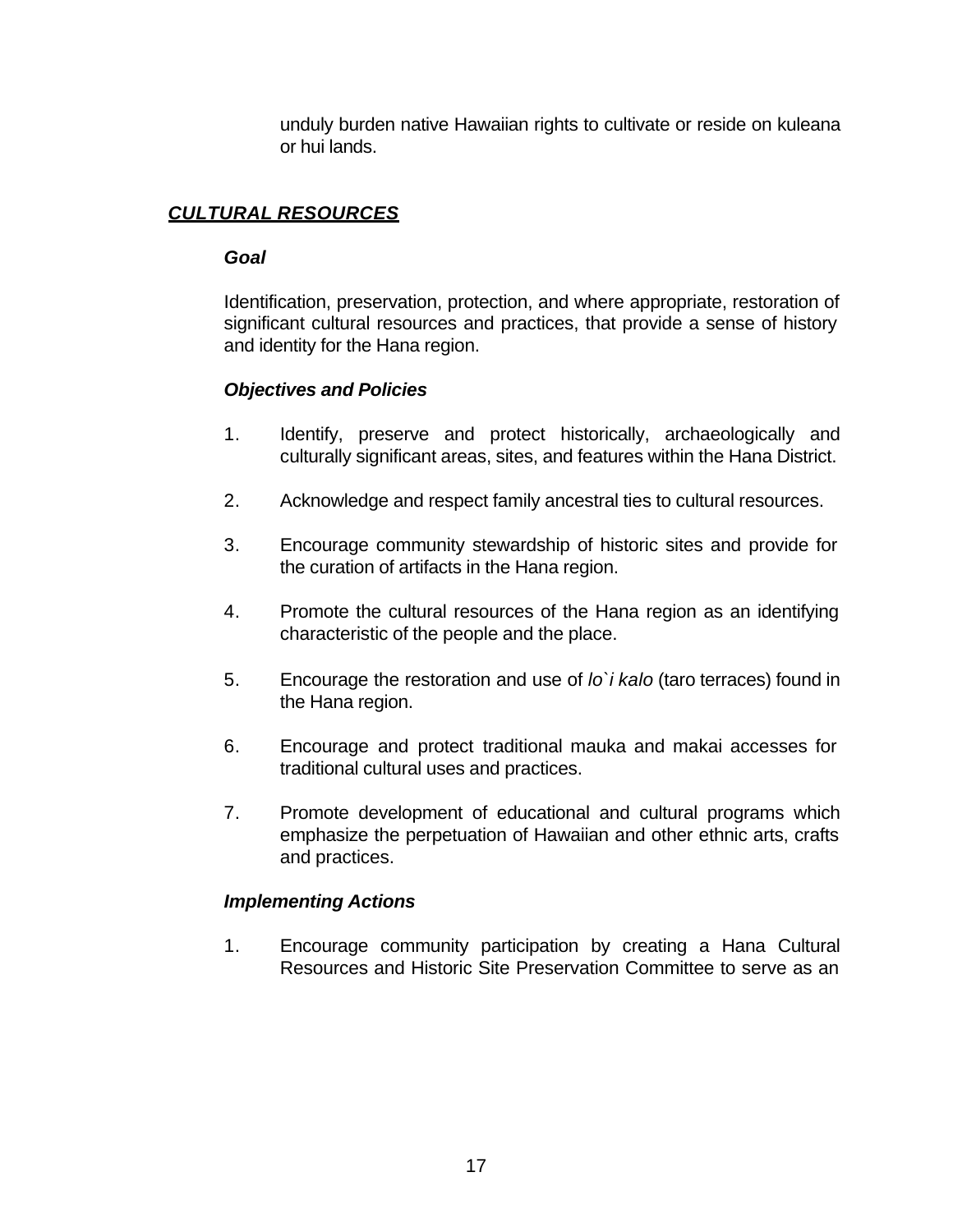advisory agency to the Maui Cultural Resources Commission to identify significant cultural resources and provide recommendations specific to the Hana region.

- 2. Require development projects to identify all cultural resources within or adjacent to the project area as part of the County development review process. Further require that all proposed development include appropriate mitigation measures including site avoidance, adequate buffer areas and interpretation.
- 3. General site types and areas that should be flagged for preservation during development review include the following:

Pi`ilani Trail/Old government roads Hana/Pi`ilani Highways and historic bridges Fishponds Landings Nearshore marine cultural resources Habitation complexes (shoreline and interior) *Lo`i* terraces and *`auwai* Native vegetation zones Plantation ditch systems Religious structures (shrines, churches and *heiau*) Plantation era structures and homes **Petroglyphs Burials** 

- 4. Develop regulations and implement programs to protect *lo`i kalo* (taro terraces), and encourage their productive use.
- 5. Conduct and maintain a native language oral history program to record the knowledge and expertise of the *kupuna*, particularly as it relates to agricultural practices, fishing practices, and cultural practices and values.
- 6. Establish and maintain programs to rejuvenate and exhibit the various cultural practices, skills and traditions of the Hana region, and to reorient youth and adults with their cultural heritage and Hawaiian language.
- 7. Establish a Hawaiian language immersion program in Hana.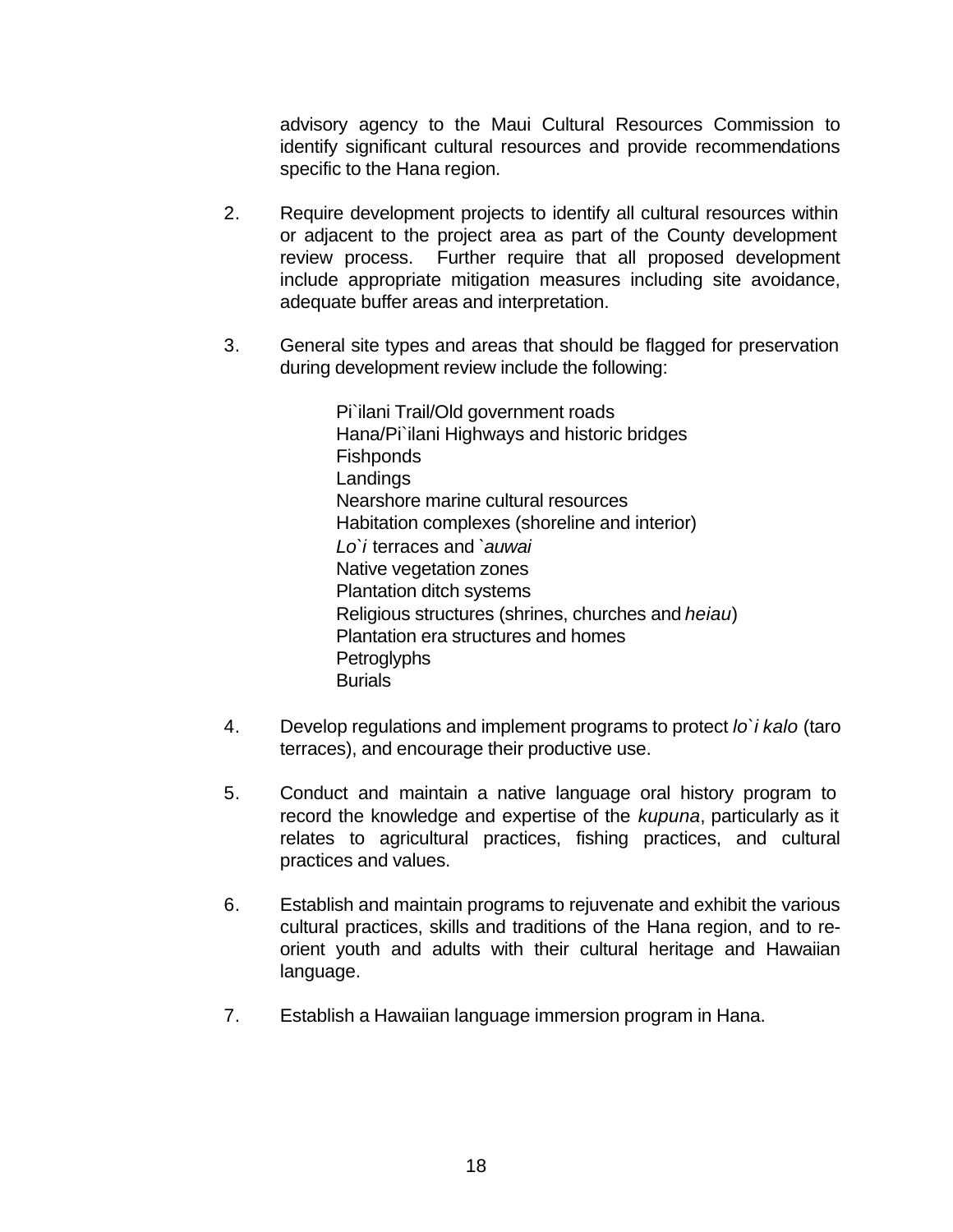#### *ECONOMIC ACTIVITY*

#### *Goal*

A balanced local economy which provides long-term viability and sustainability while meeting residents' needs and respecting the cultural and natural resources of Hana.

#### *Objectives and Policies*

- 1. Encourage a local economy which provides employment choices for the region's residents and which provides future employment opportunities for the region's youth.
- 2. Utilize existing components of the local economy to establish a framework for balanced regional economic development.
- 3. Encourage economic activities which are: of substantive economic benefit to the residents of the area; environmentally benign; and compatible with the cultural sensitivities of the residents of the Hana region.
- 4. Protect traditional *mauka* and *makai* access for subsistence activities that supplement family food sources.
- 5. Promote and maintain agriculture as a major economic activity with emphasis on a regional diversified agricultural industry.
- 6. Maintain taro farming, ranching and floriculture as major economic activities and promote their economic viability and sustainability. Promote aquaculture and horticulture as economic activities.
- 7. Maintain the visitor industry as a major economic activity, encouraging commercial activities which focus on the "day" visitor market and/or complement the "overnight" visitor market.
- 8. Support the continued operation of the Hotel Hana-Maui as a significant economic unit in order to provide stable employment for local residents at a size and scale that is in balance with the character of the Hana Town community.
- 9. Support community-based economic development activities and regional cooperative marketing.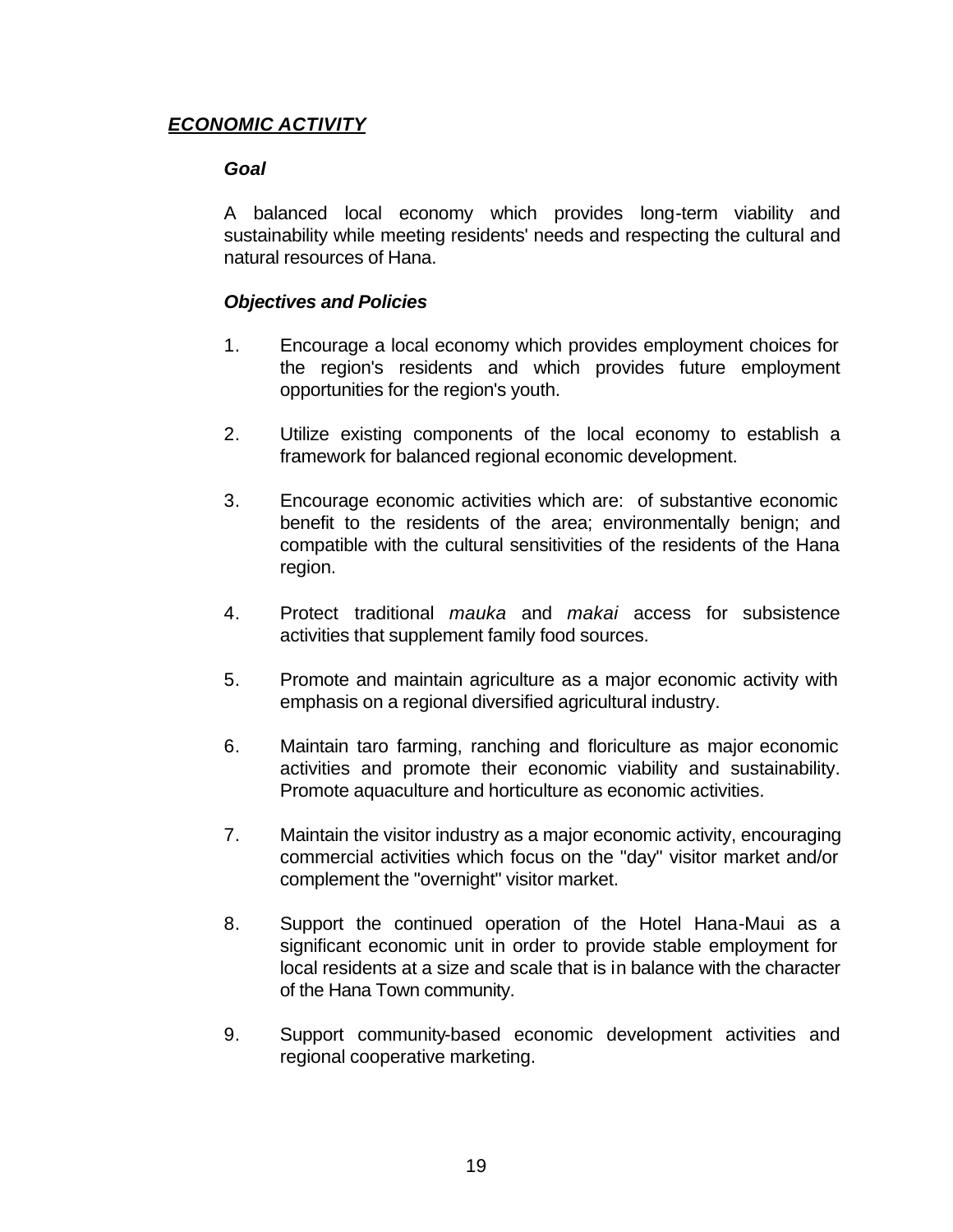- 10. Promote self-sufficiency by using local resource materials, products, and natural energy sources. Encourage and promote programs which allow use of certain abundant native plant species, such as *hala* and *kukui*, for commercial endeavors by residents of the Hana District.
- 11. Assist the region's local fishing industry and promote its economic viability and sustainability.
- 12. Encourage contractors to employ qualified Hana District residents when constructing facilities or other structures within the Hana District.

#### *Implementing Actions*

- 1. Update the County's socio-economic forecast model at least once a year to provide an on-going basis for evaluating socio-economic issues and conditions in the Hana Community Plan region.
- 2. Seek government funds to promote economic diversification, community-based economic development, and economic self-sufficiency of the Hana District.
- 3. Seek government funds and technical assistance to establish a community-based Hana Economic Development Task Force to implement the policies of this plan.

#### *HOUSING*

#### *Goal*

The provision of housing opportunities to the residents of Hana, for all income and age groups, which are affordable, safe, and environmentally and culturally compatible.

#### *Objectives and Policies*

- 1. Encourage a comprehensive housing strategy which encompasses private sector initiatives, government programs, public-private joint efforts, and other assistance programs to reduce costs and increase housing availability for all income and age groups.
- 2. Provide sufficient land area for urban residential development only in appropriate areas near urban facilities.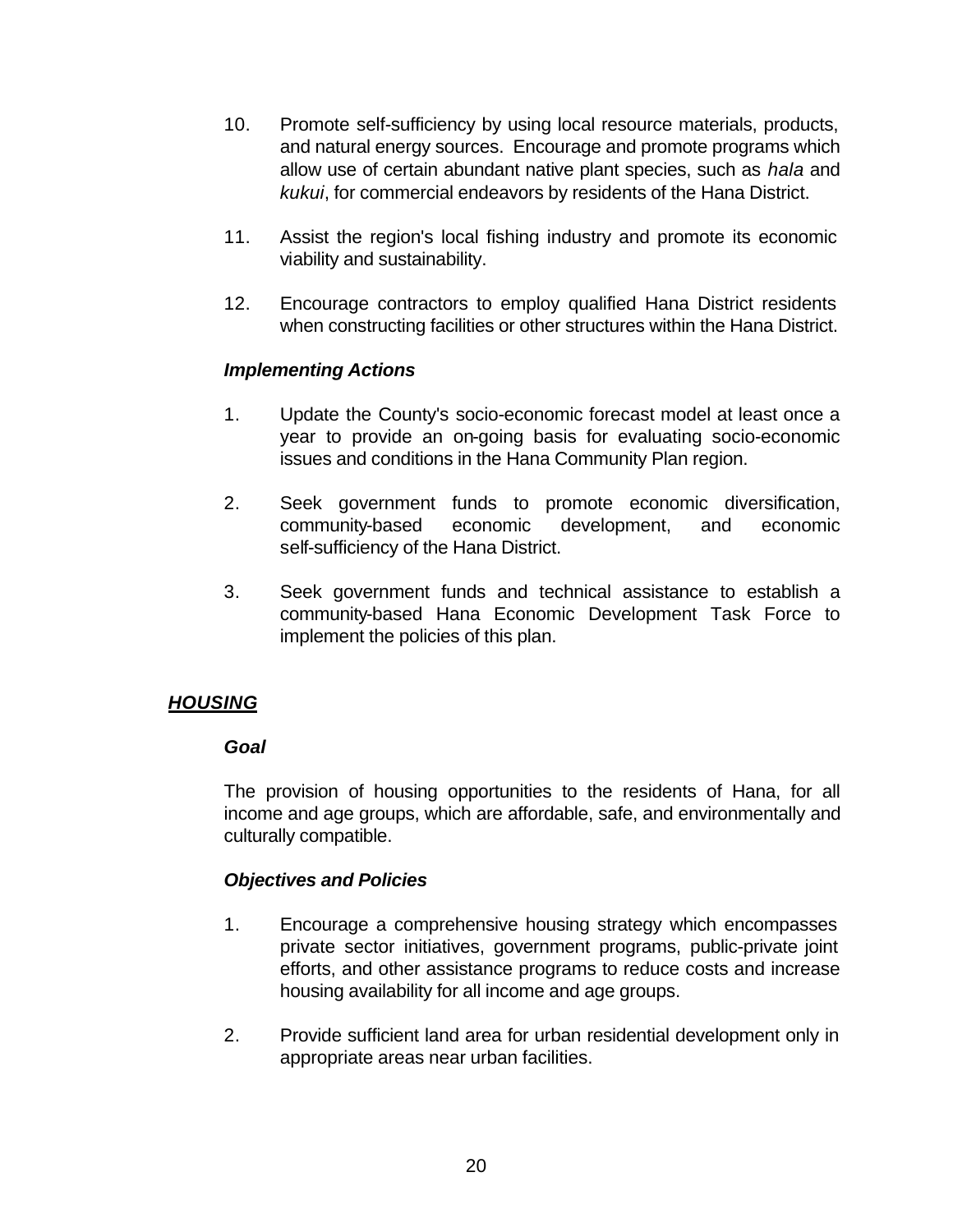3. Encourage modification of regulatory codes which may not be appropriate to the Hana region and which increase the time and cost of providing housing opportunities for the region's residents.

#### *Implementing Actions*

- 1. Develop government-sponsored housing units to be used by State and County personnel who reside in the Hana region only for the purpose of fulfilling their professional responsibilities.
- 2. Review and modify the existing Maui County building code and subdivision code to reduce home construction costs in rural and remote areas. Implement alternative rural standards for items such as road widths, street lighting, etc.
- 3. Seek government funds to assist community-based housing groups, such as the Hana Affordable Housing and Community Development Corporation, in developing housing projects and housing rehabilitation programs, consistent with the Hana Community Plan, to meet the needs of Hana District residents.
- 4. Establish a housing rehabilitation program, including loans, grants, and/or technical assistance and community outreach.
- 5. Provide programs including, but not limited to, home ownership counseling and self-help housing to enhance home ownership opportunities for the residents of the Hana District.

#### *URBAN DESIGN*

#### *Goal*

Harmony between the natural and man-made environments through building, infrastructure and landscaping design which ensures that the natural beauty and character of the Hana region is preserved.

#### *Objectives and Policies*

1. Support design controls for Hana Town and the Hana region based on maintaining the existing low rise character and rural scale of the area.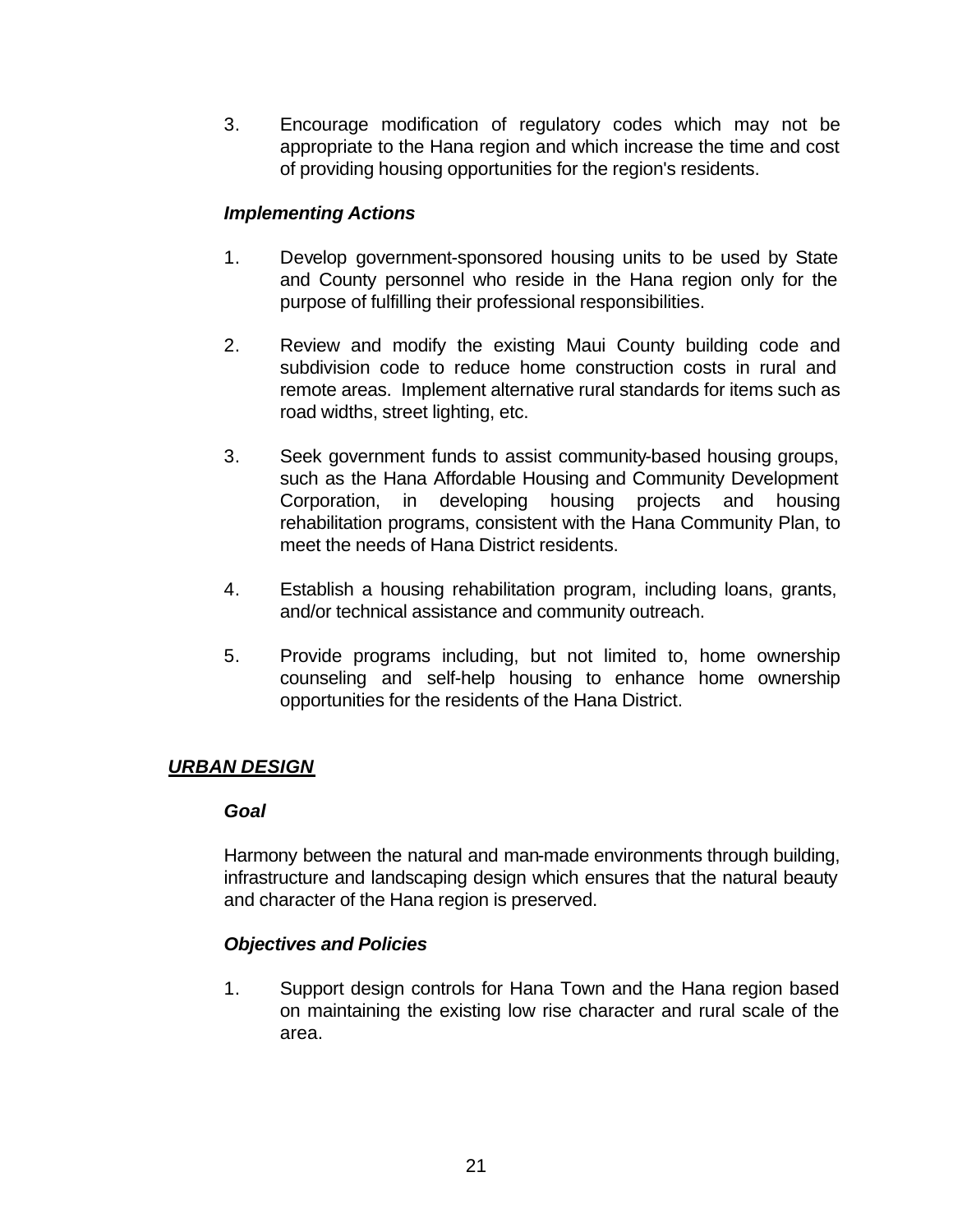- 2. Encourage roadway, drainage, landscaping and other public improvement standards which are in harmony with an informal rural or natural environment.
- 3. Maintain the informal rural streetscape which provides character identification for Hana Town.
- 4. Preserve significant view corridors.

#### *Implementing Actions*

- 1. Prepare "country town" design guidelines for Hana Town which enhance the natural beauty and Hawaiian character of the region, through appropriate building, infrastructure and landscape design.
- 2. Develop and implement appropriate "rural standards" for public facilities and privately sponsored building improvements, roadways and subdivisions.
- 3. Limit building height to two stories or thirty-five (35) feet above grade throughout the region.
- 4. Limit the height of man-made walls to avoid visual obstruction of coastal and scenic mauka areas.
- 5. Identify significant view corridors and seek their protection through covenants, easements, and other planning tools.

#### *PHYSICAL INFRASTRUCTURE*

#### *Goal*

Timely and environmentally sensitive development and maintenance of infrastructure systems which protect and preserve the safety and health of the Hana region's residents and visitors, including the provision of domestic water, utility and waste disposal services, and effective transportation systems which meet the needs of residents and visitors while protecting the region's rural character.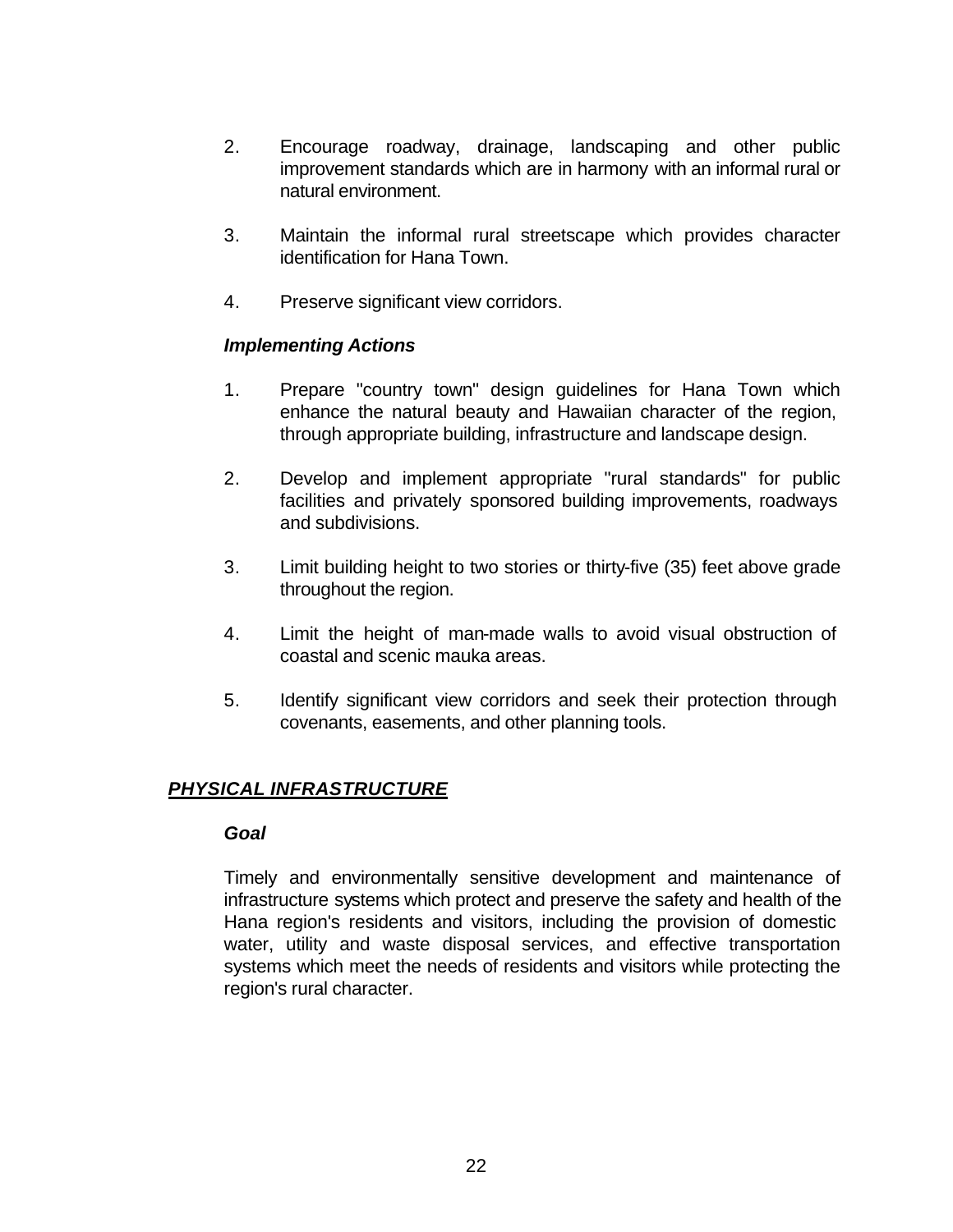#### *Objectives and Policies*

#### All Areas

1. Ensure community participation, including resident Hawaiian, in all long-term infrastructure planning.

#### **Transportation**

- 2. Improve road conditions through more frequent resurfacing and repair.
- 3. Encourage a program of roadway safety improvements, including shoulder widening, pull-over spots and installation of new signage and guardrails that do not detract from the region's scenic and rural character.
- 4. Balance traffic flow and safety requirements with the preservation of the Hana region's historic bridges.
- 5. Encourage the development of a quasi-public shuttle service to meet the intraregional and/or interregional transportation needs of the residents of the Hana Community Plan region.
- 6. Ensure that any master plan for the Hana Airport is consistent with the objectives and policies set forth in the Hana Community Plan.

#### Water

- 7. Improve water source and delivery facilities to ensure that water supplied to the region's residents and visitors is of the highest quality.
- 8. Identify water service area expansion needs in the Hana region.
- 9. Encourage water conservation measures by residents and businesses.

#### Liquid and Solid Waste

- 10. Develop and implement a comprehensive waste management plan which includes reduction, recycling and reuse of solid waste and wastewater as major plan components.
- 11. Incorporate household re-use of gray water in the County's wastewater management strategy.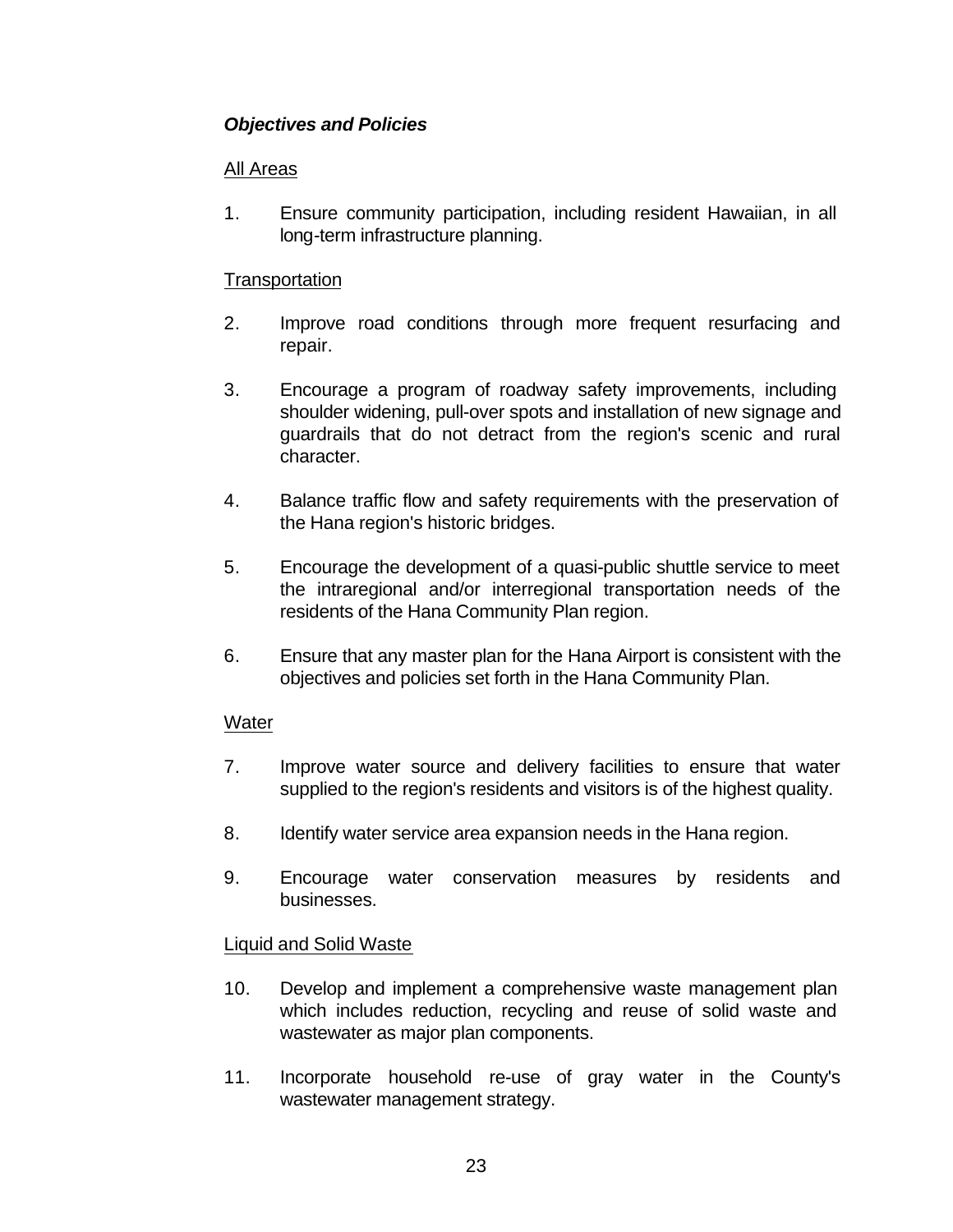#### Energy and Public Utilities

- 12. Promote energy efficiency as the energy resource of first choice, and encourage energy conservation practices by residents and businesses.
- 13. Improve energy and communication systems to ensure reliable service to the residents and businesses of the Hana region.
- 14. Identify service area expansion needs for energy services in the Hana region.
- 15. Promote the environmentally and culturally sensitive use of renewable energy resources, like biomass, solar energy, and wind energy, in all sectors of the community.

#### *Implementing Actions*

- 1. Prepare a Hana Highway and Pi`ilani Highway roadway management plan which identifies: (1) significant natural and structural features to be preserved; (2) comprehensive road signage requirements; (3) long-term roadway maintenance requirements; and (4) a traffic management system which provides for pull-over spots, and interpretive scenic lookouts.
- 2. Improve Hana Highway to allow safe passage of two-way vehicular traffic.
- 3. Improve Pi`ilani Highway as an alternative route to Hana while protecting and preserving the integrity of natural landforms and historic structures.
- 4. Improve walkways and roads within residential areas to ensure safe passage for pedestrians and vehicular traffic.
- 5. Develop appropriate and achievable rural standards for infrastructural improvements.
- 6. Provide a back-up electrical generator which will provide power to the Hana region during periods of electrical power outages.
- 7. Provide energy services to Kipahulu.
- 8. Provide municipal water service to Kipahulu and Upper Nahiku.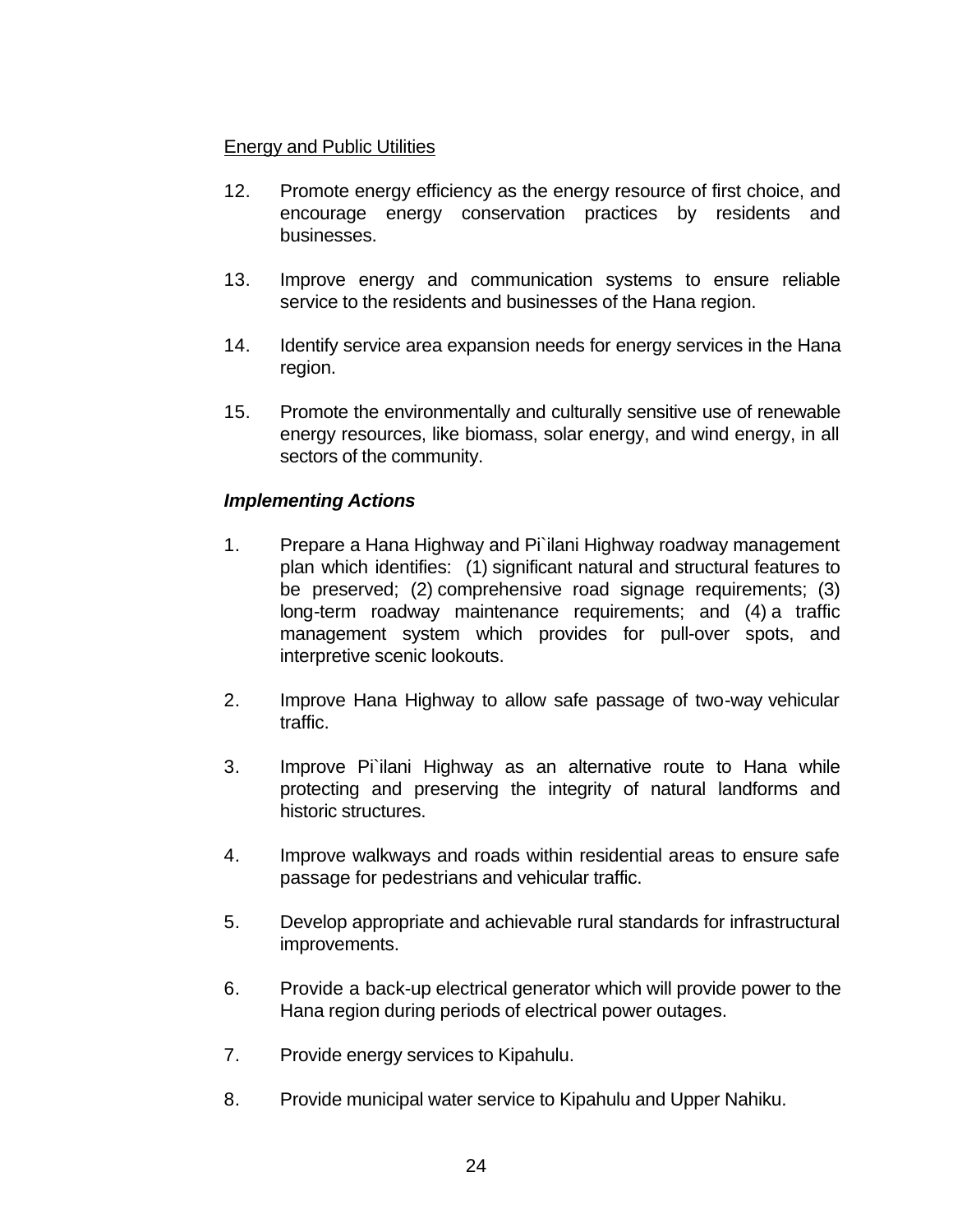- 9. Prepare a domestic water system master plan and a wastewater system master plan for the Hana region.
- 10. Prepare a Hana Airport master plan.

#### *SOCIAL INFRASTRUCTURE*

#### *Goal*

An efficient and responsive system of people-oriented public services which enable residents to live a safe, healthy and enjoyable lifestyle, and offer the youth and adults of the region opportunities and choices for self and community improvement.

#### *Objectives and Policies*

#### Recreation

- 1. Encourage recreational programs for all age groups, and provide opportunities for passive recreation.
- 2. Improve regulation of commercial activities with public recreational areas in collaboration with community-based organizations.
- 3. Recognize and respect the recreational values and pristine character of Hana's natural land and water resources.

#### Public Health and Safety

- 4. Improve emergency rescue services and medical services for the Hana region.
- 5. Encourage the provision of public health education programs, including mental health counseling services.
- 6. Improve fire protection, prevention and suppression services in the Hana region.
- 7. Encourage the recruitment and retention of police department personnel who are thoroughly familiar with the needs of the community.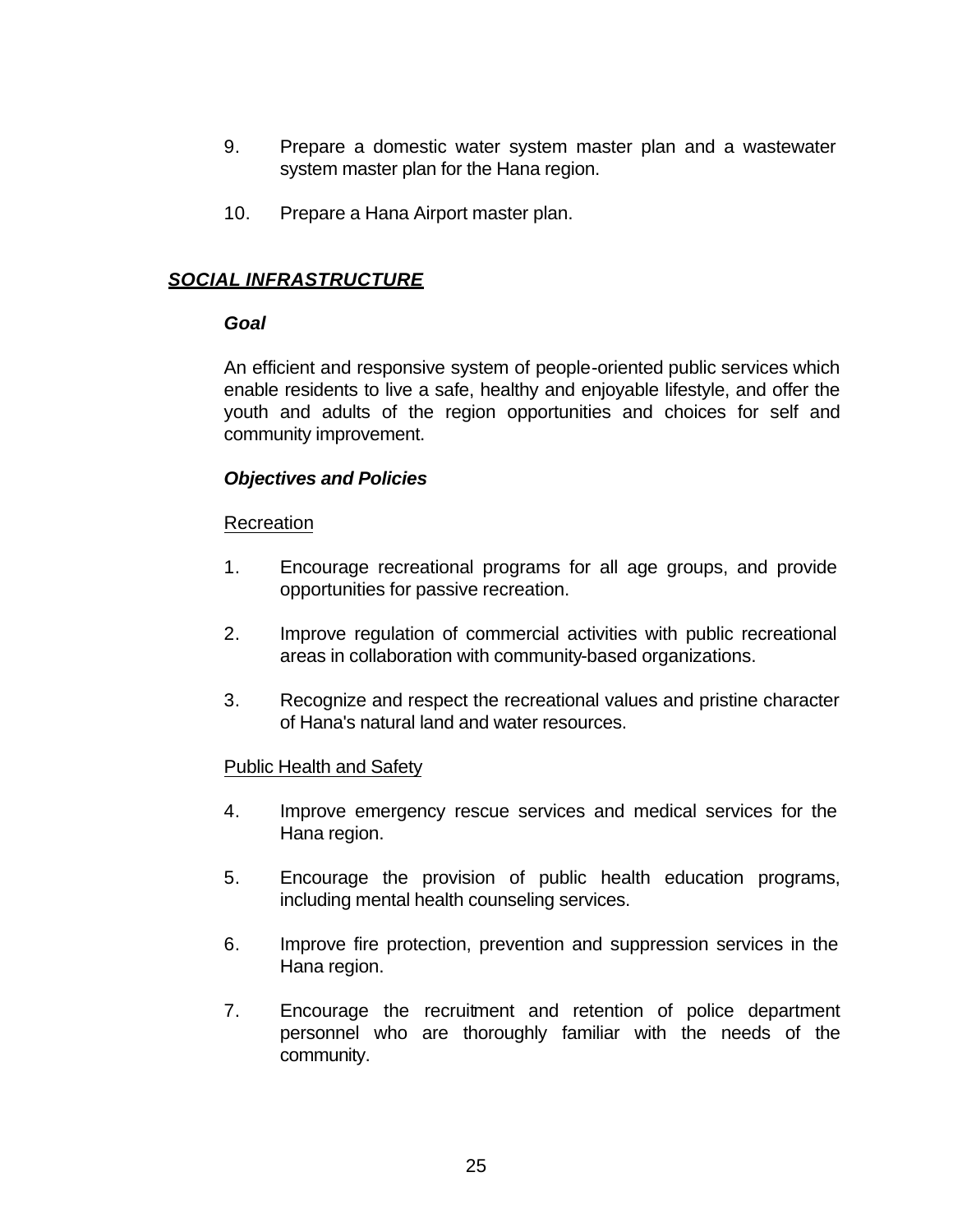- 8. Encourage upgrading and expanding the facilities at the Hana Medical Center.
- 9. Encourage the provision of services and development of facilities to meet the current and future "elderly care" needs of the Hana District.

#### Education

- 10. Maintain and expand educational opportunities for adults.
- 11. Expand vocational programs.
- 12. Support a Hawaiian language immersion program in Hana.
- 13. Enhance educational quality of schools within the Hana region through collaborative efforts with community-based groups such as the PTSA.

#### *Implementing Actions*

- 1. Prepare a recreation management plan for Hana Bay to identify compatible and conflicting uses and to establish a regulatory context for uses within the bay in conjunction with the Hana Harbor Advisory Committee.
- 2. Establish and maintain an area for canoes and other similar recreational type boats at Hana Bay.
- 3. Prohibit dry docking of boats within the Hana Bay area except during storm and/or high surf conditions.
- 4. Provide water safety officers for Hana Bay.
- 5. Regulate commercial tour operator use of Hana Bay Pavilion and picnicking area, Wai'anapanapa, Pua'a Ka'a, and Kaumahina State Parks in order to allow residents and other visitors greater use of these facilities.
- 6. Maintain Hana Bay Beach Park and Hana Ball Park as primary recreational areas within Hana Town. Establish traffic management programs to promote safety during times when events are occurring.
- 7. Develop a larger multi-purpose facility in order to meet the social activity needs of an expanding residential population.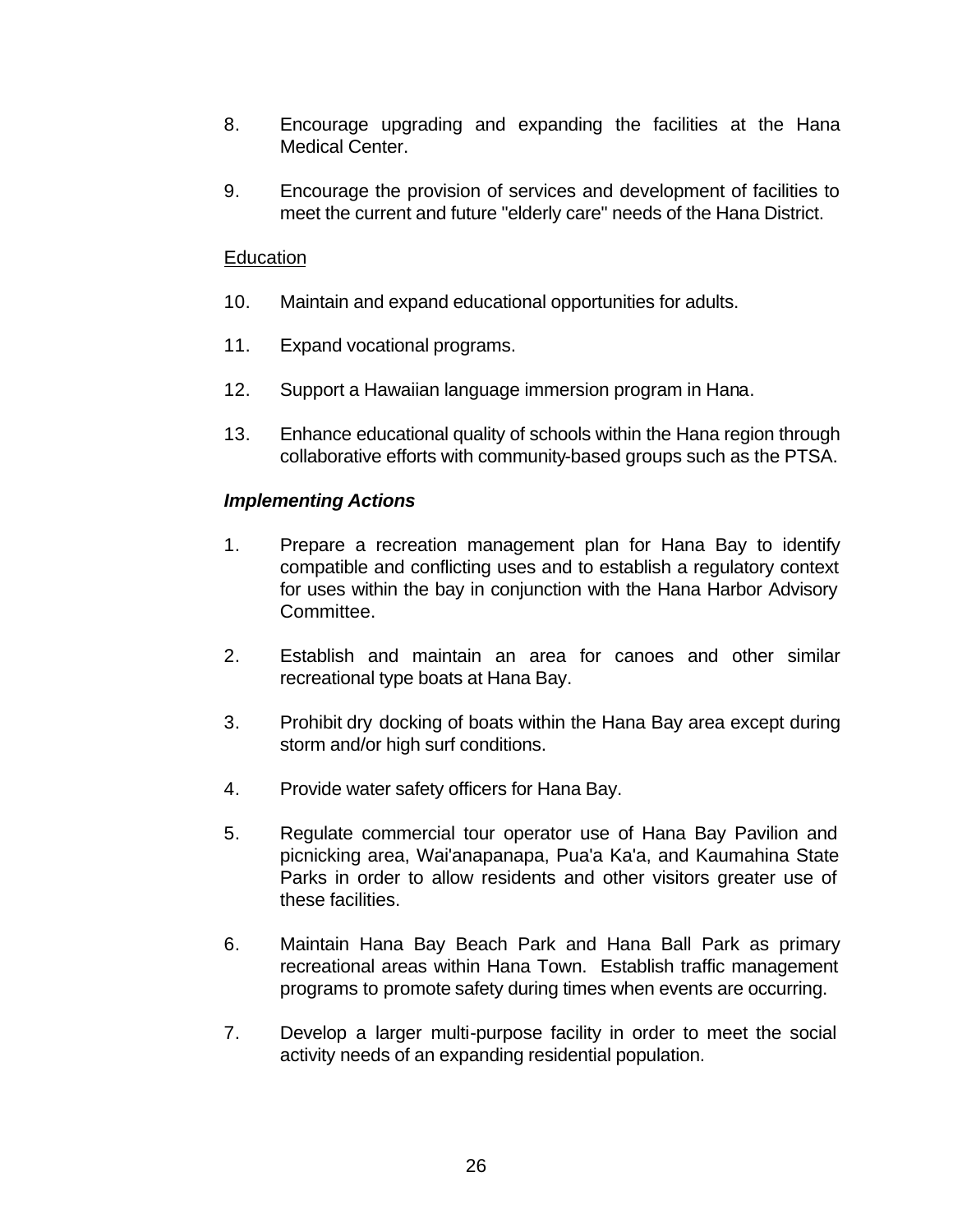- 8. Establish and maintain passive parks and regional recreation parks to meet the residential needs of remote communities throughout the Hana region.
- 9. Improve and maintain Ke`anae Community Park.
- 10. Establish and maintain an enforcement officer's position dedicated to enforcing rules and regulations within State parks, beach areas, and conservation lands.
- 11. Establish and maintain a Rescue Squad at the new Hana Fire Station.
- 12. Maintain a civil defense coordinator position for Hana and establish emergency evacuation centers for remote centers of the region.
- 13. Increase the police force, possibly by deputizing part-time officers in more remote areas.
- 14. Improve emergency communications equipment.
- 15. Maintain the Hana Health Advisory Committee to assist in developing programs to meet future medical service needs.
- 16. Establish a full-time mental health case management position and a full-time elderly services case management position in the Department of Health to meet the residents' needs.
- 17. Develop and maintain a "meals-on-wheels" program and a transportation program for senior citizens.
- 18. Establish and maintain a public cemetery.
- 19. Provide sufficient counselor positions in the Department of Education to meet the students' needs at the Hana High and Elementary School.
- 20. With community participation, identify the causes and develop appropriate incentives to reduce teacher turnover at schools.
- 21. Seek funding to expand skybridge and other community education and telecommunications programs.

*GOVERNMENT*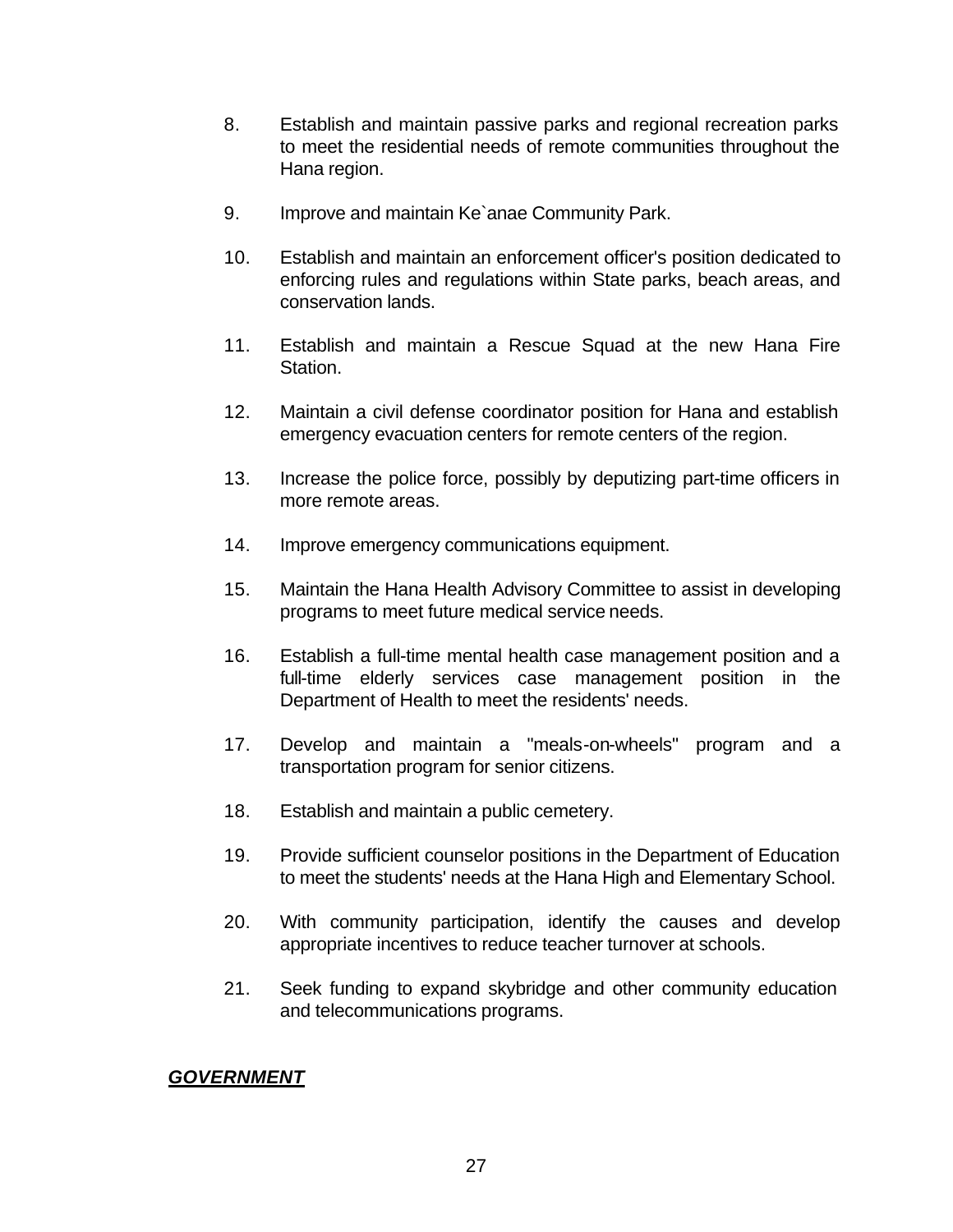#### *Goal*

The provision of accessible, cost effective, and responsive government services and programs which meet the unique needs of residents and the cultural, geographic and socio-economic characteristics of the Hana region.

#### *Objectives and Policies*

- 1. Provide better access to County and State officials by establishing outreach services in the Hana region.
- 2. Encourage improved communication between government agencies and residents in order to improve residents' understanding of the development permit process and compliance with regulatory requirements.
- 3. Promote the development of building and subdivision codes and standards which are appropriate for the Hana region.
- 4. Utilize the government budgeting process as a means to carry out the policies and priorities of the Hana Community Plan.
- 5. Ensure the participation of native Hawaiian residents and community representatives in all CIP and program planning that impacts on the Hana region.
- 6. Maintain a policy within the County Council and the State Land Use Commission to hold hearings in Hana on land use issues which affect the Hana District.
- 7. Maintain the Hana Advisory Committee to the Maui Planning Commission to make recommendations regarding all land use policies, permits, and changes in designation within the Hana District.

#### *Implementing Actions*

- 1. Develop a satellite government center for the Hana region with scheduled days for different government agencies.
- 2. Pursue creative regulatory solutions to provide better government services.
- 3. Develop recruitment/incentive programs to attract Hana region residents into positions within the Fire and Police Departments,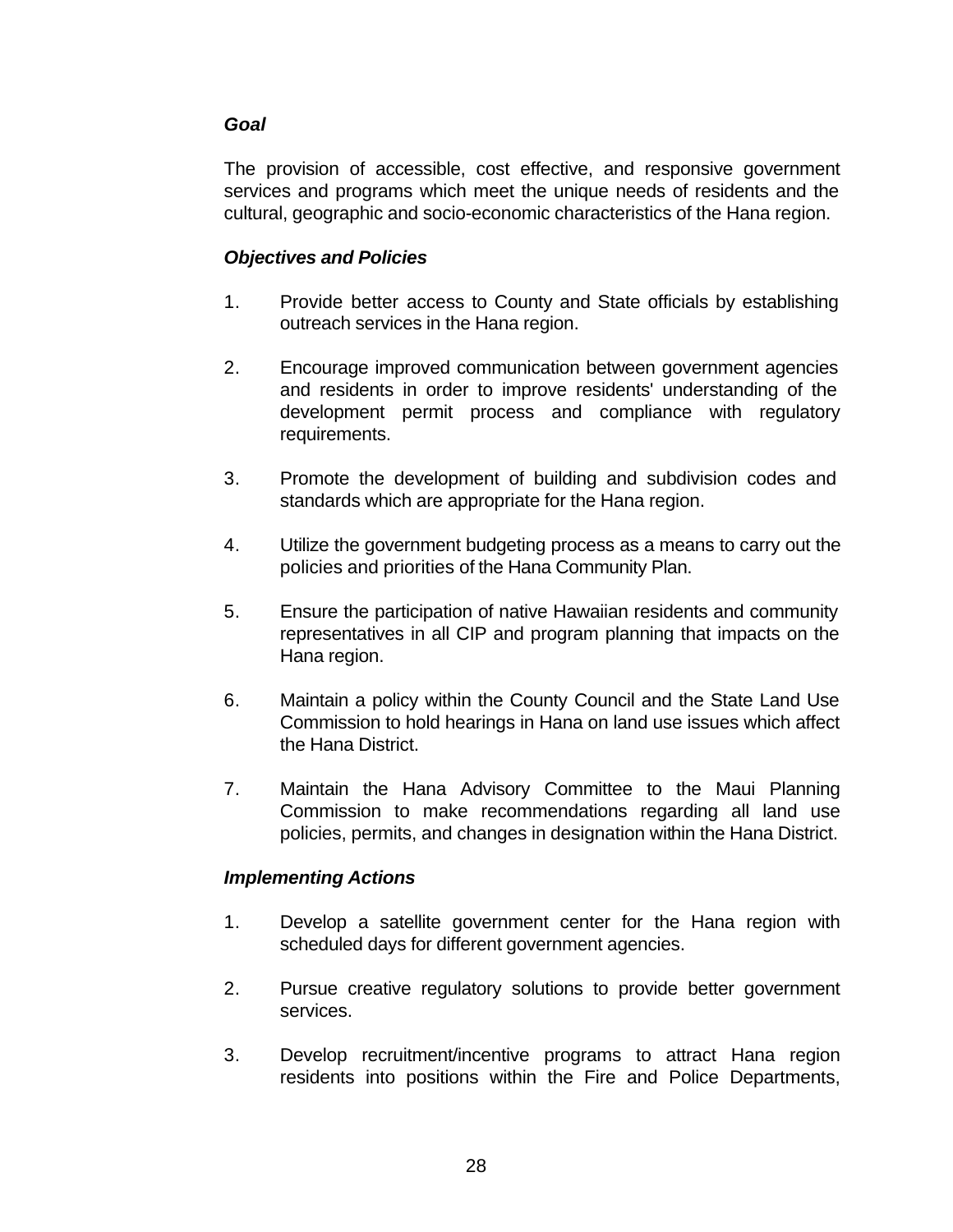Department of Land and Natural Resources, the National Parks Service and other government agencies located in the Hana region.

4. Compile special plans and studies necessary to implement the recommendations of the Community Plan. These would include market studies and assessments of the diversified agricultural economic sector, the current and projected visitor accommodation market mix, water development, housing, local and regional circulation, drainage, solid waste, and other special studies as required.

#### **C. Planning Standards**

The following planning standards are specific guidelines or measures for development and design. These standards are essential in clarifying the intent of the land use and urban design objectives and policies and the Land Use Map.

#### 1. Building Height:

Two stories or thirty-five (35) feet above grade throughout the region.

#### 2. Landscaping:

Native plant species which are found in the Hana region shall be utilized for public and quasi-public facilities to the greatest extent possible.

Non-retaining wall structures along public roadways shall not exceed four (4) feet in height.

#### 3. Building Design:

All commercial buildings, subdivision improvements, multi-family projects, and government or private infrastructure improvements shall be designed in accordance with design guidelines developed for Hana Town.

#### 4. Roadways:

Highways and major roadways shall have a minimum pavement width of 16 feet, and shoulder width of two feet, to provide for the safe passage of twoway traffic, except in areas where natural landforms, historic structures and other environmental constraints preclude widening beyond existing roadway widths.

Roadways, including Highways shall not exceed 20 feet in pavement width, except in residential areas where on-street parking is desired.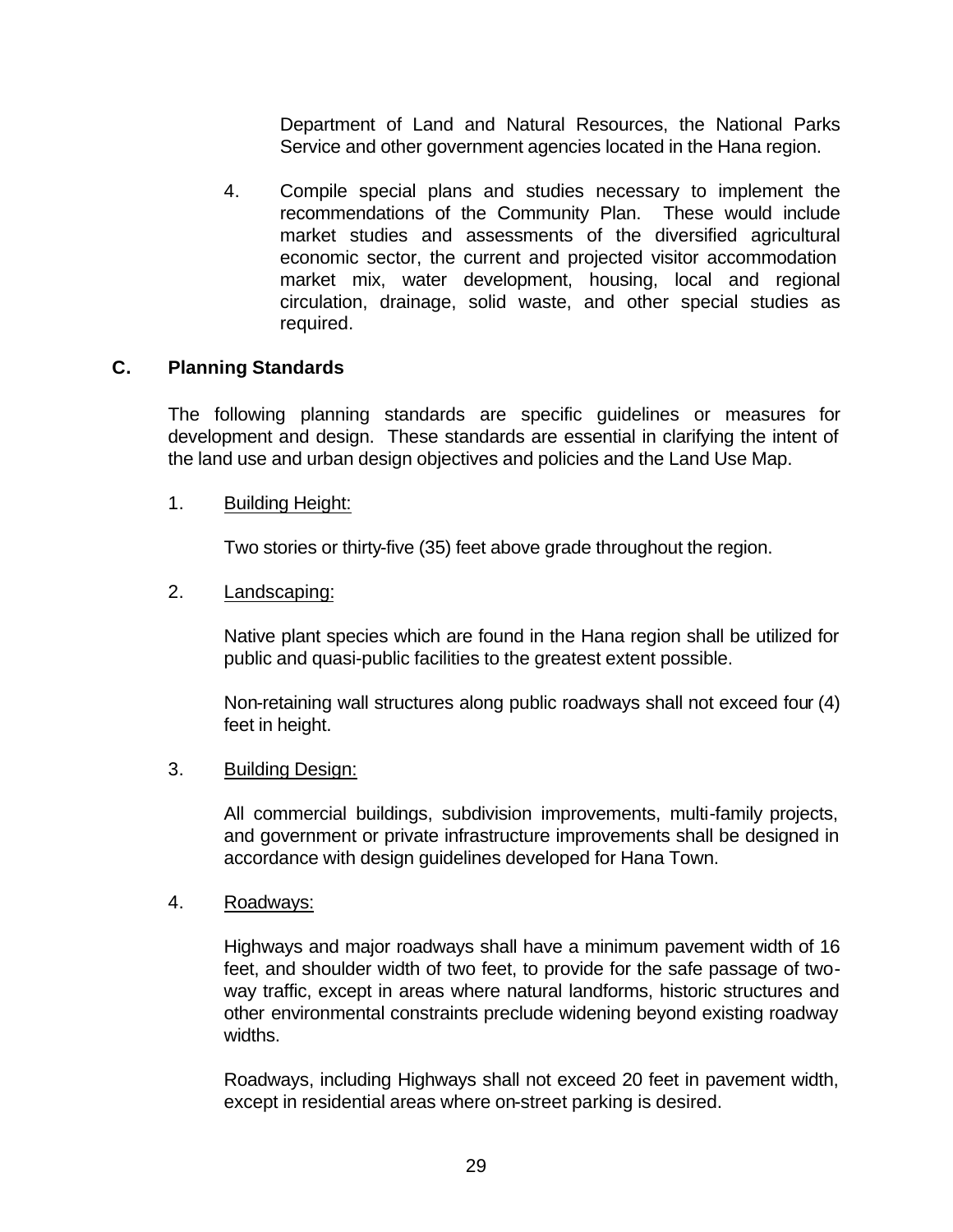County-standard curbs, gutters, and sidewalks shall not be required in the Hana district. Grassed shoulders and swales shall be allowed without curbs.

Where walkways are provided, they shall be separated from roadways by a minimum two-foot wide planting strip along residential streets, and a minimum four-foot wide planting strip along highways.

#### 5. Subdivisions:

#### *Environmental Design*

Lot configurations, roadways and subdivision improvements shall be designed to respect existing landforms, coastal and aquatic resources, biological resources and cultural/historic resources to the greatest extent possible.

#### *Socio-Economic Considerations*

The direct and cumulative impacts on agriculture and the socio-economic impacts on the community shall be assessed and considered.

#### *Improvements*

County urban subdivision standards shall not apply to the Hana region, except in areas where deemed appropriate, in regards to the following improvements:

Curb, gutter, sidewalks shall not be required; Street lighting shall not be required; Pavement width shall not exceed 20 feet.

6. Hotel District Standards:

Within the Hotel District, the total ground area occupied by all buildings shall not exceed 25 percent of the lot area.

#### 7. Service Business/Residential Standards:

A new Service Business/Residential zoning district may be established where the following conditions are met:

- a. Parcel is currently used for single-family residential purposes;
- b. Structure has residential design character;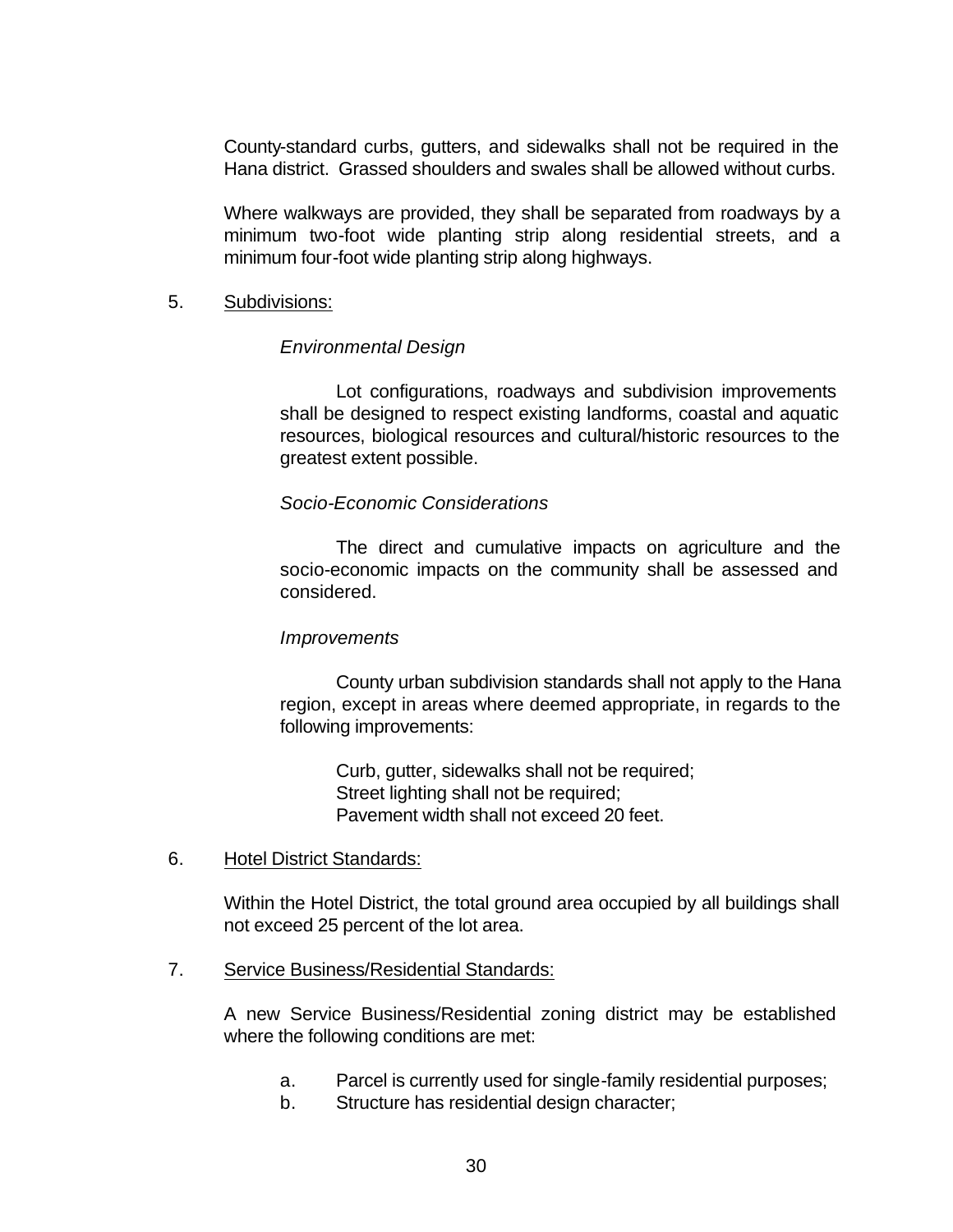- c. Business or service is compatible with the character of the surrounding neighborhood, such as an office, small kitchen, or small specialty shop;
- d. Scale and intensity of use is not disruptive to surrounding properties or roadways;
- e. One vacation unit per lot containing another long-term residential unit (County Special Use permit required for more than one unit, or for lots with no long-term residential unit);
- f. Minimum front and side yard setbacks of 20-feet and 10-feet, respectively; and
- g. One (1) sign, not to exceed eight (8) square feet.

#### 8. Standards for Commercial Activities in the Rural and Agricultural Districts

- a. Proposed uses must:
	- Be visually compatible with the rural and agricultural character of the area;
	- Be compatible in scale and intensity with surrounding properties or roadways;
	- Not adversely affect the surrounding neighborhood; and
	- Be supportive of and not adversely effect the agricultural activities of the area.
- b. In addition, proposed uses must either:
	- Be essential to the region's economic well-being;
	- Provide essential services for the residents of the Hana District; or
	- Provide for the essential domestic needs of remote communities such as Ke`anae, Kipahulu and Kaupo.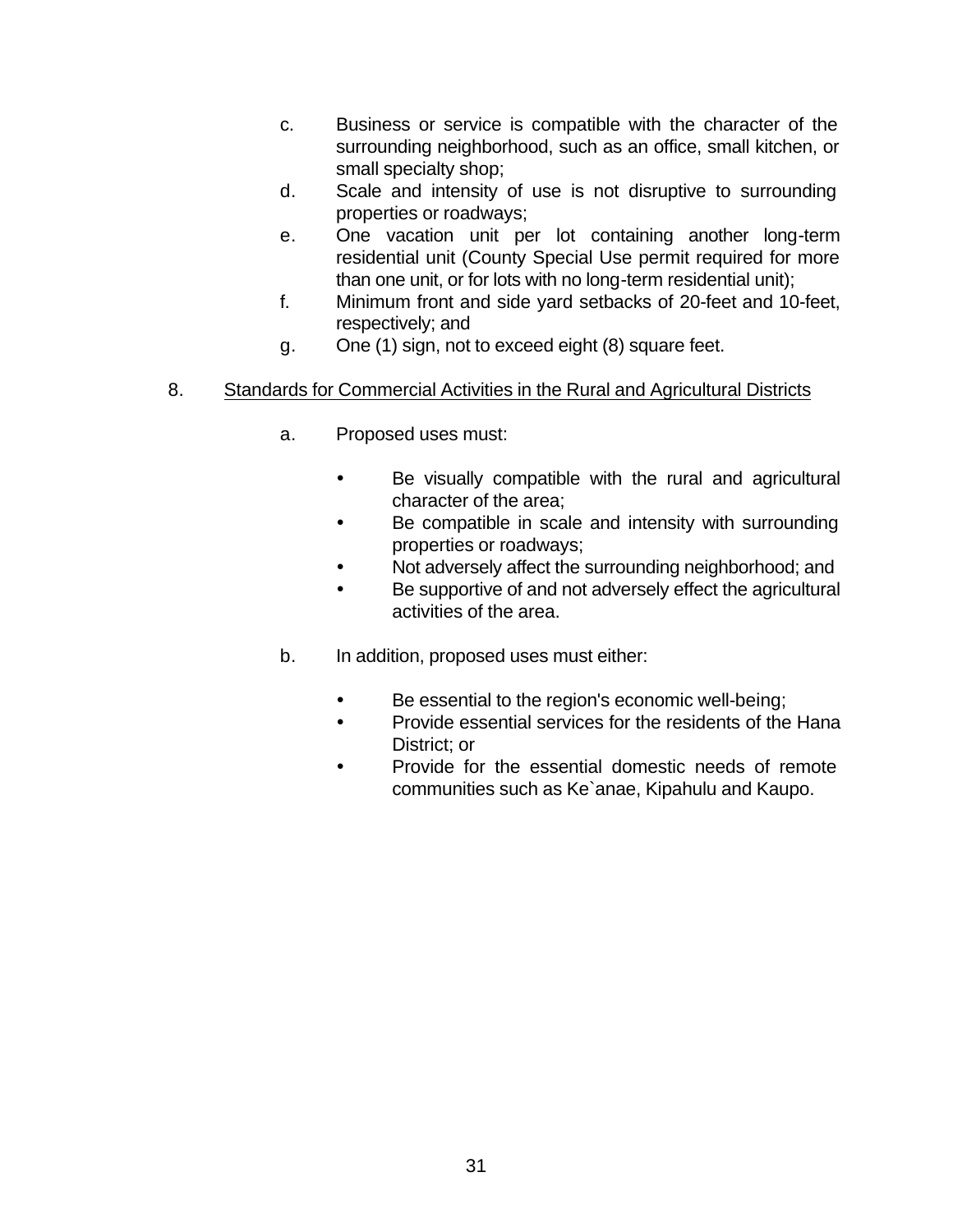## **PART IV**

## **IMPLEMENTATION CONSIDERATIONS**

To facilitate the implementation of the Hana Community Plan, the implementing actions shall be considered by County and State agencies in their planning, programming and budgeting. In this regard, respective County agencies shall review and incorporate applicable implementing actions, as well as the broader statements of goals, objectives and policies contained in the Hana Community Plan as follows:

- 1. Annual budget requests shall address requirements identified by implementing actions contained in the Hana Community Plan;
- 2. Capital improvements programming undertaken by each agency shall incorporate, as appropriate, specific projects listed in the Hana Community Plan;
- 3. Priority assignments to capital improvement projects shall consider implementing actions contained in the Hana Community Plan;
- 4. Agency master plans shall address project, program and policy actions advanced in the Hana Community Plan;
- 5. Agency program and policy formulation processes shall consider, and where appropriate, incorporate implementing actions set forth in the Hana Community Plan; and
- 6. Agency reviews of and recommendations for individual projects being processed for approval shall consider the relationship of the proposed action to the implementing provisions contained in the Hana Community Plan.

The following table summarizes and categorizes each action as either a program, policy or project-related implementing action to further facilitate agency review, consideration and action on applicable implementing provisions.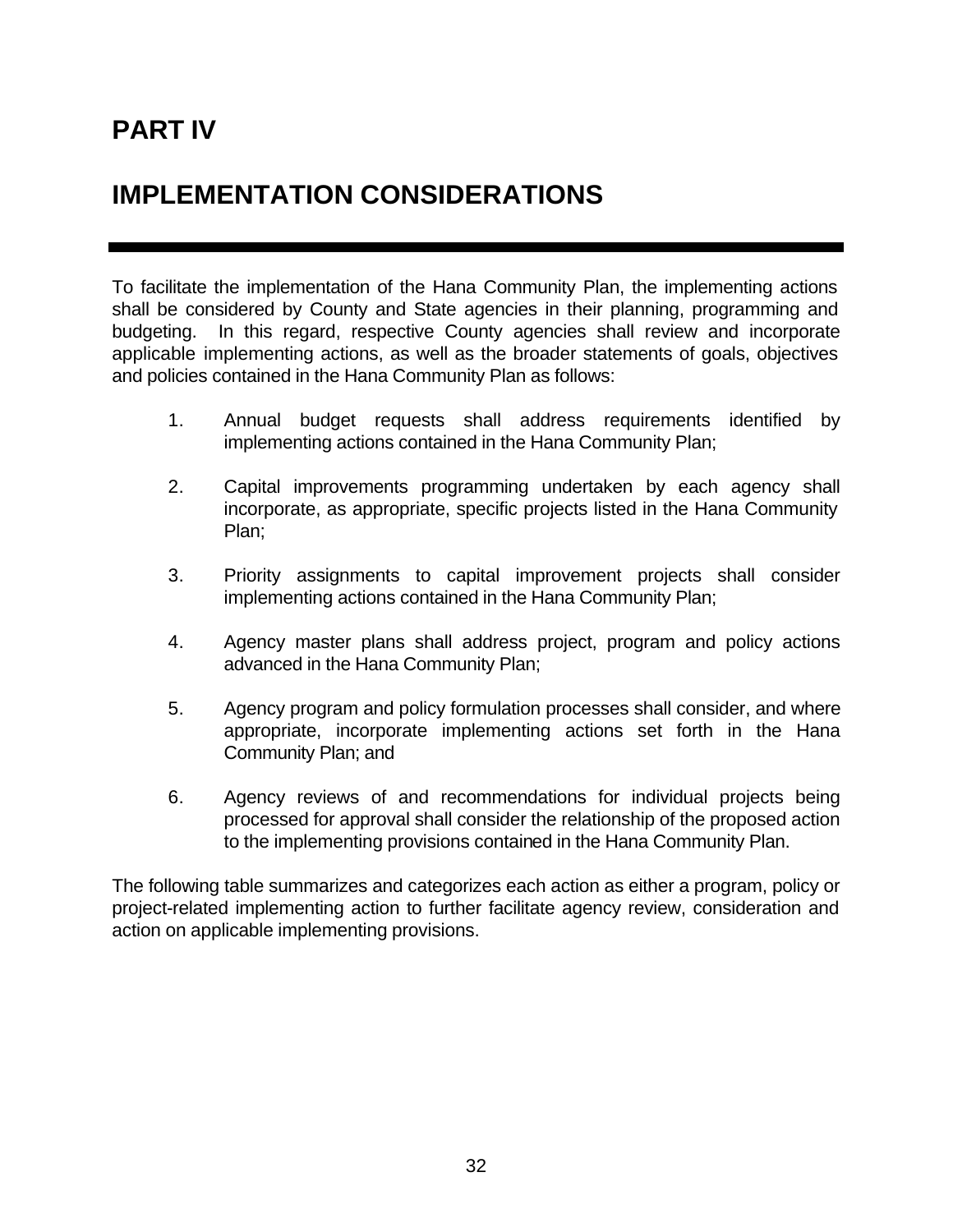| 'Ы<br>Ι |  |
|---------|--|
|---------|--|

| <b>Hana Community Plan Region</b><br><b>Implementation Responsibilities</b>     |                                                                                                                                                                                                                                                                                                              |                                       |  |  |  |  |  |
|---------------------------------------------------------------------------------|--------------------------------------------------------------------------------------------------------------------------------------------------------------------------------------------------------------------------------------------------------------------------------------------------------------|---------------------------------------|--|--|--|--|--|
| <b>DEPARTMENT: Department of Planning</b>                                       |                                                                                                                                                                                                                                                                                                              |                                       |  |  |  |  |  |
| <b>Action</b><br>Category                                                       | Implementing<br><b>Action</b>                                                                                                                                                                                                                                                                                | <b>Planning</b><br>Category           |  |  |  |  |  |
| <b>Policy</b>                                                                   | Require development projects to identify and mitigate all cultural resources within or<br>1.<br>adjacent to the project area as part of the development review process.<br>2.<br>Initiate legislation to limit building height to two stories or thirty-five (35) feet above grade<br>throughout the region. | Cultural<br>Resources<br>Urban Design |  |  |  |  |  |
| Project                                                                         | 3.<br>Protect view corridors through covenants, easements, and other planning tools.<br>1.<br>Identify and inventory exceptional open space resources and viewsheds for protection via<br>covenants, easements, and other planning tools.                                                                    | Urban Design<br>Land Use              |  |  |  |  |  |
|                                                                                 | Establish zoning standards with varying minimum lot sizes for lands within the<br>2.<br>agricultural district.<br>Establish new land use standards designations that recognize and preserve the unique<br>3.<br>natural & cultural characteristics of Hana.                                                  | Land Use<br>Land Use                  |  |  |  |  |  |
|                                                                                 | Conduct an inventory and study of existing non-conforming uses, including vacation<br>4.<br>rentals, and identify solutions to non-conforming use issues.                                                                                                                                                    | Land Use                              |  |  |  |  |  |
|                                                                                 | 5.<br>Update the County's socio-economic forecast model at least once a year to provide an<br>on-going basis for evaluating socio-economic issues in Hana.                                                                                                                                                   | <b>Economic Activity</b>              |  |  |  |  |  |
|                                                                                 | Update the Cultural Resource Management Plan to identify cultural resources and<br>6.<br>recommendations for preservation specific to the Hana region.                                                                                                                                                       | Cultural<br>Resources                 |  |  |  |  |  |
|                                                                                 | 7.<br>Develop and implement regulations to protect lo'i kalo (taro terraces).                                                                                                                                                                                                                                | Cultural<br>Resources                 |  |  |  |  |  |
|                                                                                 | Prepare "country town" design guidelines for Hana Town which enhance the natural<br>8.<br>beauty and Hawaiian character of the region.                                                                                                                                                                       | Urban Design                          |  |  |  |  |  |
|                                                                                 | Compile special plans and studies necessary to implement the recommendations of the<br>9.<br>Community Plan.                                                                                                                                                                                                 | Government                            |  |  |  |  |  |
| <b>DEPARTMENT: Department of Public Works</b><br>and Waste<br><b>Management</b> |                                                                                                                                                                                                                                                                                                              |                                       |  |  |  |  |  |
| <b>Action</b><br>Category                                                       | Implementing<br><b>Action</b>                                                                                                                                                                                                                                                                                | <b>Planning</b><br>Category           |  |  |  |  |  |
| <b>Policy</b>                                                                   | Limit the height of man-made walls to avoid visual obstruction of coastal areas and<br>1.<br>scenic mauka areas.                                                                                                                                                                                             | Urban Design                          |  |  |  |  |  |
|                                                                                 | 2.<br>Incorporate the use of gray water, including household recycling, in the County's<br>wastewater reuse strategy.                                                                                                                                                                                        | Infrastructure                        |  |  |  |  |  |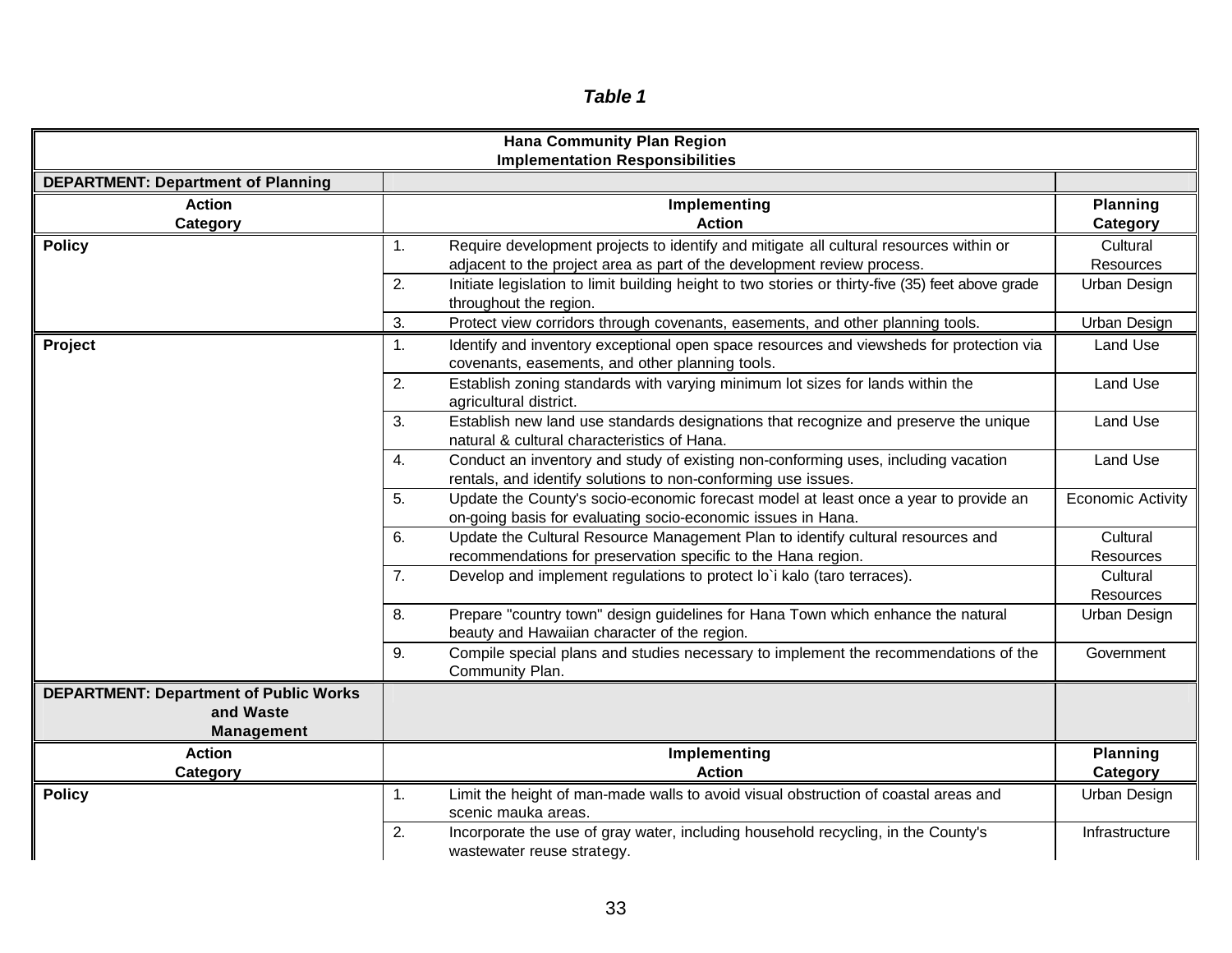| <b>Hana Community Plan Region</b><br><b>Implementation Responsibilities</b>                           |                                                                                                                                                                                            |                          |  |  |  |  |  |
|-------------------------------------------------------------------------------------------------------|--------------------------------------------------------------------------------------------------------------------------------------------------------------------------------------------|--------------------------|--|--|--|--|--|
| <b>DEPARTMENT: Department of Public</b><br>(continued)<br><b>Works and Waste</b><br><b>Management</b> |                                                                                                                                                                                            |                          |  |  |  |  |  |
| <b>Action</b><br>Category                                                                             | Implementing<br><b>Action</b>                                                                                                                                                              | <b>Planning</b>          |  |  |  |  |  |
| Project                                                                                               | Review and modify, as appropriate, the existing Maui County building code and<br>1.<br>subdivision code, to promote reduction in home construction costs.                                  | Category<br>Housing      |  |  |  |  |  |
|                                                                                                       | 2.<br>Develop and implement appropriate "rural standards" for public facilities and privately<br>sponsored building improvements, roadways and subdivisions.                               | Urban Design             |  |  |  |  |  |
|                                                                                                       | Improve sidewalks and roads within residential areas to ensure safe passage for<br>3.<br>pedestrians and vehicular traffic.                                                                | Infrastructure           |  |  |  |  |  |
|                                                                                                       | Develop appropriate and achievable rural standards for infrastructural improvements.<br>4.                                                                                                 | Infrastructure           |  |  |  |  |  |
|                                                                                                       | 5.<br>Provide a back-up electrical generator which will provide power to the Hana region during<br>periods of electrical power outages.                                                    | Infrastructure           |  |  |  |  |  |
|                                                                                                       | Provide energy services to Kipahulu.<br>6.                                                                                                                                                 | Infrastructure           |  |  |  |  |  |
|                                                                                                       | 7.<br>Prepare a Pi'ilani Highway management plan which identifies: (1) features to be<br>preserved; (2) signage requirements; (3) maintenance requirements; and (4) traffic<br>management. | Infrastructure           |  |  |  |  |  |
|                                                                                                       | Improve Hana Highway to allow safe passage of two-way vehicular traffic.<br>8.                                                                                                             | Infrastructure           |  |  |  |  |  |
|                                                                                                       | Improve Pi`ilani Highway as an alternative route to Hana while protecting and preserving<br>9.<br>the integrity of natural landforms and historic structures in remote areas.              | Infrastructure           |  |  |  |  |  |
|                                                                                                       | 10.<br>Prepare a wastewater system master plan for the Hana Region.                                                                                                                        | Infrastructure           |  |  |  |  |  |
| <b>DEPARTMENT: Department of Parks and</b><br><b>Recreation</b>                                       |                                                                                                                                                                                            |                          |  |  |  |  |  |
| <b>Action</b>                                                                                         | Implementing                                                                                                                                                                               | <b>Planning</b>          |  |  |  |  |  |
| Category                                                                                              | <b>Action</b>                                                                                                                                                                              | Category                 |  |  |  |  |  |
| Program                                                                                               | Establish and maintain passive parks and regional recreation parks throughout the Hana<br>1.<br>region.                                                                                    | Social<br>Infrastructure |  |  |  |  |  |
|                                                                                                       | Establish and maintain an area for canoes and other similar recreational type boats at<br>2.<br>Hana Bay.                                                                                  | Social<br>Infrastructure |  |  |  |  |  |
|                                                                                                       | Regulate commercial tour operator use of Hana Bay in order to allow greater resident<br>3.<br>use.                                                                                         | Social<br>Infrastructure |  |  |  |  |  |
|                                                                                                       | 4.<br>Provide water safety officers for Hana Bay.                                                                                                                                          | Social<br>Infrastructure |  |  |  |  |  |
| <b>Policy</b>                                                                                         | 1.<br>Establish traffic management programs to protect participants and spectators at the<br>Hana Ball Park and Hana Bay Beach Park.                                                       | Social<br>Infrastructure |  |  |  |  |  |
| Project                                                                                               | Prepare a recreation management plan for Hana Bay to identify compatible and<br>1.<br>conflicting uses and to establish regulations.                                                       | Social<br>Infrastructure |  |  |  |  |  |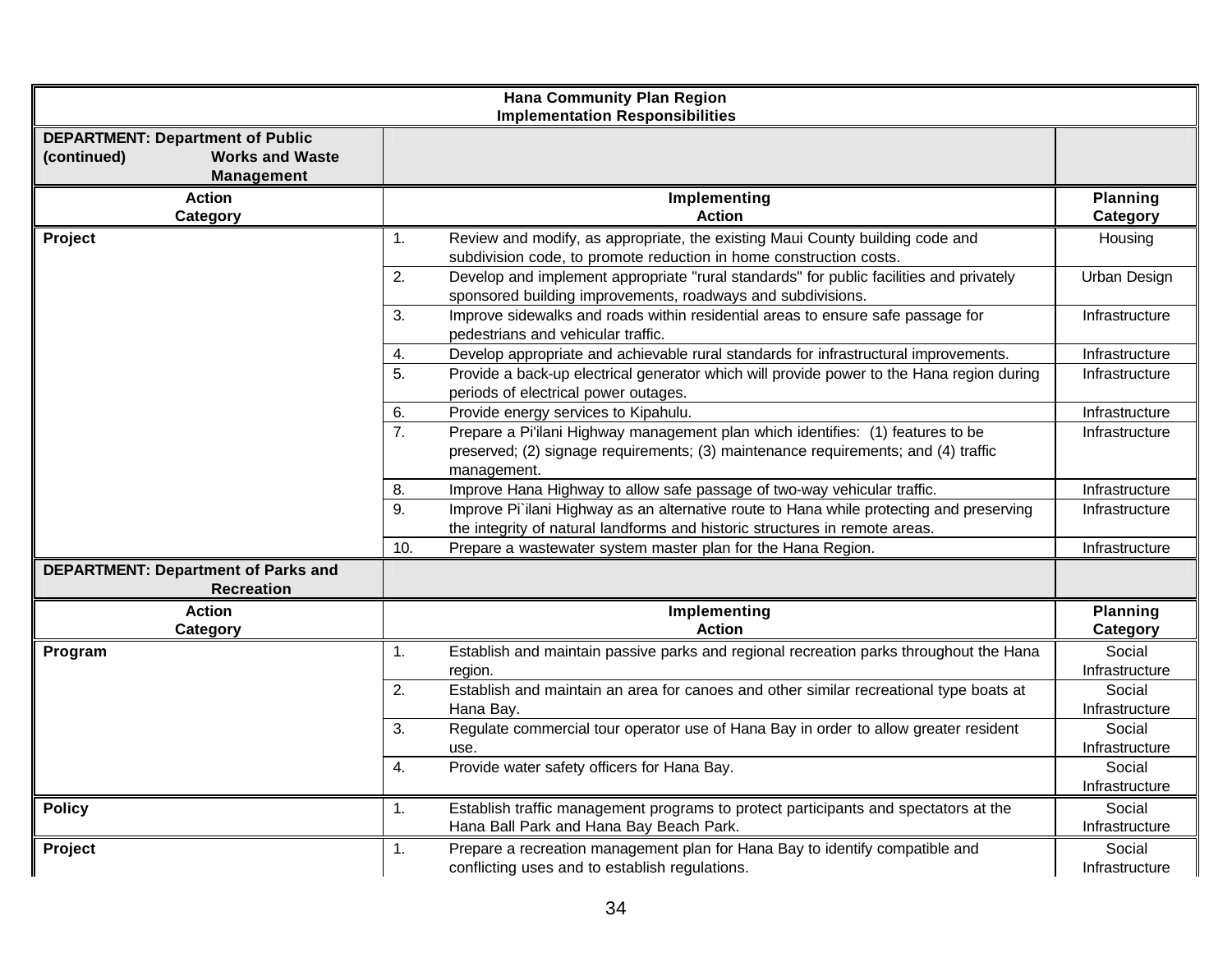| <b>Hana Community Plan Region</b><br><b>Implementation Responsibilities</b> |                                                                                                                                                                 |                             |  |  |  |  |  |
|-----------------------------------------------------------------------------|-----------------------------------------------------------------------------------------------------------------------------------------------------------------|-----------------------------|--|--|--|--|--|
| <b>DEPARTMENT: Department of Parks</b><br>and Recreation<br>(continued)     |                                                                                                                                                                 |                             |  |  |  |  |  |
| <b>Action</b><br>Category                                                   | Implementing<br><b>Action</b>                                                                                                                                   | <b>Planning</b><br>Category |  |  |  |  |  |
| Project                                                                     | 2.<br>Improve and maintain Ke'anae Community Park.                                                                                                              | Social<br>Infrastructure    |  |  |  |  |  |
|                                                                             | 3.<br>Develop a larger multi-purpose facility in order to meet the social activity needs of an<br>expanding residential population.                             | Social<br>Infrastructure    |  |  |  |  |  |
| DEPARTMENT: Office of the Mayor                                             |                                                                                                                                                                 |                             |  |  |  |  |  |
| <b>Action</b><br>Category                                                   | Implementing<br><b>Action</b>                                                                                                                                   | <b>Planning</b><br>Category |  |  |  |  |  |
| Program                                                                     | $\mathbf 1$ .<br>Pursue creative regulatory solutions to provide better government services.                                                                    | Government                  |  |  |  |  |  |
| <b>Policy</b>                                                               | Seek government funds to promote economic diversification, community-based<br>1.<br>economic development, and economic self-sufficiency of the Hana District.   | <b>Economic Activity</b>    |  |  |  |  |  |
| Project                                                                     | Develop a satellite government center for the Hana region with scheduled days for<br>1.<br>different government agencies.                                       | Government                  |  |  |  |  |  |
| <b>DEPARTMENT: Department of Water Supply</b>                               |                                                                                                                                                                 |                             |  |  |  |  |  |
|                                                                             |                                                                                                                                                                 |                             |  |  |  |  |  |
| <b>Action</b><br>Category                                                   | Implementing<br><b>Action</b>                                                                                                                                   | <b>Planning</b><br>Category |  |  |  |  |  |
| Project                                                                     | Provide municipal water service to Kipahulu and Upper Nahiku.<br>1.                                                                                             | Infrastructure              |  |  |  |  |  |
|                                                                             | 2.<br>Prepare a domestic water system master plan for the Hana region.                                                                                          | Infrastructure              |  |  |  |  |  |
| <b>DEPARTMENT: Department of Housing and</b><br><b>Human Concerns</b>       |                                                                                                                                                                 |                             |  |  |  |  |  |
| <b>Action</b><br>Category                                                   | Implementing<br><b>Action</b>                                                                                                                                   | <b>Planning</b><br>Category |  |  |  |  |  |
| Program                                                                     | Provide programs including, but not limited to, home ownership counseling and self-help<br>1.<br>housing to enhance home ownership opportunities for residents. | Housing                     |  |  |  |  |  |
|                                                                             | 2.<br>Establish a housing rehabilitation program, including loans, grants and /or technical<br>assistance and community outreach.                               | Housing                     |  |  |  |  |  |
|                                                                             | Develop and maintain a "meals-on-wheels" program and a transportation program for<br>3.<br>senior citizens residing in the Hana region.                         | Social<br>Infrastructure    |  |  |  |  |  |
| <b>Policy</b>                                                               | Seek government funds to assist community-based housing groups, in developing<br>1.<br>housing projects and housing rehabilitation programs.                    | Housing                     |  |  |  |  |  |
| Project                                                                     | Develop housing units to be used by government personnel who reside in Hana only to<br>1.<br>fulfill their professional responsibilities.                       | Housing                     |  |  |  |  |  |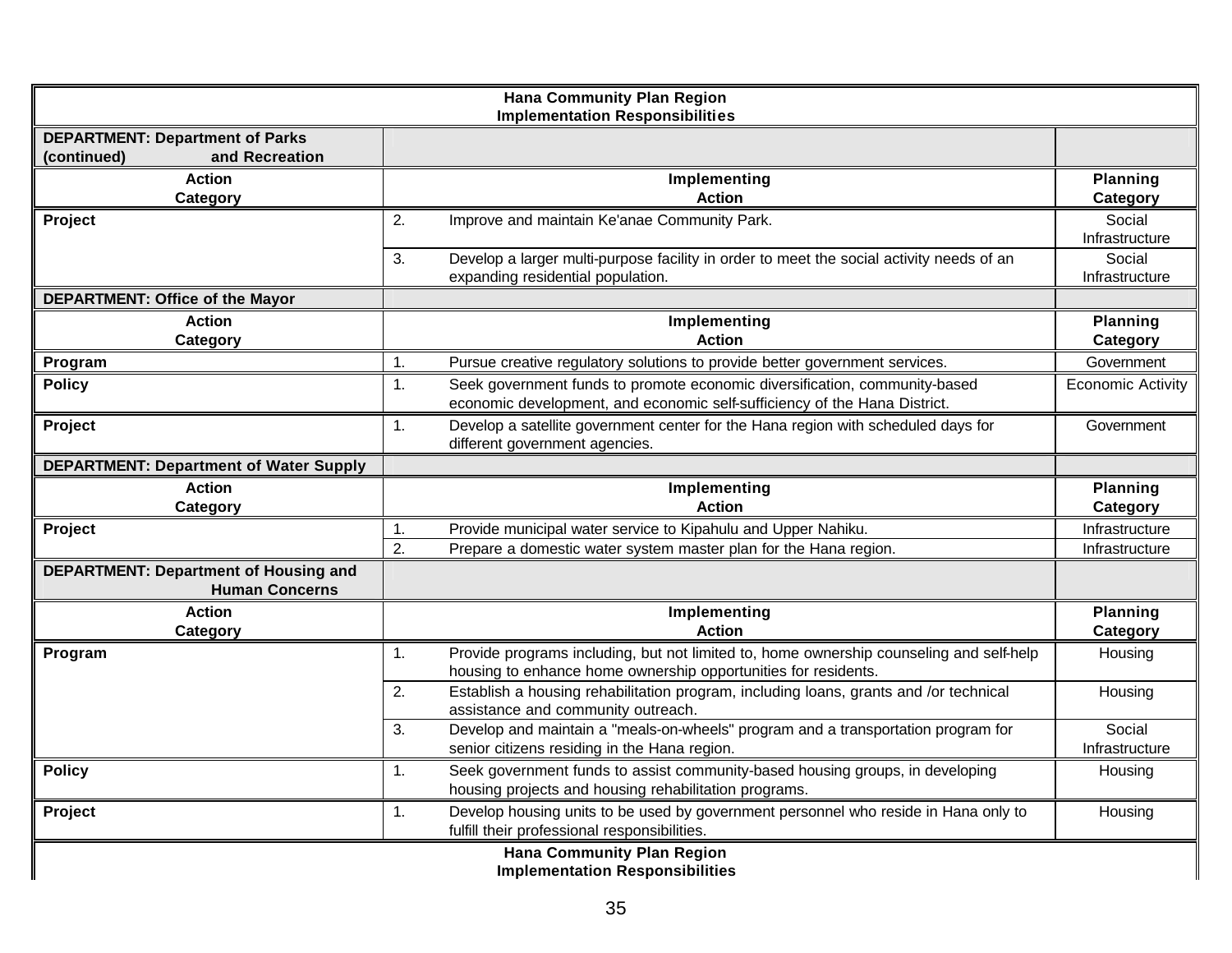| <b>DEPARTMENT: Civil Defense Agency</b>                    |                                                                                                                                                |                     |
|------------------------------------------------------------|------------------------------------------------------------------------------------------------------------------------------------------------|---------------------|
| <b>Action</b>                                              | Implementing                                                                                                                                   | <b>Planning</b>     |
| <b>Category</b>                                            | <b>Action</b>                                                                                                                                  | Category            |
| Program                                                    | Maintain a civil defense coordinator position for Hana and establish emergency<br>1.                                                           | Social              |
|                                                            | evacuation centers for remote centers of the region.                                                                                           | Infrastructure      |
| <b>DEPARTMENT: Department of Personnel</b>                 |                                                                                                                                                |                     |
| <b>Services</b>                                            |                                                                                                                                                |                     |
| <b>Action</b>                                              | Implementing                                                                                                                                   | <b>Planning</b>     |
| Category                                                   | <b>Action</b>                                                                                                                                  | Category            |
| Program                                                    | Develop a recruitment/incentive program to attract Hana region residents into positions<br>1.                                                  | Government          |
|                                                            | within the Fire and Police Departments, Department of Land and Natural Resources, and                                                          |                     |
|                                                            | the National Parks Service.                                                                                                                    |                     |
| <b>DEPARTMENT: State Department of Land</b><br>and Natural |                                                                                                                                                |                     |
| <b>Resources</b>                                           |                                                                                                                                                |                     |
| <b>Action</b>                                              | Implementing                                                                                                                                   | <b>Planning</b>     |
| Category                                                   | <b>Action</b>                                                                                                                                  | Category            |
| Program                                                    | Develop and maintain a groundwater and surface water resources monitoring program to<br>1.                                                     | Environment         |
|                                                            | define and monitor water levels to meet the current and future demands.                                                                        |                     |
|                                                            | Establish and maintain an aquatic resources management and monitoring program.<br>2.                                                           | Environment         |
|                                                            | Establish and maintain feral animal control programs, and programs which control<br>3.                                                         | Environment         |
|                                                            | invasive alien plant species.                                                                                                                  |                     |
|                                                            | Conduct a native language oral history program to record the knowledge of the kupuna,<br>4.                                                    | Cultural            |
|                                                            | as it relates to cultural practices and values.                                                                                                | Resources           |
|                                                            | Establish programs to rejuvenate and exhibit the various cultural practices, and to<br>5.                                                      | Cultural            |
|                                                            | reorient youth and adults with their cultural heritage.                                                                                        | Resources           |
|                                                            | 6.<br>Develop and implement regulations to protect taro lo'i.                                                                                  | Cultural            |
|                                                            |                                                                                                                                                | Resources<br>Social |
|                                                            | Regulate commercial tour operator use of Wai'anapanapa, Pua'a Ka'a, and Kaumahina<br>7.<br>State Parks in order to allow greater resident use. | Infrastructure      |
|                                                            | Establish an enforcement officer's position to enforce rules and regulations within State<br>8.                                                | Social              |
|                                                            | parks, beach areas, and conservation lands.                                                                                                    | Infrastructure      |
| <b>Policy</b>                                              | Prohibit dry docking of boats within the Hana Bay area except during storm and/or high<br>1.                                                   | Social              |
|                                                            | surf conditions.                                                                                                                               | Infrastructure      |
|                                                            | $\overline{2}$ .<br>Prepare watershed management plans for the Hana District to protect the district's                                         | Environment         |
|                                                            | surface, ground and coastal waters.                                                                                                            |                     |
|                                                            | Conduct a regional assessment to identify areas suitable for revegetation with native<br>3.                                                    | Environment         |
|                                                            | plants and the re-establishment indigenous fauna and avifauna.                                                                                 |                     |
|                                                            | Hana Community Plan Region                                                                                                                     |                     |
|                                                            | <b>Implementation Responsibilities</b>                                                                                                         |                     |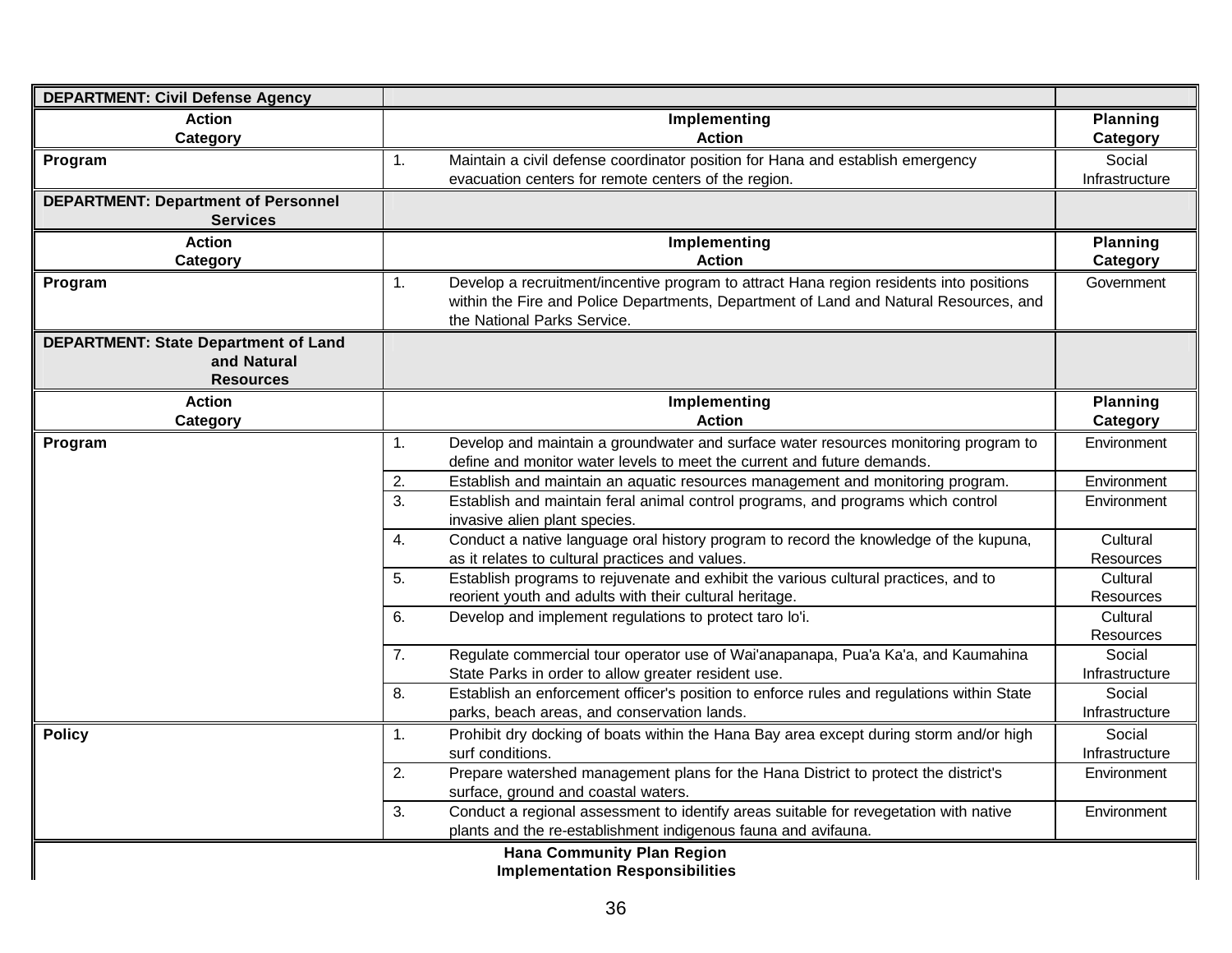| <b>DEPARTMENT: State Department of</b><br><b>Agriculture</b>              |                                                                                                                                                                                                                                                  |                              |
|---------------------------------------------------------------------------|--------------------------------------------------------------------------------------------------------------------------------------------------------------------------------------------------------------------------------------------------|------------------------------|
| <b>Action</b>                                                             | Implementing                                                                                                                                                                                                                                     | <b>Planning</b>              |
| Category                                                                  | <b>Action</b>                                                                                                                                                                                                                                    | Category                     |
| Program                                                                   | Monitor the selection and application of chemical pesticides and fertilizers, and develop<br>1.<br>incentives to reduce their use.                                                                                                               | Environment                  |
| <b>DEPARTMENT: State Department of</b><br><b>Education</b>                |                                                                                                                                                                                                                                                  |                              |
| <b>Action</b><br><b>Category</b>                                          | Implementing<br><b>Action</b>                                                                                                                                                                                                                    | <b>Planning</b><br>Category  |
| Program                                                                   | Establish a Hawaiian language immersion program in Hana.<br>$\mathbf{1}$ .                                                                                                                                                                       | Cultural<br><b>Resources</b> |
|                                                                           | 2.<br>Offer programs in Hawaiian language and culture for all age groups                                                                                                                                                                         | Cultural<br>Resources        |
|                                                                           | Establish additional counselor positions to meet the students' needs at the Hana High<br>3.<br>and Elementary School.                                                                                                                            | Social<br>Infrastructure     |
| Project                                                                   | Develop incentives to reduce teacher turnover at schools within the Hana region.<br>1.                                                                                                                                                           | Social<br>Infrastructure     |
| <b>Office of Hawaiian</b><br><b>DEPARTMENT:</b><br><b>Affairs</b>         |                                                                                                                                                                                                                                                  |                              |
| <b>Action</b>                                                             | Implementing                                                                                                                                                                                                                                     | <b>Planning</b>              |
| <b>Category</b>                                                           | <b>Action</b>                                                                                                                                                                                                                                    | Category                     |
| Program                                                                   | Conduct a native language oral history program to record the knowledge of the kupuna,<br>1.<br>as it relates to cultural practices and values.                                                                                                   | Cultural<br>Resources        |
|                                                                           | 2.<br>Establish programs to rejuvenate and exhibit the various cultural practices, and to<br>reorient youth and adults with their cultural heritage.                                                                                             | Cultural<br>Resources        |
| <b>DEPARTMENT:</b><br><b>State Department of</b><br><b>Transportation</b> |                                                                                                                                                                                                                                                  |                              |
| <b>Action</b><br>Category                                                 | Implementing<br><b>Action</b>                                                                                                                                                                                                                    | <b>Planning</b><br>Category  |
| Project                                                                   | Improve Hana Highway to allow safe passage of two-way vehicular traffic.<br>1.                                                                                                                                                                   | Infrastructure               |
|                                                                           | 2.<br>Improve Pi'ilani Highway as an alternative route to Hana while protecting and preserving<br>the integrity of natural landforms and historic structures in remote areas.                                                                    | Infrastructure               |
|                                                                           | Prepare a Hana Highway and Pi'ilani Highway roadway management plan which<br>3.<br>identifies: (1) significant features to be preserved; (2) signage requirements; (3) roadway<br>maintenance requirements; and (4) a traffic management system. | Infrastructure               |
|                                                                           | Prepare a Hana Airport master plan.<br>4.                                                                                                                                                                                                        | Infrastructure               |
|                                                                           | <b>Hana Community Plan Region</b><br><b>Implementation Responsibilities</b>                                                                                                                                                                      |                              |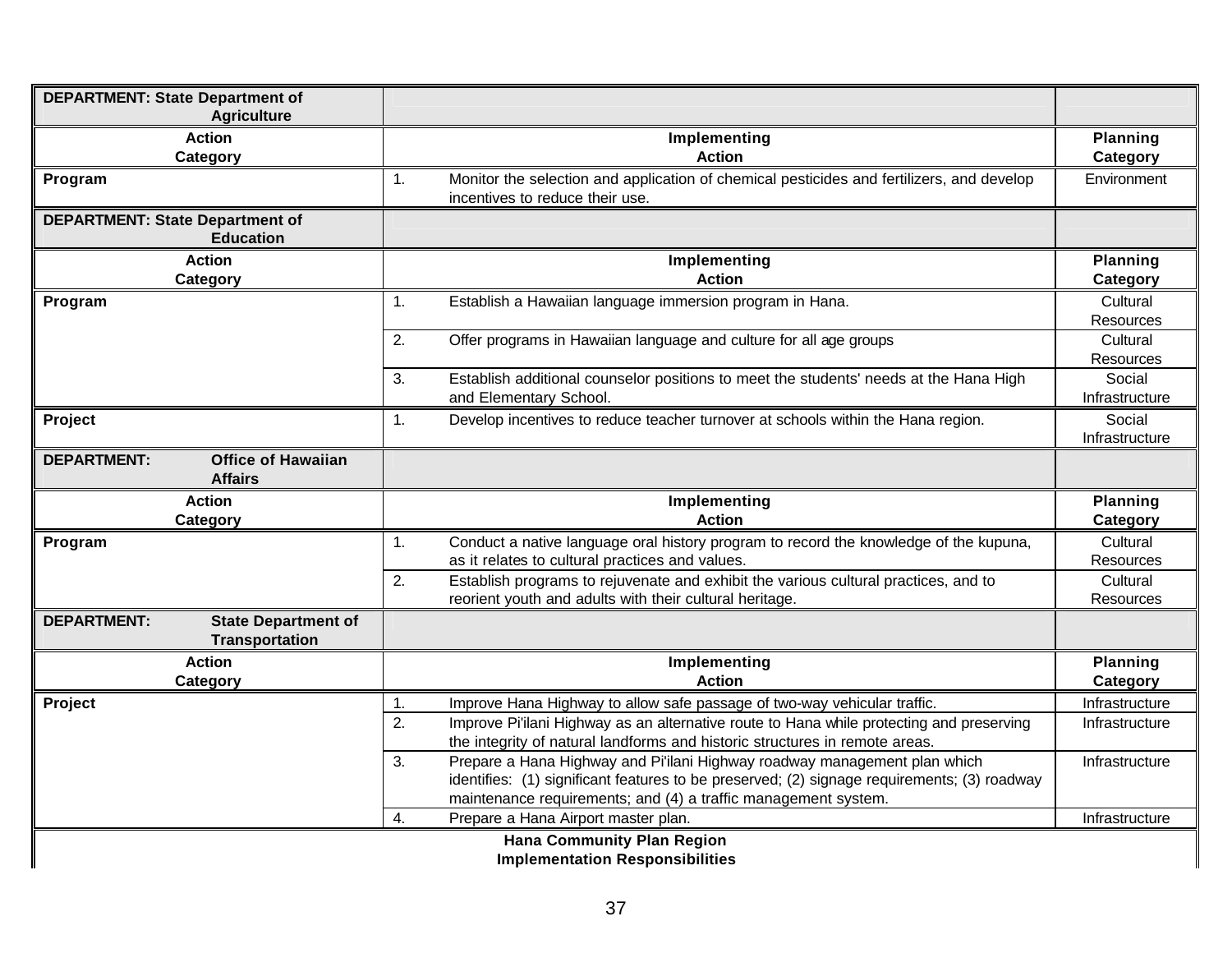| <b>DEPARTMENT:</b><br><b>State Department of</b><br><b>Health</b> |                                                                                                                                                      |                              |
|-------------------------------------------------------------------|------------------------------------------------------------------------------------------------------------------------------------------------------|------------------------------|
| Action                                                            | Implementing                                                                                                                                         | <b>Planning</b>              |
| <b>Category</b>                                                   | <b>Action</b>                                                                                                                                        | Category                     |
| Program                                                           | Establish full-time mental health and elderly services case management positions to<br>1.<br>meet the needs of the Hana region.                      | Social<br>Infrastructure     |
| <b>Policy</b>                                                     | Maintain the Hana Health Advisory Committee to assist in developing programs to meet<br>1.<br>the future medical service needs of the Hana District. | Social<br>Infrastructure     |
| <b>DEPARTMENT: University of Hawaii</b>                           |                                                                                                                                                      |                              |
| Action                                                            | Implementing                                                                                                                                         | <b>Planning</b>              |
| Category                                                          | <b>Action</b>                                                                                                                                        | Category                     |
| Program                                                           | Seek funding to expand skybridge and other community education and<br>1.<br>telecommunications programs.                                             | Social<br>Infrastructure     |
|                                                                   | 2.<br>Conduct a native language oral history program to record the knowledge of the kupuna,<br>as it relates to cultural practices and values.       | Cultural<br><b>Resources</b> |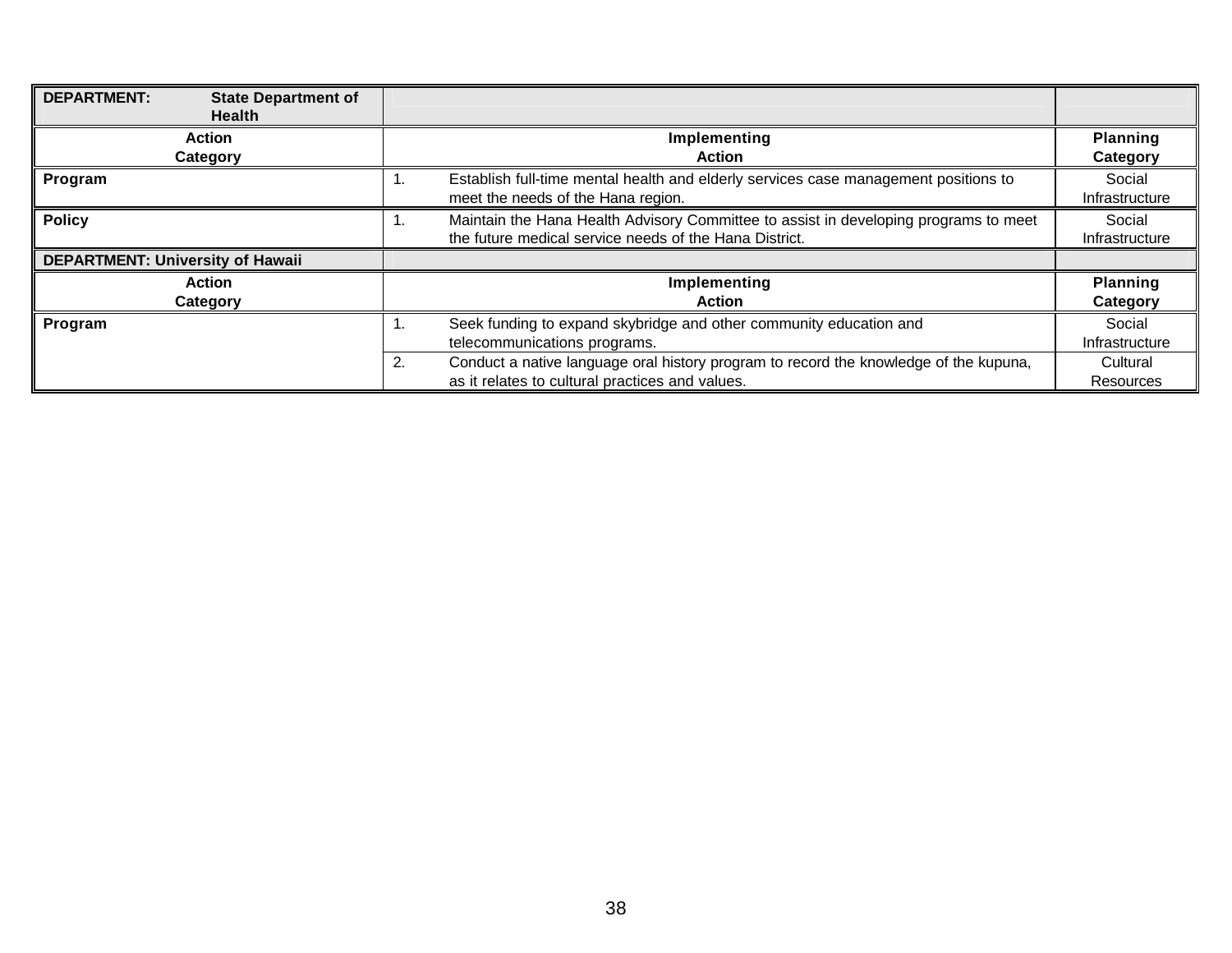### **PART V**

### **LAND USE MAP**

#### **A. Land Use Categories and Definitions**

Conservation (C)

This category primarily recognizes the designation of lands in the State Conservation District and is used to protect and preserve wilderness areas, beach reserves, scenic areas and historic sites, open ranges, and watersheds; to conserve fish and wildlife; and to promote forestry and grazing.

Agriculture (AG)

This use indicates areas for agricultural activity which would be in keeping with the economic base of the County and the requirements and procedures of Chapter 205 HRS, as amended.

Rural (R)

This use is to protect and preserve areas consisting of small farms intermixed with low density single-family residential lots. It is intended that, at a minimum, the requirements of Chapter 205 HRS, as amended, shall govern this area.

Single-Family (SF)

This includes single-family and duplex dwellings.

Multi-Family (MF)

This includes apartment and condominium buildings having more than two dwellings.

Hotel (H)

This applies to transient accommodations which do not contain kitchens within individual units. Such hotel facilities may include permissible accessory uses primarily intended to serve hotel guests.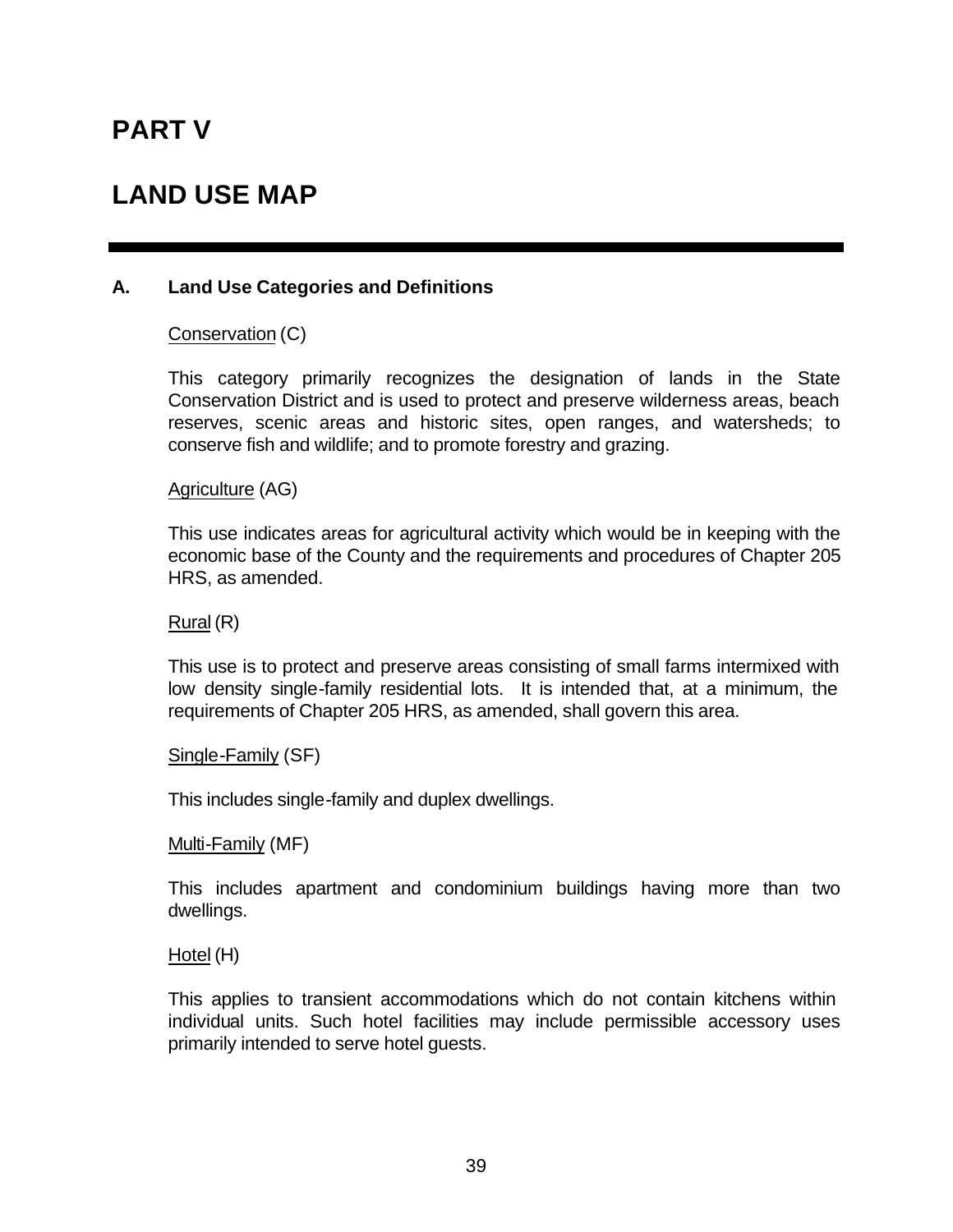#### Business/Multi-Family (BMF)

This includes a mixture of retail, office, and commercial services which are oriented to neighborhood service and single family and multi-family residential uses.

#### Business/Commercial (B)

This includes retail stores, offices, entertainment enterprises and related accessory uses.

#### Business/Industrial (BI)

This includes a mixture of warehousing, distribution, service operations, retail and office uses.

#### Light Industrial (LI)

This is for warehousing, light assembly, service and craft-type industrial operations.

#### Heavy Industrial (HI)

This is for major industrial operations whose effects are potentially noxious due to noise, airborne emissions or liquid discharges.

#### Airport (AP)

This includes all commercial and general aviation airports, and their accessory uses.

#### Public/Quasi-Public (P)

This includes schools, libraries, fire/police stations, government buildings, public utilities, hospitals, churches, cemeteries, and community centers.

#### Project District (PD)

This category provides for a flexible and creative planning approach rather than specific land use designations for quality developments. The planning approach would establish continuity in land uses and designs while providing for a comprehensive network of infrastructural facilities and systems. A variety of uses as well as open space, parks and other project uses are intended in accord with each individual project district objective.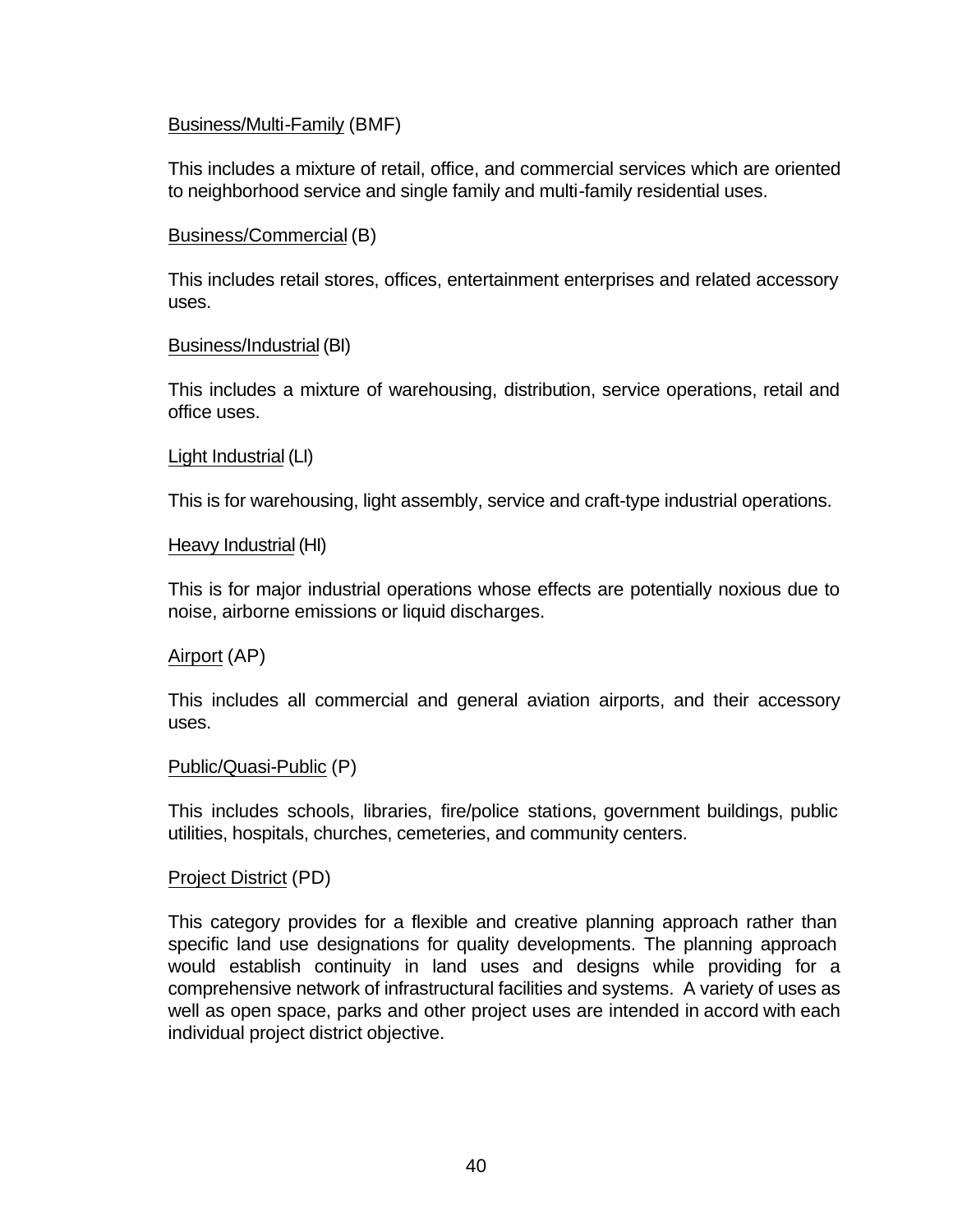#### Park (PK)

This designation applies to lands developed or to be developed for recreational use. This includes all public and private active and passive parks.

#### Open Space (OS)

This use is intended to limit development on certain urban and non-urban designated lands which may be inappropriate for intensive development due to environmental, physical, or scenic constraints; this category would include, but not be limited to, shoreline buffer areas, landscape buffers, drainageways, viewplanes, flood plains, and tsunami areas. Other appropriate urban and non-urban uses may be allowed on a permit basis.

#### Service Business/Single Family Residential (SBR)

This includes single family dwellings with small scale-service and neighborhood-oriented businesses which are established in previously utilized residential dwellings or other existing structures. The business use should be compatible with the physical character of the residential neighborhood.

PC:COMPLANS:hana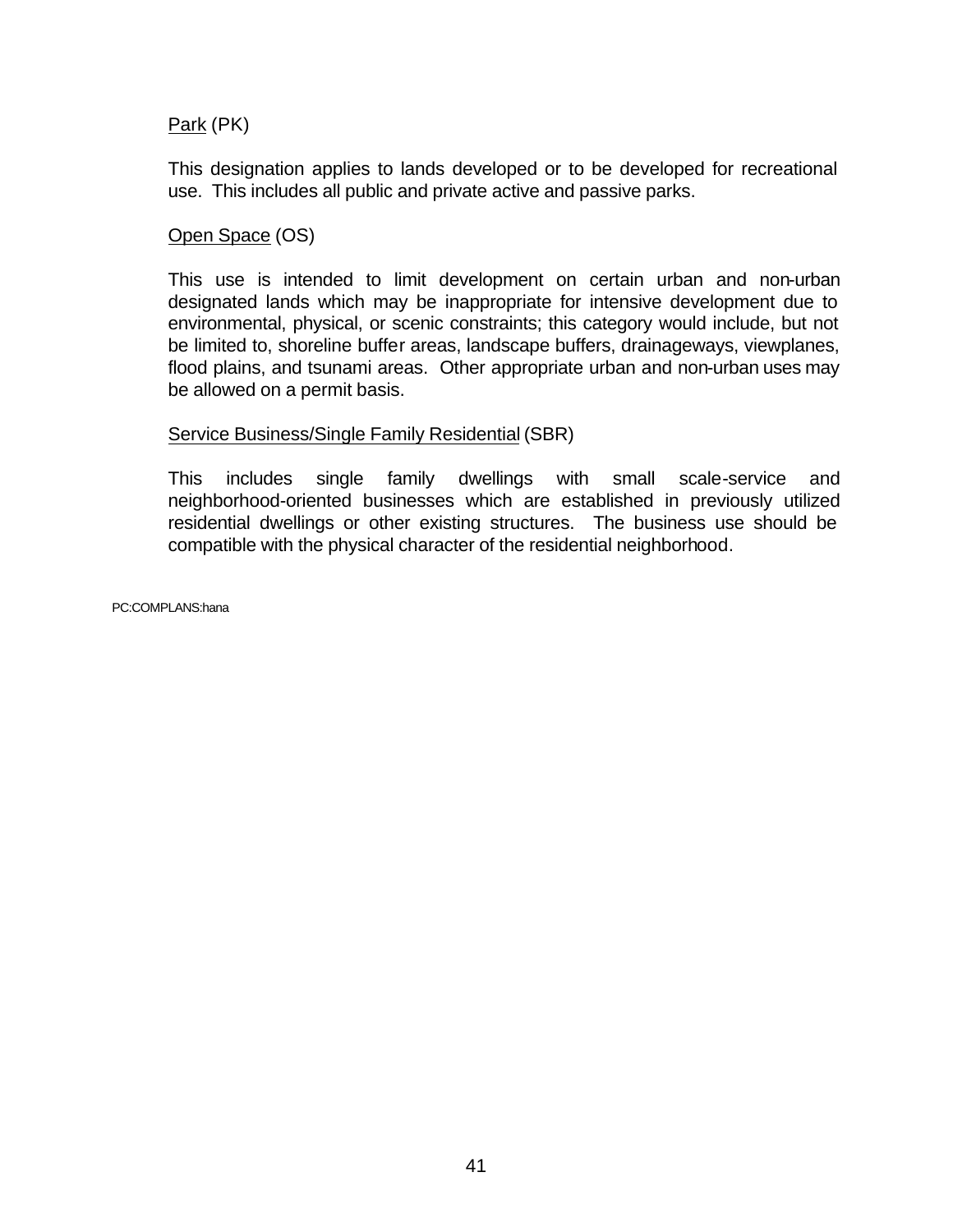|      | Proposed Revision to the Hana Community Plan Land Use Map |        |                           |                             |                          |                                    |                         |
|------|-----------------------------------------------------------|--------|---------------------------|-----------------------------|--------------------------|------------------------------------|-------------------------|
| Item | Current                                                   | Approx | <b>CAC Recommendation</b> | Department of Planning      | Maui Planning Commission | <b>Planning Committee</b>          | Comments                |
| No.  | Designation                                               | Acre   |                           | Proposed Plan Revision      | Recommendation           | Recommendation                     |                         |
|      | Conservation                                              | 15.3   | Not reviewed by the CAC.  | Department proposes         | Concurs with the         | Change the acreage to 15.15        | Ka`eleku.               |
|      |                                                           |        |                           | Agriculture in accordance   | Department's proposed    | and identify the affected parcels: |                         |
|      |                                                           |        |                           | with recommendation by      | revision.                | TMK: 1-3-09:002, (2.93 acres)      |                         |
|      |                                                           |        |                           | the Hana Advisory           |                          | TMK: 1-3-09:097, (2.93 acres)      |                         |
|      |                                                           |        |                           | Committee (HAC) to the      |                          | TMK: 1-3-09:004, (9.49 acres)      |                         |
|      |                                                           |        |                           | Planning Commission.        |                          |                                    |                         |
| 2    | Conservation/                                             | 18.5   | Not acted on by the CAC.  | Department proposes         | Concurs with the         | Change the acreage to 41.54        | Wai`anapanapa. CAC      |
|      | Agriculture                                               |        |                           | Rural in accordance with a  | Department's proposed    | and identify the affected parcels. | took no action due to   |
|      |                                                           |        |                           | neighborhood petition after | revision.                | Agriculture to Rural:              | potential conflict of   |
|      |                                                           |        |                           | CAC adjournment.            |                          | TMK: 1-3-05:010, (14.6 acres)      | interest. HAC concurred |
|      |                                                           |        |                           |                             |                          | TMK: 1-3-05:016, (2.0 acres)       | with Department.        |
|      |                                                           |        |                           |                             |                          | TMK: 1-3-05:017, (4.0 acres)       |                         |
|      |                                                           |        |                           |                             |                          | TMK: 1-3-05:018, (0.5 acres)       |                         |
|      |                                                           |        |                           |                             |                          | TMK: 1-3-05:019, (1.0 acres)       |                         |
|      |                                                           |        |                           |                             |                          | TMK: 1-3-05:020, (0.81 acres)      |                         |
|      |                                                           |        |                           |                             |                          |                                    |                         |
|      |                                                           |        |                           |                             |                          | Conservation to Rural:             |                         |
|      |                                                           |        |                           |                             |                          | TMK: 1-3-05:021, (0.83 acres)      |                         |
|      |                                                           |        |                           |                             |                          | TMK: 1-3-05:022, (0.5 acres)       |                         |
|      |                                                           |        |                           |                             |                          | TMK: 1-3-05:023, (0.5 acres)       |                         |
|      |                                                           |        |                           |                             |                          | TMK: 1-3-05:024, (2.0 acres)       |                         |
|      |                                                           |        |                           |                             |                          | TMK: 1-3-05:025, (0.5 acres)       |                         |
|      |                                                           |        |                           |                             |                          | TMK: 1-3-05:026, (0.87 acres)      |                         |
|      |                                                           |        |                           |                             |                          | TMK: 1-3-05:027, (2.81 acres)      |                         |
|      |                                                           |        |                           |                             |                          | TMK: 1-3-05:028, (3.97 acres)      |                         |
|      |                                                           |        |                           |                             |                          | TMK: 1-3-05:029, (0.94 acres)      |                         |
|      |                                                           |        |                           |                             |                          | TMK: 1-3-05:030, (0.92 acres)      |                         |
|      |                                                           |        |                           |                             |                          | TMK: 1-3-05:031, (4.0 acres)       |                         |
|      |                                                           |        |                           |                             |                          | TMK: 1-3-05:032, (0.79 acres)      |                         |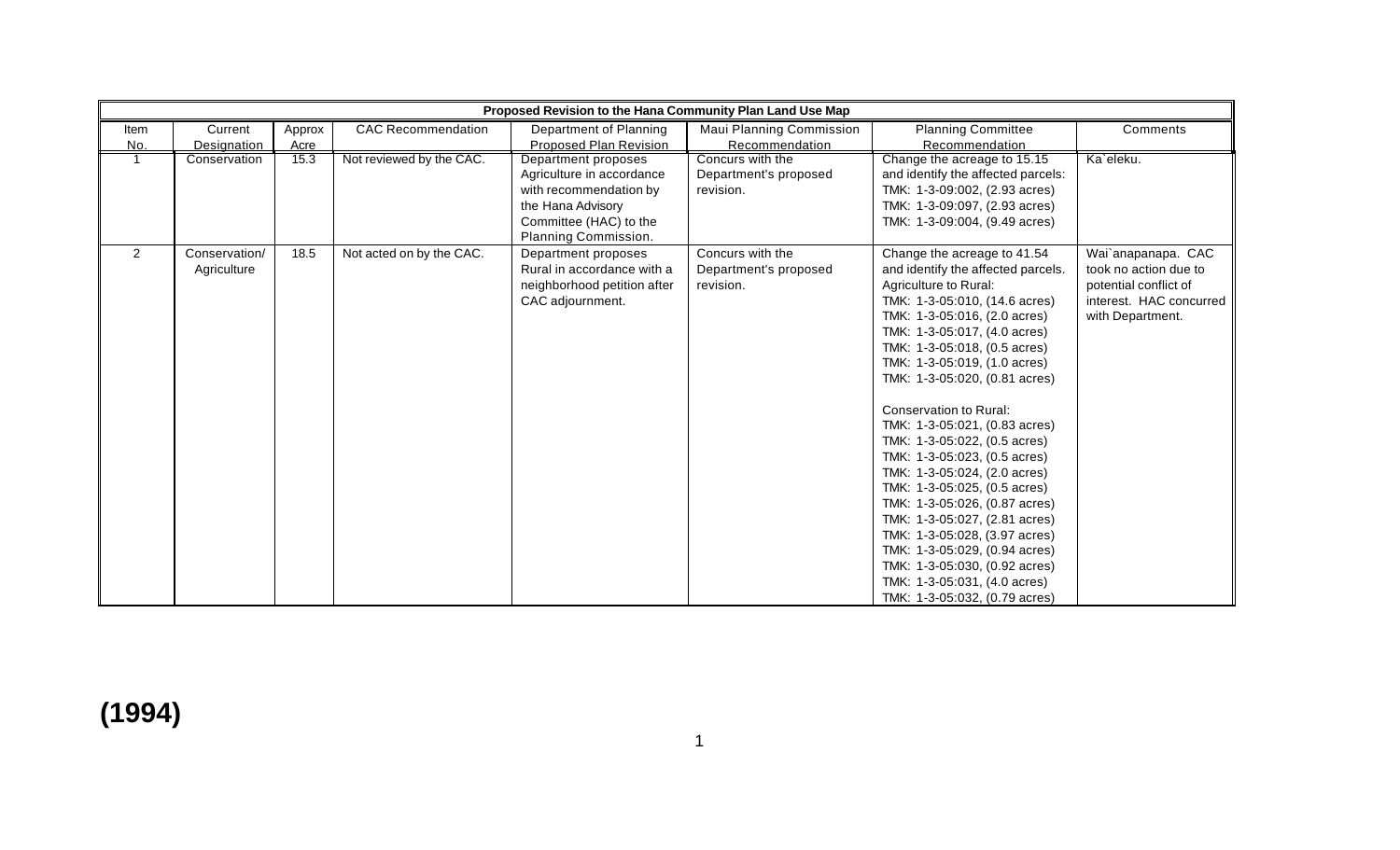|      | Proposed Revision to the Hana Community Plan Land Use Map |        |                               |                           |                          |                                  |                      |  |
|------|-----------------------------------------------------------|--------|-------------------------------|---------------------------|--------------------------|----------------------------------|----------------------|--|
| Item | Current                                                   | Approx | <b>CAC Recommendation</b>     | Department of Planning    | Maui Planning Commission | <b>Planning Committee</b>        | Comments             |  |
| No.  | Designation<br>SF                                         | Acre   |                               | Proposed Plan Revision    | Recommendation           | Recommendation                   |                      |  |
| 3    |                                                           | 88.0   | The CAC proposed Rural        | Department concurs with   | Concurs with the CAC     | TMK: 1-3-04:001 (portion)        | Wakiu.               |  |
|      |                                                           |        | designation to reflect intent | the CAC recommendation.   | recommendation and the   | TMK: 1-3-04:002, (0.725 acres)   |                      |  |
|      |                                                           |        | of 1982 CAC and to be         |                           | Department's proposed    | TMK: 1-3-04:003, (0.14 acres)    |                      |  |
|      |                                                           |        | consistent with existing      |                           | revision.                | TMK: 1-3-04:004, (0.11 acres)    |                      |  |
|      |                                                           |        | Wakiu Houselots.              |                           |                          | TMK: 1-3-04:005, (0.13 acres)    |                      |  |
|      |                                                           |        |                               |                           |                          | TMK: 1-3-04:009, (5.33 acres)    |                      |  |
|      |                                                           |        |                               |                           |                          | TMK: 1-3-04:021, (0.20 acres)    |                      |  |
|      |                                                           |        |                               |                           |                          | TMK: 1-3-04:022, (2.44 acres)    |                      |  |
|      |                                                           |        |                               |                           |                          | TMK: 1-3-06:002, (3.08 acres)    |                      |  |
|      |                                                           |        |                               |                           |                          | TMK: 1-3-06:004, (0.85 acres)    |                      |  |
|      |                                                           |        |                               |                           |                          | TMK: 1-3-06:005, (4.44 acres)    |                      |  |
|      |                                                           |        |                               |                           |                          | TMK: 1-3-06:007 (portion)        |                      |  |
|      |                                                           |        |                               |                           |                          | TMK: 1-3-06:013, (2.0 acres)     |                      |  |
|      |                                                           |        |                               |                           |                          | TMK: 1-3-06:014, (0.1 acres)     |                      |  |
| 4    | MF                                                        | 3.8    | The CAC proposed Rural        | Department concurs with   | Concurs with the CAC     | Change the acreage to 4.04 and   | Wakiu.               |  |
|      |                                                           |        | designation to reflect intent | the CAC recommendation.   | recommendation and the   | identify the affected parcels:   |                      |  |
|      |                                                           |        | of 1982 CAC and to be         |                           | Department's proposed    | TMK: 1-3-08:015, (0.97 acres)    |                      |  |
|      |                                                           |        | consistent with existing      |                           | revision.                | TMK: 1-3-08:016, (0.94 acres)    |                      |  |
|      |                                                           |        | Wakiu Houselots.              |                           |                          | TMK: 1-3-08:017, (2.13 acres)    |                      |  |
| 5    | AG                                                        | 9.3    | Not reviewed by the CAC.      | Department proposes       | Concurs with the         | TMK: 1-4-03:019 (portion)        | Kawaipapa. Land      |  |
|      |                                                           |        |                               | Rural in accordance with  | Department's proposed    |                                  | owner proposal first |  |
|      |                                                           |        |                               | land owner request.       | revision.                |                                  | introduced at        |  |
|      |                                                           |        |                               |                           |                          |                                  | Commission public    |  |
|      |                                                           |        |                               |                           |                          |                                  | hearing.             |  |
| 6    | AG/                                                       | N/A    | Not reviewed by the CAC.      | Department proposes an    | Concurs with the         | Reject this recommendation       |                      |  |
|      | Rural/                                                    | 200'   |                               | Open Space corridor along | Department's proposed    | regarding a 200 feet open space  |                      |  |
|      | <b>SF</b>                                                 | Wide   |                               | Kawaipapa Stream.         | revision.                | area. Instead, development       |                      |  |
|      |                                                           |        |                               |                           |                          | plans should identify mitigative |                      |  |
|      |                                                           |        |                               |                           |                          | measures to minimize flooding.   |                      |  |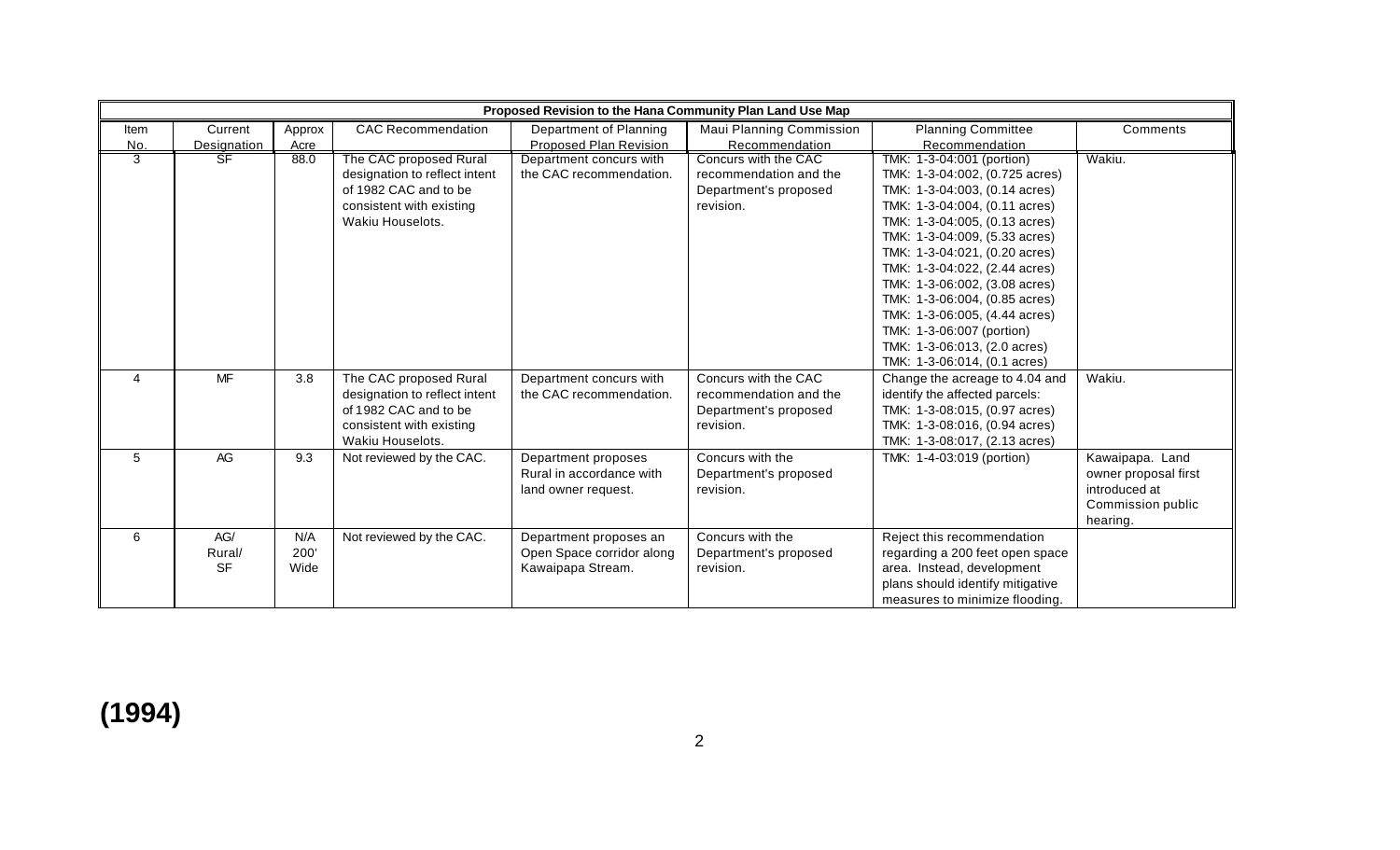|      |                    |                |                                                                                                                                                           | Proposed Revision to the Hana Community Plan Land Use Map                                          |                                                                                      |                                                                                                                                                                                                                                                                                                                                                                            |                                                                                  |
|------|--------------------|----------------|-----------------------------------------------------------------------------------------------------------------------------------------------------------|----------------------------------------------------------------------------------------------------|--------------------------------------------------------------------------------------|----------------------------------------------------------------------------------------------------------------------------------------------------------------------------------------------------------------------------------------------------------------------------------------------------------------------------------------------------------------------------|----------------------------------------------------------------------------------|
| Item | Current            | Approx         | <b>CAC Recommendation</b>                                                                                                                                 | Department of Planning                                                                             | Maui Planning Commission                                                             | <b>Planning Committee</b>                                                                                                                                                                                                                                                                                                                                                  | Comments                                                                         |
| No.  | <b>Designation</b> | Acre           |                                                                                                                                                           | <b>Proposed Plan Revision</b>                                                                      | Recommendation                                                                       | Recommendation                                                                                                                                                                                                                                                                                                                                                             |                                                                                  |
|      | AG.                | 10             | The CAC recommended 7<br>acres to Public/Quasi-Public<br>and 3 to MF to provide for<br>Hana Medical Center<br>expansion and elderly<br>housing.           | Department recommends<br>10 acres to P/Q-P in order<br>to provide flexibility in site<br>planning. | Concurs with the<br>Department's proposed<br>revision.                               | TMK: 1-4-03:022, (10.07 acres)                                                                                                                                                                                                                                                                                                                                             | <b>Elderly housing allowed</b><br>in P/Q-P. HAC<br>concurred with<br>Department. |
| 8    | AG                 | 15             | Redesignate to SF an area<br>identified by the Hana<br>Affordable Housing and<br><b>Development Corporation</b><br>for a self-help housing<br>project.    | Department concurs with<br>the CAC recommendation.                                                 | Concurs with the CAC<br>recommendation and the<br>Department's proposed<br>revision. | TMK: 1-4-03:009 (portion)                                                                                                                                                                                                                                                                                                                                                  | Kawaipapa. Intended to<br>designate area to be<br>donated by Keola Hana<br>Maui. |
| 9    | AG                 | $\mathbf{1}$   | Redesignate to P/Q-P for<br>development of new Hana<br>Fire Station.                                                                                      | Department concurs with<br>the CAC recommendation.                                                 | Concurs with the CAC<br>recommendation and the<br>Department's proposed<br>revision. | TMK: 1-4-06:002, (1.0 acres)                                                                                                                                                                                                                                                                                                                                               | Kawaipapa.                                                                       |
| 10   | S <sub>F</sub>     | $\overline{7}$ | Redesignate to MF an area<br>identified by the Hana<br>Affordable Housing and<br>Development Corporation<br>for a multi-family rental<br>housing project. | Department concurs with<br>the CAC recommendation.                                                 | Concurs with the CAC<br>recommendation and the<br>Department's proposed<br>revision. | TMK: 1-4-06:001 (portion)                                                                                                                                                                                                                                                                                                                                                  | Niumalu.                                                                         |
| 11   | $P/Q-P$            | 18.5           | Redesignate to Rural in<br>recognition of underlying<br>State Land Use District and<br>probable mapping error in<br>existing Plan.                        | Department concurs with<br>the CAC recommendation.                                                 | Concurs with the CAC<br>recommendation and the<br>Department's proposed<br>revision. | Change the acreage to 18.63<br>and identify the affected parcels:<br>TMK: 1-3-07:010, (2.38 acres)<br>TMK: 1-3-07:011, (0.80 acres)<br>TMK: 1-3-07:012, (1.39 acres)<br>TMK: 1-3-07:015, (2.22 acres)<br>TMK: 1-3-07:016, (2.39 acres)<br>TMK: 1-3-07:017, (2.02 acres)<br>TMK: 1-3-07:018, (2.62 acres)<br>TMK: 1-3-07:023, (4.65 acres)<br>TMK: 1-3-07:027, (0.16 acres) | Waikaloa.                                                                        |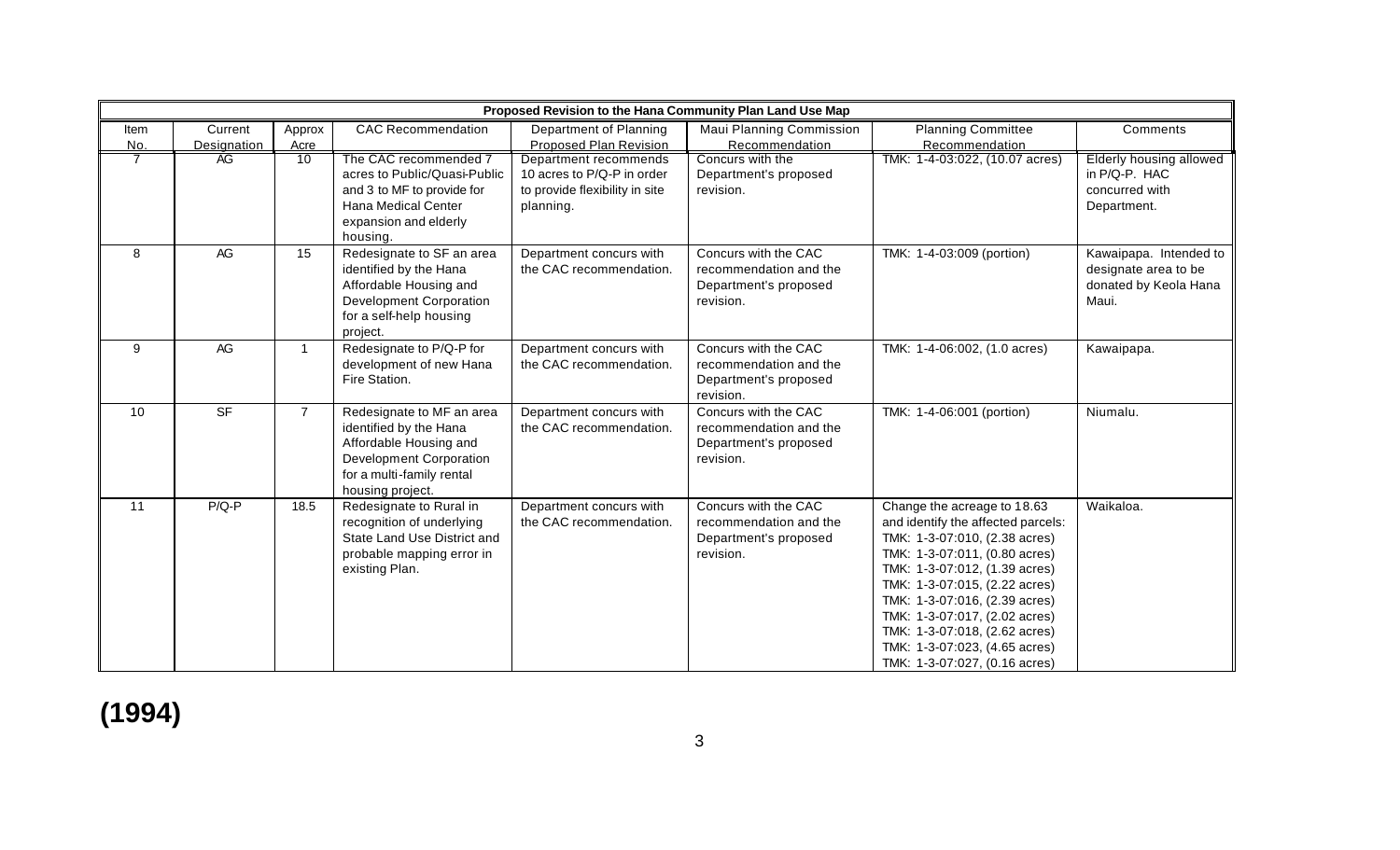|                 | Proposed Revision to the Hana Community Plan Land Use Map |        |                                   |                           |                                 |                                    |                         |
|-----------------|-----------------------------------------------------------|--------|-----------------------------------|---------------------------|---------------------------------|------------------------------------|-------------------------|
| Item            | Current                                                   | Approx | <b>CAC Recommendation</b>         | Department of Planning    | <b>Maui Planning Commission</b> | <b>Planning Committee</b>          | Comments                |
| No.             | <b>Designation</b>                                        | Acre   |                                   | Proposed Plan Revision    | Recommendation                  | Recommendation                     |                         |
| $\overline{12}$ | SF/MF                                                     | 4.6    | <b>Redesignate to Service</b>     | Department concurs with   | Concurs with the CAC            | Change the acreage to 5.156        | SBR is a new category   |
|                 |                                                           |        | <b>Business/Residential (SBR)</b> | the CAC recommendation.   | recommendation and the          | and identify the affected parcels. | for Hana. Planning      |
|                 |                                                           |        | twelve (12) parcels along         |                           | Department's proposed           | Multi-Family to SBR:               | Standards for the SBR   |
|                 |                                                           |        | the perimeter of the              |                           | revision.                       | TMK: 1-4-04:005, (1.25 acres)      | District are listed on  |
|                 |                                                           |        | residential area to provide       |                           |                                 | TMK: 1-4-05:043, (0.2 acres)       | page 29 of proposed     |
|                 |                                                           |        | for small scale businesses        |                           |                                 | TMK: 1-4-05:045, (0.14 acres)      | Plan.                   |
|                 |                                                           |        | and vacation rentals              |                           |                                 |                                    |                         |
|                 |                                                           |        | compatible with SF                |                           |                                 | Single-Family to SBR:              |                         |
|                 |                                                           |        | residential uses.                 |                           |                                 | TMK: 1-4-05:023, (0.32 acres)      |                         |
|                 |                                                           |        |                                   |                           |                                 | TMK: 1-4-05:026, (0.62 acres)      |                         |
|                 |                                                           |        |                                   |                           |                                 | TMK: 1-4-13:009, (0.76 acres)      |                         |
|                 |                                                           |        |                                   |                           |                                 | TMK: 1-4-13:010, (0.15 acres)      |                         |
|                 |                                                           |        |                                   |                           |                                 | TMK: 1-4-13:016, (0.24 acres)      |                         |
|                 |                                                           |        |                                   |                           |                                 | TMK: 1-4-13:025, (0.32 acres)      |                         |
|                 |                                                           |        |                                   |                           |                                 | TMK: 1-4-13:039, (0.98 acres)      |                         |
|                 |                                                           |        |                                   |                           |                                 | TMK: 1-4-14:003, (0.86 acres)      |                         |
| 13              | <b>SF</b>                                                 | 0.5    | Redesignate to SBR.               | Redesignate to Service    | Concurs with the                | Redesignate to                     | To reflect land use map |
|                 |                                                           |        |                                   | Business/Residential      | Department's proposed           | Business/Commercial:               | designation.            |
|                 |                                                           |        |                                   | (SBR) in accordance with  | revision.                       | TMK: 1-4-13:001, (0.5 acres)       |                         |
|                 |                                                           |        |                                   | recommendation of HAC,    |                                 |                                    |                         |
|                 |                                                           |        |                                   | and in recognition of     |                                 |                                    |                         |
|                 |                                                           |        |                                   | historic use.             |                                 |                                    |                         |
| 14              | <b>SF</b>                                                 | 0.5    | Not reviewed by the CAC.          | Department proposes       | Concurs with the                | Change the acreage to 0.2 and      | Hana Cultural Center.   |
|                 |                                                           |        |                                   | redesignation to          | Department's proposed           | identify the affected parcels.     |                         |
|                 |                                                           |        |                                   | Public/Quasi-Public, in   | revision.                       | Single-Family to P/Q-P:            |                         |
|                 |                                                           |        |                                   | accordance with           |                                 | TMK: 1-4-13:014, (0.1 acres)       |                         |
|                 |                                                           |        |                                   | recommendation of HAC, to |                                 | TMK: 1-4-13:015, (0.1 acres)       |                         |
|                 |                                                           |        |                                   | recognize expansion of    |                                 |                                    |                         |
|                 |                                                           |        |                                   | Hana Cultural Center.     |                                 |                                    |                         |